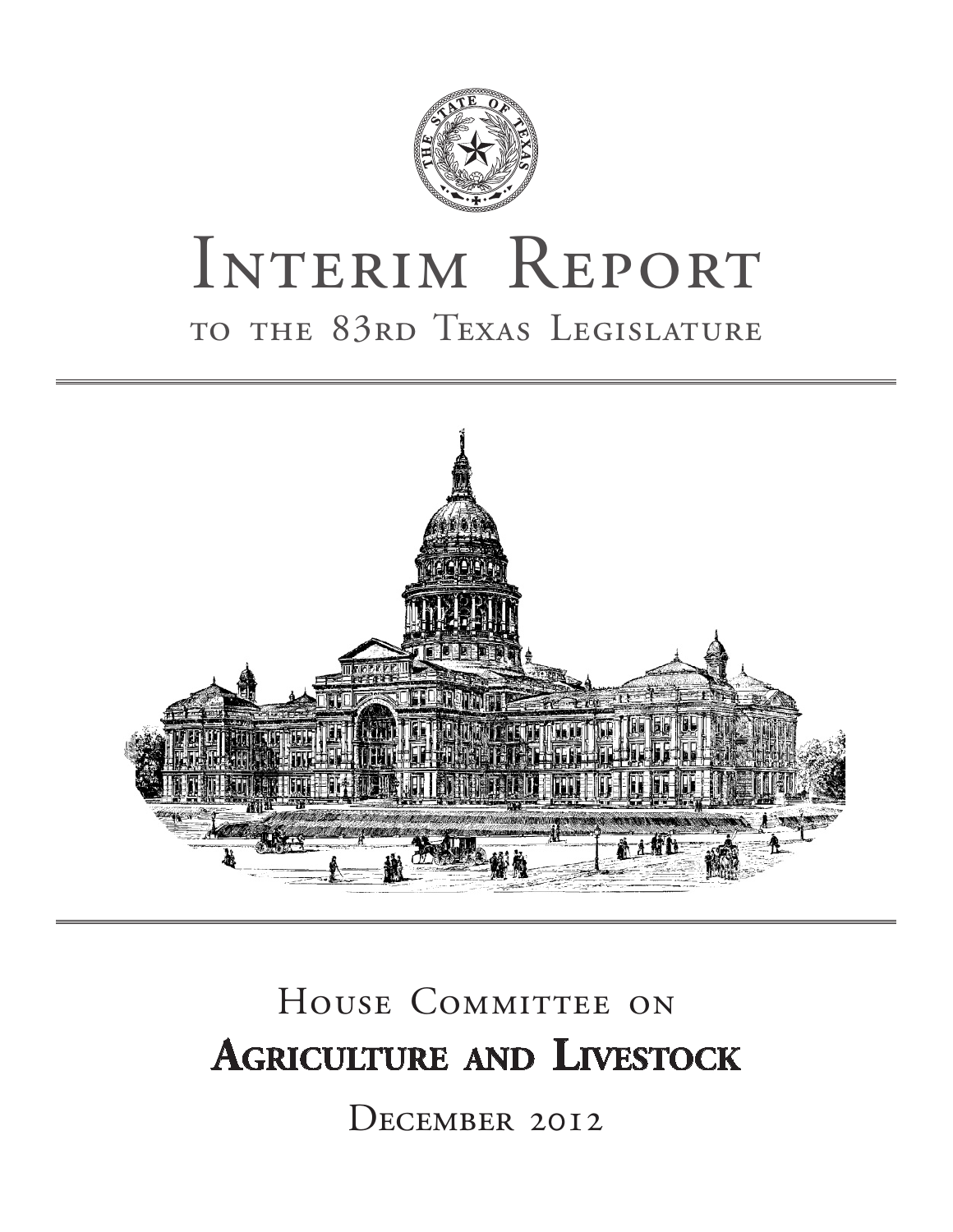#### **HOUSE COMMITTEE ON AGRICULTURE AND LIVESTOCK TEXAS HOUSE OF REPRESENTATIVES INTERIM REPORT 2012**

**A REPORT TO THE HOUSE OF REPRESENTATIVES 83RD TEXAS LEGISLATURE**

#### **REPRESENTATIVE RICK HARDCASTLE CHAIRMAN**

**COMMITTEE CLERK MISSY WARREN**

**ASSISTANT COMMITTEE CLERK JESSICA LYNCH**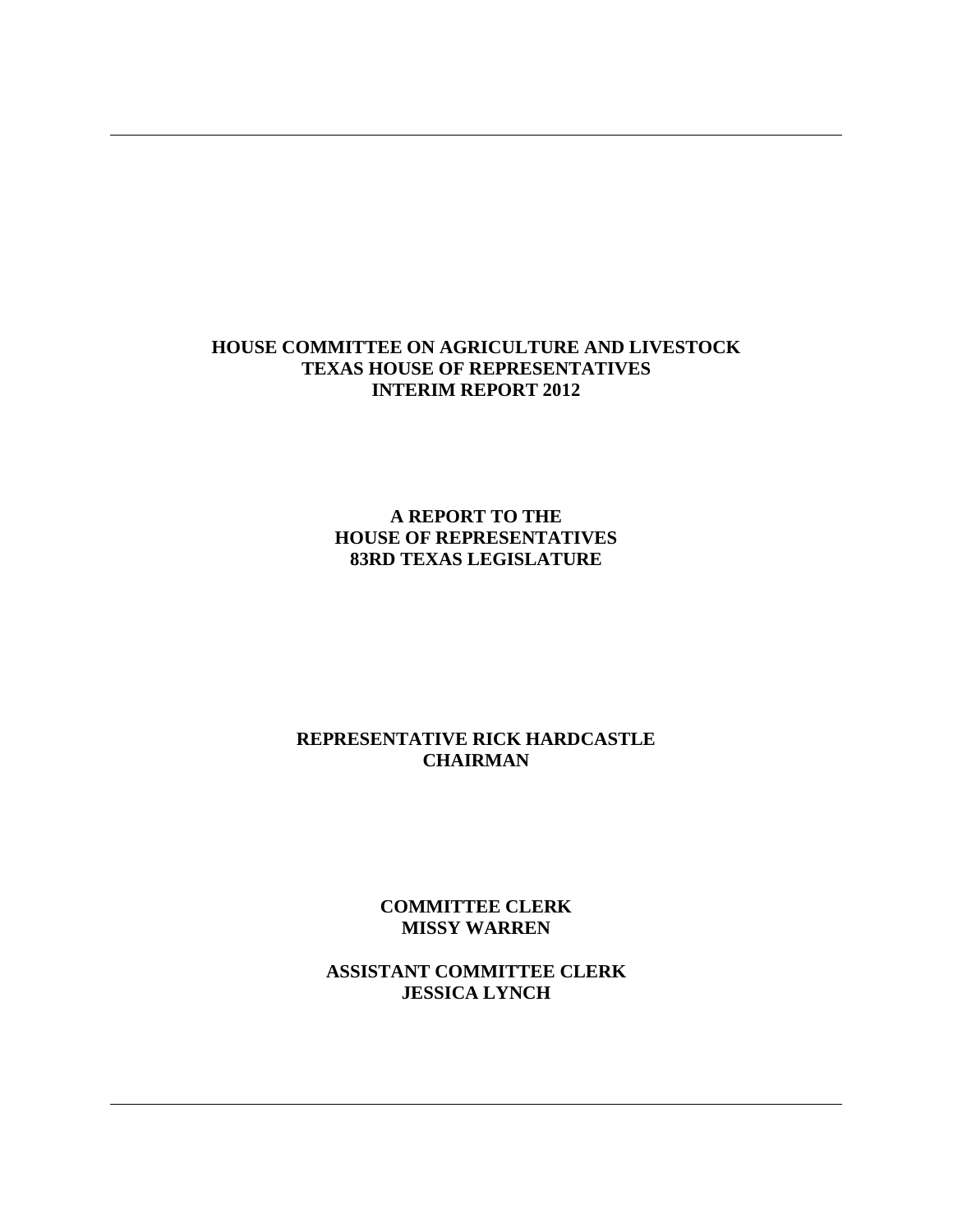

Committee On Agriculture and Livestock

December 7, 2012

Representative Rick Hardcastle P.O. Box 2910 Chairman Austin, Texas 78768-2910

The Honorable Joe Straus Speaker, Texas House of Representatives Members of the Texas House of Representatives Texas State Capitol, Rm. 2W.13 Austin, Texas 78701

Dear Mr. Speaker and Fellow Members:

The Committee on Agriculture and Livestock of the Eighty-second Legislature hereby submits its interim report including recommendations for consideration by the Eighty-third Legislature.

Respectfully submitted,

 $\mathbb{Z}$ 

Representative Rick Hardcastle

Representative Charles "Doc" Anderson Representative Charlie Howard

tampohmidt

Representative Tim Kleinschmidt **Representative Borris L. Miles** Representative Borris L. Miles

Representative Bryan Hughes Representative Jim Landtroop

Representative Jason Isaac Representative J.M. Lozano

nola Noc American

1 au Concréter

ANUITE SAME

Representative Charles "Doc" Anderson Vice-Chairman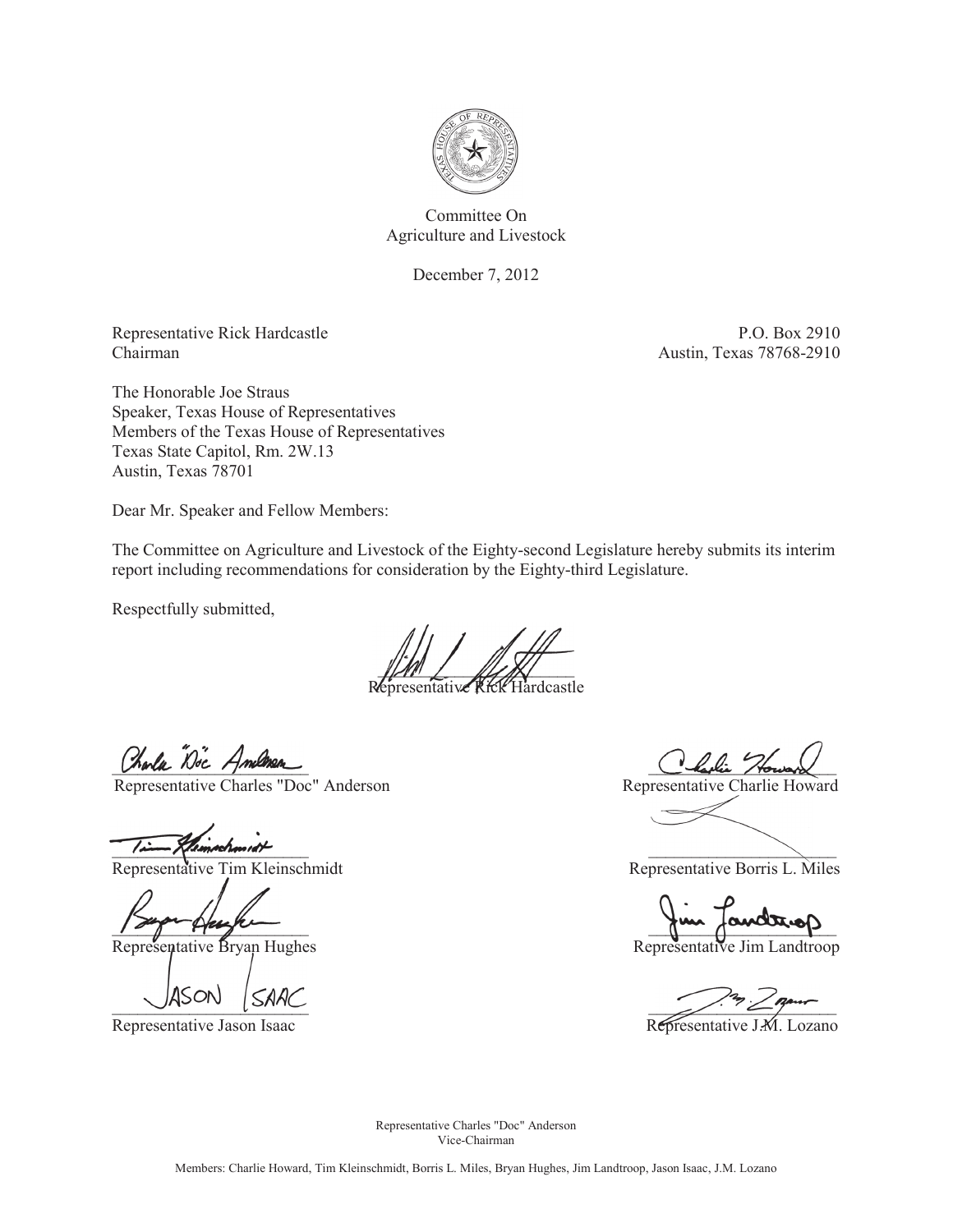# **TABLE OF CONTENTS**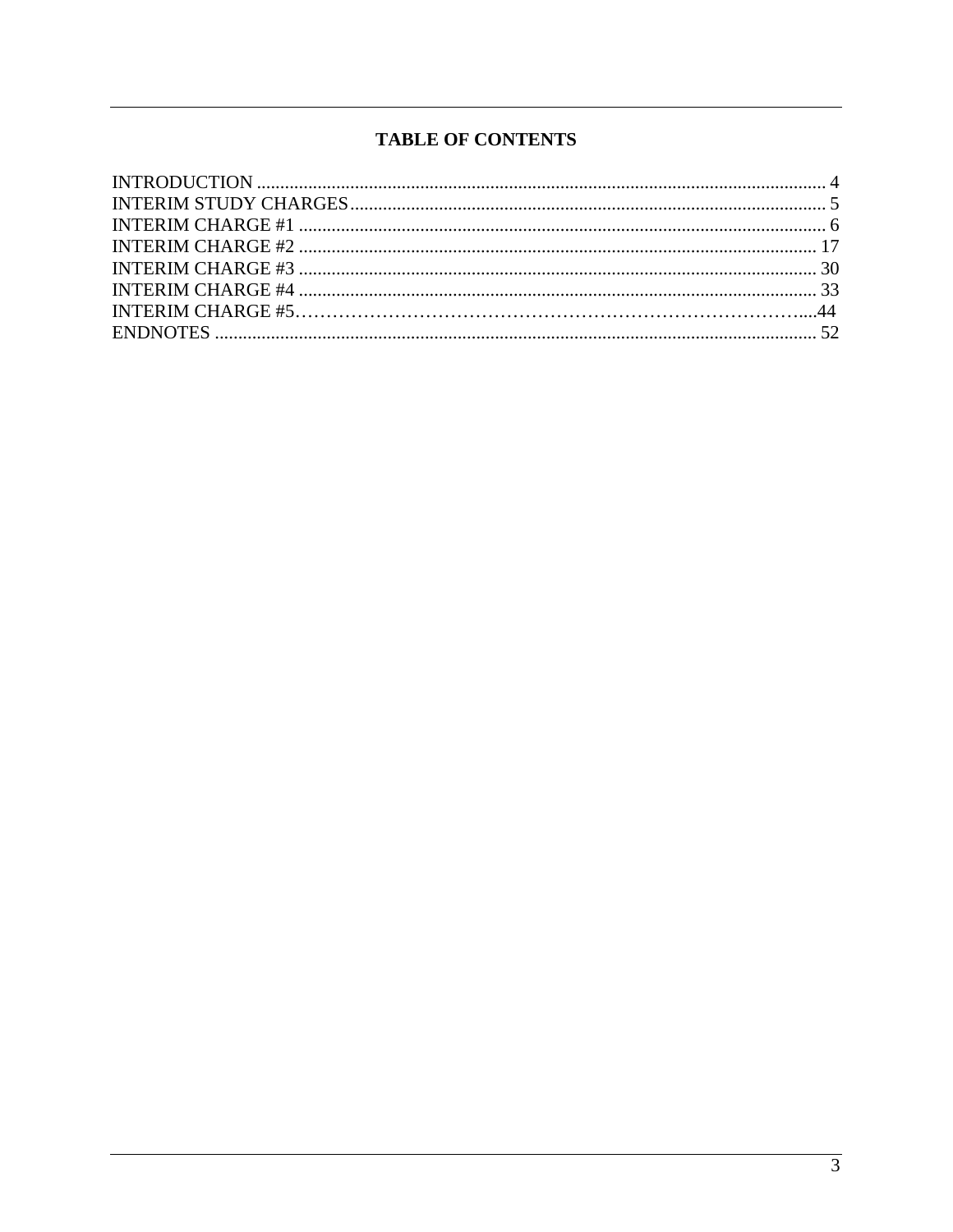#### **INTRODUCTION**

<span id="page-4-0"></span>At the beginning of the 82nd Legislature, the Honorable Joe Straus, Speaker of the Texas House of Representatives, appointed nine members to the House Committee on Agriculture and Livestock. The committee membership includes the following: Rick Hardcastle, Chairman; Charles "Doc" Anderson, Vice Chairman; Charlie Howard, Bryan Hughes, Jason Isaac, Tim Kleinschmidt, Jim Landtroop, J. M. Lozano, and Borris Miles.

During the interim, the Committee was assigned six charges by the Speaker. The charges are listed on the following page.

The Committee has completed their hearings. The Agriculture and Livestock Committee has adopted and approved the final report.

Finally, the Committee wishes to express appreciation to the agencies, associations and citizens who contributed their time and effort on behalf of this report.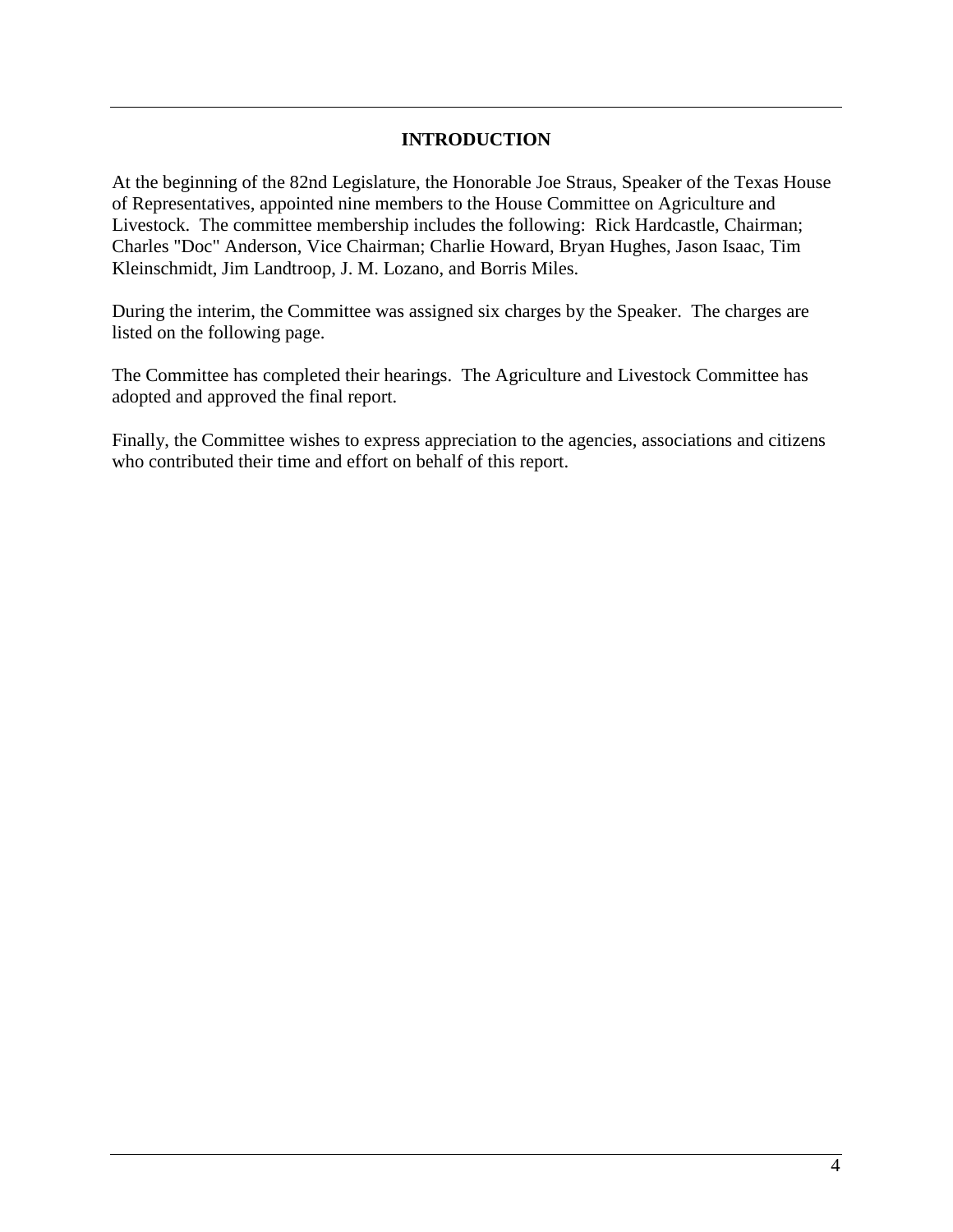#### **HOUSE COMMITTEE ON AGRICULTURE AND LIVESTOCK**

#### **INTERIM STUDY CHARGES**

- <span id="page-5-0"></span>Charge 1 Evaluate the role of community gardens and urban farming efforts that increase access to healthy foods and examine the possible impact that state and local policies have on the success of programs of this type. Determine the feasibility of policies to support these efforts, especially in high-population areas. (*Joint with the House Committee on Urban Affairs)*
- Charge 2 Study the wildfire response performed by the Texas A&M Forest Service and cooperating state agencies. Examine specifically how state laws and regulations could be enhanced to improve response effectiveness across the state. Study both the available causes of wildfires and mitigation and make recommendations as needed.
- Charge 3 Study the adequacy of access to veterinarian care in rural areas of the state. Determine the impact that a lack of access may have on the agriculture business in Texas.
- Charge 4 Examine the current enforcement system for performance-enhancing drug testing show horses, performance horses, and race horses in Texas. Specifically, review currently prohibited drugs and quantities to determine if any changes should be made to existing law. Compare the state's current regulations to other systems around the country and make specific recommendations on how the state's system could be improved.
- Charge 5 Study the viability of cedar eradication as a means to enhance resource conservation.
- Charge 6 Monitor the agencies and programs under the committee's jurisdiction and the implementation of relevant legislation passed by the 82nd Legislature. Specifically, monitor the consolidation of the Texas Department of Rural Affairs into the Texas Department of Agriculture's Rural Economic Division, ensuring that rural communities are not negatively affected by the consolidation.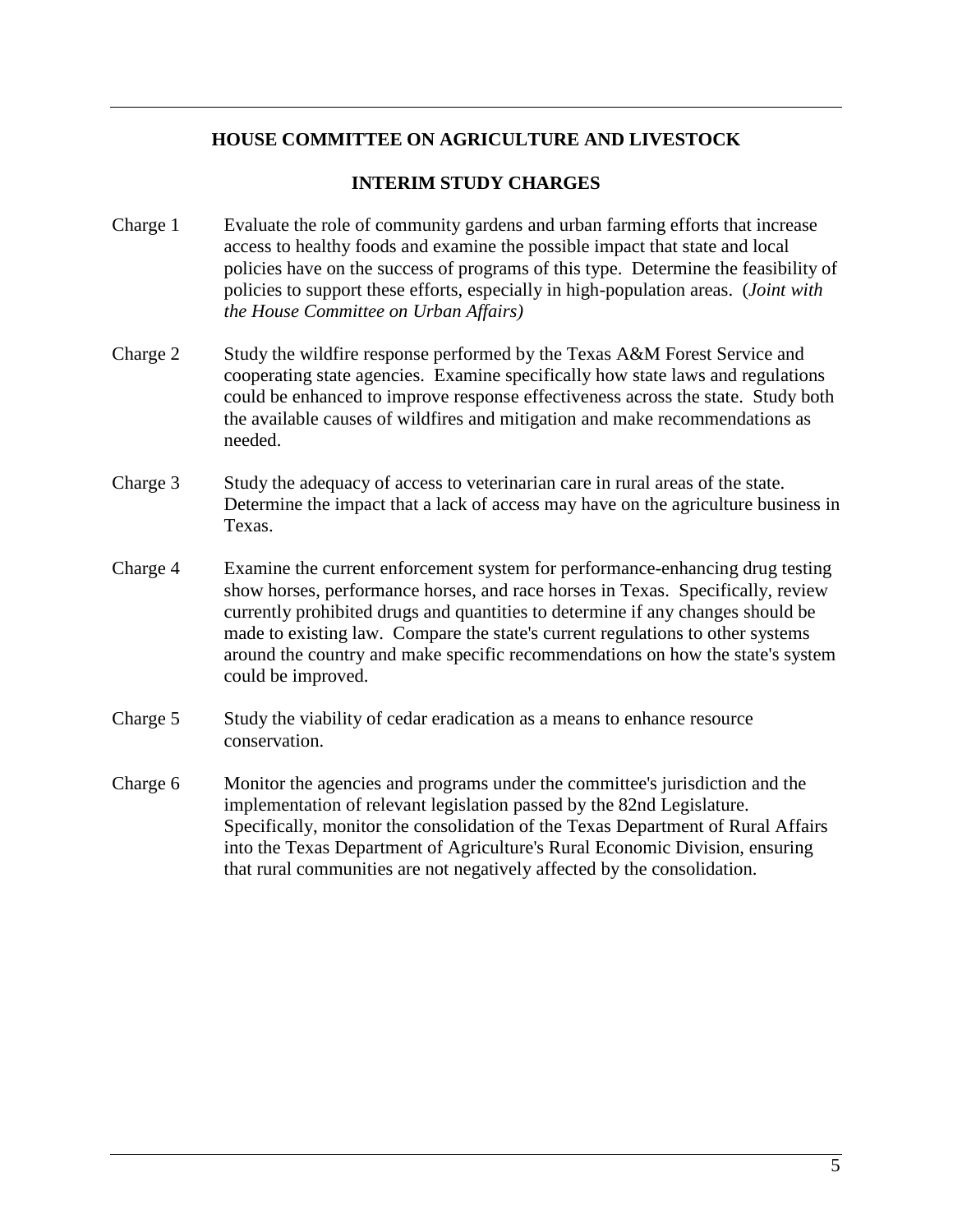#### **INTERIM CHARGE #1**

<span id="page-6-0"></span>**Evaluate the role of community gardens and urban farming efforts that increase access to healthy foods and examine the possible impact that state and local policies have on the success of programs of this type. Determine the feasibility of policies to support these efforts, especially in high-population areas. (***Joint with the House Committee on Urban Affairs)*

#### **Background**

From 2000-2010, Texas experienced a 20 percent growth in population. Texas' rural population only increased by 5 percent while its urban population increased by 23 percent. Almost 88 percent of all Texans now live in urban areas. Another 16 percent growth in population is expected over the next 10 years. By 2030, the population of Texas is expected to exceed  $30,000,000$  people.<sup>[1](#page-53-0)</sup> This explosive rate of growth raises questions of sustainability for its citizens.

Urban agriculture plays an important role in environmental sustainability. Urban agriculture is the practice of growing, processing, and distributing food in and around a city of 50,000 or more. Because food is grown locally, demand for energy production is less and pollution associated with transportation of food is reduced. Reductions in processing and distribution costs reduce retail prices, often reducing issues of food insecurity.

#### Food Security

For a household to be designated food insecure, 1 or more members must have reduced or interrupted their eating patterns at least once during a year due to household-level economic or social conditions.

In 2009, the overall food insecurity rate in the United States was 16.6 percent. In Texas, the rate was 17.8 percent, or 4,245,970 Texans. Texas tied Alabama, Arkansas, and Georgia for the 5th highest overall food insecurity rate in the country. Only Mississippi, South Carolina, North Carolina and Michigan had higher rates. $2 \left($  $2 \left($  For a list of the 10 most food insecure states, see Table 1. Overall Food Insecurity in 2009.) The 5 Texas counties with the highest food insecurity rates were Starr, Willacy, Zavala, Presidio and Morris. To be able to afford just enough food to be considered food secure, the predicted additional money required to meet Texas' food needs in 2009 was \$1,67[3](#page-53-2),903,770, or \$392 per Texan.<sup>3</sup>

In 2009, the national child food insecurity rate was 23.2 percent. In Texas, the rate was 28.2 percent. This was the 5th highest child food insecurity rate in the country. Washington, D.C., Oregon, Arizona and Arkansas had higher rates. $4$  (For a list of the 10 most child food insecure states, see Table 2. Child Food Insecurity in 2009.)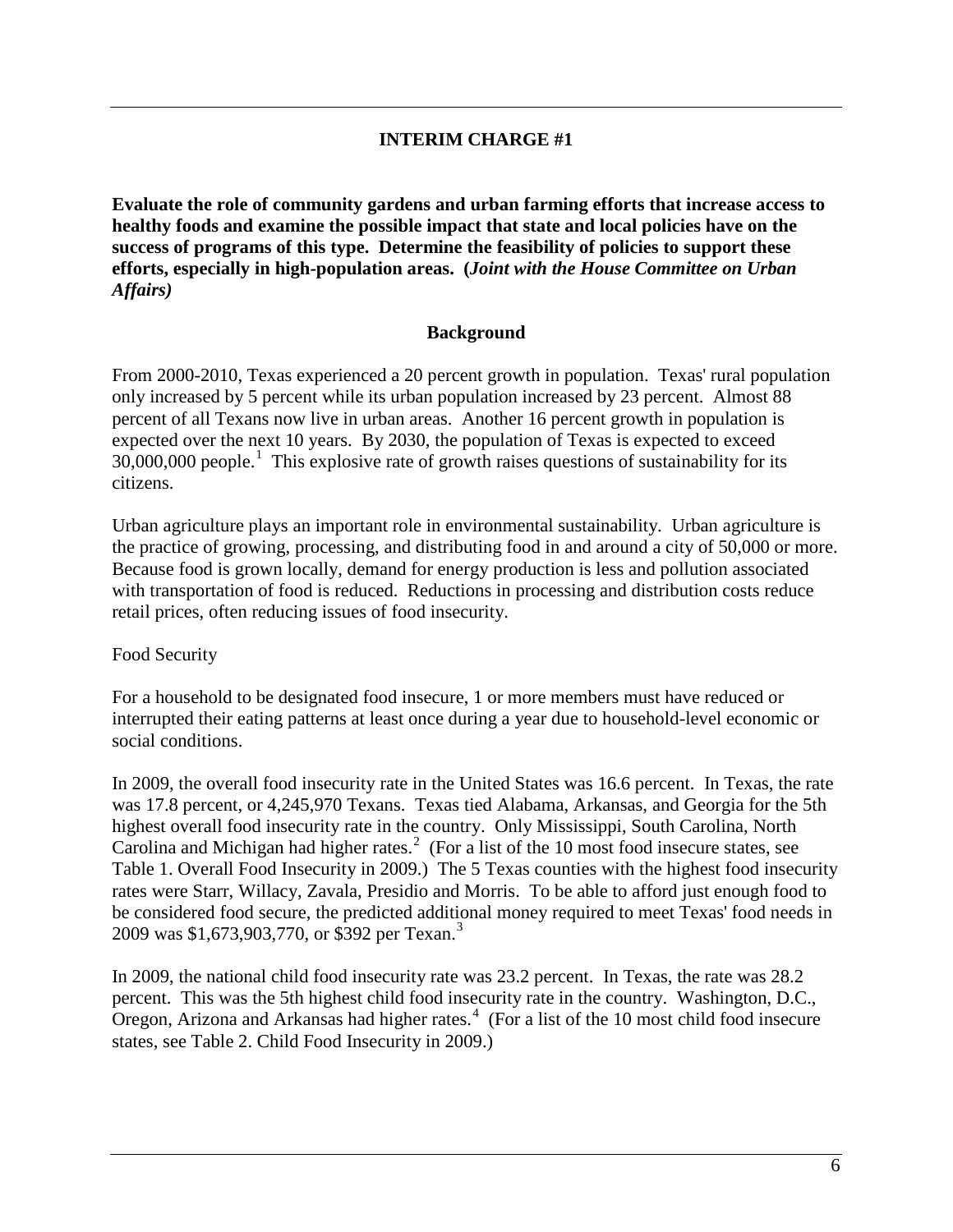| Table 1. Overall Food Insecurity in 2009 |                      |                                |  |  |  |  |
|------------------------------------------|----------------------|--------------------------------|--|--|--|--|
| Rank                                     | <b>State</b>         | <b>Food Insecurity</b><br>Rate |  |  |  |  |
|                                          | <b>United States</b> | 16.6%                          |  |  |  |  |
| 1                                        | Mississippi          | 19.9%                          |  |  |  |  |
| $\overline{2}$                           | South Carolina       | 18.3%                          |  |  |  |  |
| 3                                        | North Carolina       | 18.2%                          |  |  |  |  |
| 4                                        | Michigan             | 18.2%                          |  |  |  |  |
| 5                                        | Alabama              | 17.8%                          |  |  |  |  |
| 5                                        | Arkansas             | 17.8%                          |  |  |  |  |
| 5                                        | Georgia              | 17.8%                          |  |  |  |  |
| 5                                        | Texas                | 17.8%                          |  |  |  |  |
| 9                                        | Arizona              | 17.4%                          |  |  |  |  |
| 10                                       | Tennessee            | 17.3%                          |  |  |  |  |

| Table 2. Child Food Insecurity in 2009 |  |  |  |  |
|----------------------------------------|--|--|--|--|
|----------------------------------------|--|--|--|--|

| nk             | <b>State</b>         | <b>Food Insecurity</b><br>Rate | Rank | <b>State</b>         | <b>Child Food</b><br><b>Insecurity Rate</b> |
|----------------|----------------------|--------------------------------|------|----------------------|---------------------------------------------|
|                | <b>United States</b> | 16.6%                          |      | <b>United States</b> | 23.2%                                       |
|                | Mississippi          | 19.9%                          |      | Washington, D.C.     | 32.3%                                       |
| 2              | South Carolina       | 18.3%                          | っ    | Oregon               | 29.2%                                       |
| 3              | North Carolina       | 18.2%                          | 3    | Arizona              | 28.8%                                       |
| $\overline{4}$ | Michigan             | 18.2%                          | 4    | Arkansas             | 28.6%                                       |
|                | Alabama              | 17.8%                          | 5    | Texas                | 28.2%                                       |
| 5              | Arkansas             | 17.8%                          | 6    | Georgia              | 27.9%                                       |
| 5              | Georgia              | 17.8%                          |      | Mississippi          | 27.7%                                       |
| 5              | Texas                | 17.8%                          | ⇁    | Nevada               | 27.7%                                       |
| 9              | Arizona              | 17.4%                          | 9    | South Carolina       | 27.6%                                       |
| 10             | Tennessee            | 17.3%                          | 10   | Florida              | 27.5%                                       |

Source: Table 1 and Table 2 adapted from Feeding America, *Map the Meal Gap: Child Food Insecurity 2011*, (2011), 10-11, [http://feedingamerica.org/hunger-in-america/hunger-studies/map-the-meal-gap/~/](http://feedingamerica.org/hunger-in-america/hunger-studies/map-the-meal-gap/~/media/Files/research/map-meal-gap/ChildFoodInsecurity_ExecutiveSummary.ashx) [media/Files/research/map-meal-gap/ChildFoodInsecurity\\_ExecutiveSummary.ashx.](http://feedingamerica.org/hunger-in-america/hunger-studies/map-the-meal-gap/~/media/Files/research/map-meal-gap/ChildFoodInsecurity_ExecutiveSummary.ashx)

The 2 highest child food insecurity rates in the country were found in Texas: Zavala County and Starr County had child food insecurity rates of [5](#page-54-0)2 percent and 50 percent, respectively.<sup>5</sup> Five counties in Texas ranked in the top 10 percent of counties with more than 100,000 food insecure children. They are Harris, Dallas, Bexar, Tarrant and Hidalgo. With a child food insecurity rate of 43.5 percent, Hidalgo County had the highest child food insecurity rate in the country for a child population of its size.<sup>[6](#page-54-1)</sup> (For a list of counties with the highest percentages of child food insecurity, see Table 3. Counties with More Than 100,000 Food Insecure Children in 2009.)

| radio of Countles with broto right rootood root msecure Children in 2007 |                                                                                  |                                             |                |
|--------------------------------------------------------------------------|----------------------------------------------------------------------------------|---------------------------------------------|----------------|
| <b>County, State</b>                                                     | <b>Number of Children</b><br><b>Living in Food</b><br><b>Insecure Households</b> | <b>Child Food</b><br><b>Insecurity Rate</b> | <b>Rank</b>    |
| Los Angeles County, CA                                                   | 734,490                                                                          | 28.8%                                       | 5              |
| New York County, NY                                                      | 478,550                                                                          | 25.2%                                       | 13             |
| Harris County, TX                                                        | 307,570                                                                          | 27.2%                                       | 9              |
| Cook County, IL                                                          | 304,610                                                                          | 23.5%                                       | 16             |
| Maricopa County, AZ                                                      | 286, 560                                                                         | 27.1%                                       | 10             |
| Dallas County, TX                                                        | 187,310                                                                          | 27.9%                                       | $\overline{7}$ |
| Orange County, CA                                                        | 177,650                                                                          | 23.4%                                       | 17             |
| San Diego County, CA                                                     | 177,560                                                                          | 24.2%                                       | 14             |
| San Bernardino County, CA                                                | 175,670                                                                          | 28.9%                                       | 4              |
| Riverside County, CA                                                     | 172,400                                                                          | 28.7%                                       | 6              |
| Miami-Dade County, FL                                                    | 170,070                                                                          | 29.5%                                       | $\overline{2}$ |
| Wayne County, MI                                                         | 140,190                                                                          | 26.9%                                       | 11             |
| Clark County, NV                                                         | 132,350                                                                          | 27.6%                                       | 8              |
| Bexar County, TX                                                         | 129,590                                                                          | 29.2%                                       | 3              |
| <b>Tarrant County, TX</b>                                                | 121,890                                                                          | 25.3%                                       | 12             |
| Hidalgo County, TX                                                       | 110,990                                                                          | 43.5%                                       |                |
| Santa Clara County, CA                                                   | 100,170                                                                          | 23.6%                                       | 15             |

**Table 3. Counties with More Than 100,000 Food Insecure Children in 2009**

Source: Feeding America, *Map the Meal Gap: Child Food Insecurity 2011*, (2011), 15,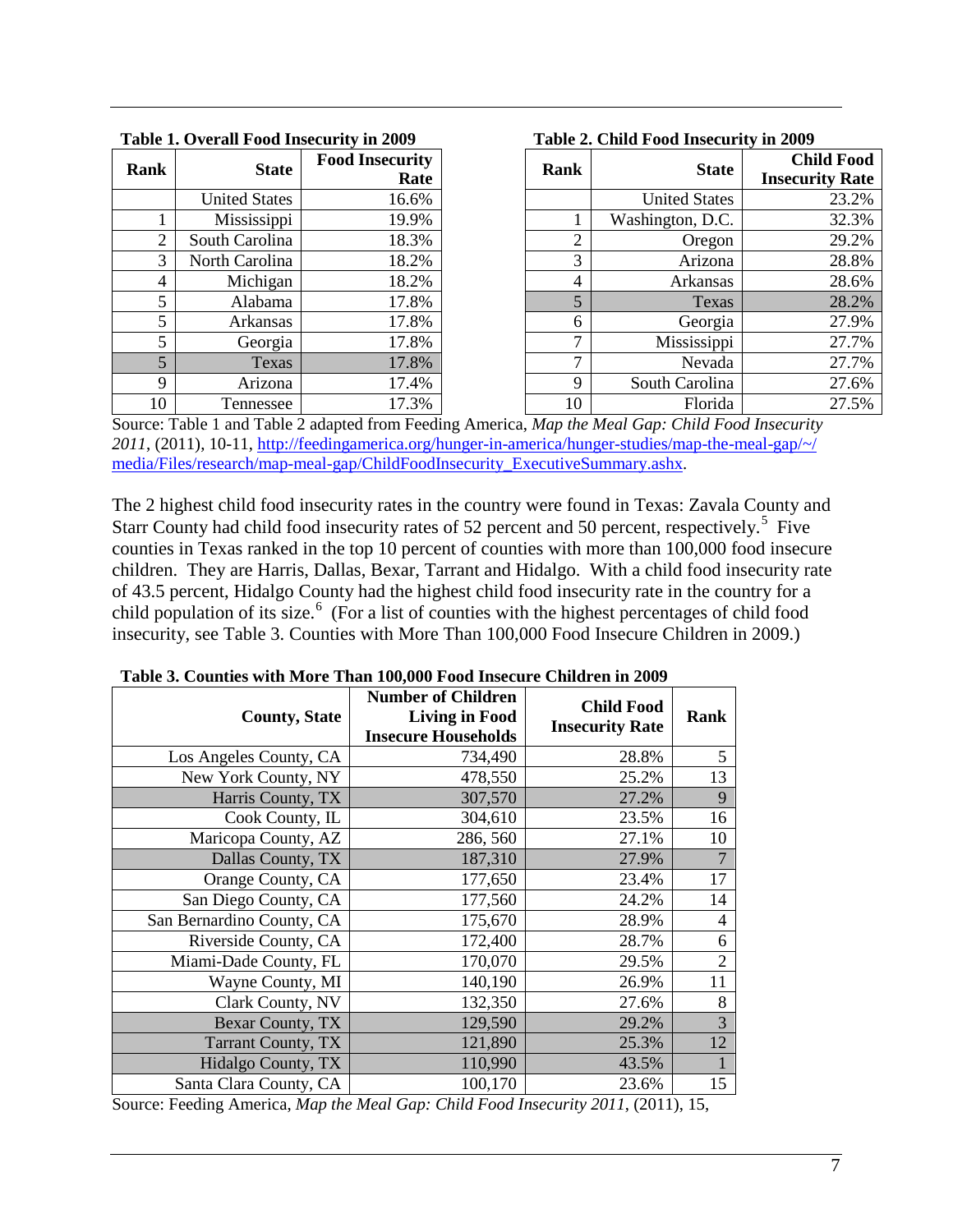[http://feedingamerica.org/hunger-in-america/hunger-studies/map-the-meal-gap/~/media/Files/](http://feedingamerica.org/hunger-in-america/hunger-studies/map-the-meal-gap/~/media/Files/research/map-meal-gap/ChildFoodInsecurity_ExecutiveSummary.ashx) [research/map-meal-gap/ChildFoodInsecurity\\_ExecutiveSummary.ashx.](http://feedingamerica.org/hunger-in-america/hunger-studies/map-the-meal-gap/~/media/Files/research/map-meal-gap/ChildFoodInsecurity_ExecutiveSummary.ashx)

#### Food Deserts

Generally, a food desert is a tract of land where low-income populations have low access to a supermarket or large grocery store. In urban areas, this distance is 1 mile. A supermarket or large grocery store is defined as a food store with at least \$2 million annually in sales that contains all the major food departments.

United States Department of Agriculture's 2009 Report to Congress

In 2009, the United States Department of Agriculture (USDA) published a report on nationwide access to affordable, nutritious food. The USDA found that:

- Access to a supermarket or large grocery store is a problem for a small percentage of households;
- Supermarkets and large grocery stores have lower prices than smaller stores;
- Low-income households shop where food prices are lower, when they can;
- Easy access to all food, rather than lack of access to specific healthy foods, may be a more important factor in explaining increases in obesity;
- Understanding the market conditions that contribute to differences in food access is critical to policy design;
- Food is a tool for community development; and
- Current research is insufficient to conclusively determine whether some areas with limited food access have inadequate food access.

In conjunction with the report, the USDA developed the Food Desert Locator. Using data from the 2000 Census of Population and Housing and a 2006 directory of supermarkets and large grocery stores, the interactive map provides a spatial overview of low-income neighborhoods across the contiguous United States with low access to healthy food. To use the Locator, visit [http://www.ers.usda.gov/data/fooddesert/index.htm.](http://www.ers.usda.gov/data/fooddesert/index.htm)

#### The Greater Houston Area

On a national level, there exists 1 supermarket for every 8,620 people. In the Greater Houston Area, 1 supermarket serves more than 12,000 people. Put another way, on a national level, there are 11.6 supermarkets for every 100,000 people. In Houston, there are 8.2 supermarkets for every 100,000 people. When measured against the national rate, Houston has 185 fewer supermarkets. Texas, considered as a whole, only has 8.8 supermarkets per every 100,000 people—the lowest number of supermarkets per capita than any other state in the nation.<sup>[8](#page-54-3)</sup>

#### Rebutting the Food Desert Claim

A recent study conducted by the Public Policy Institute of California reports that low-income urban areas are not the food deserts the USDA makes them out to be. Conducting research on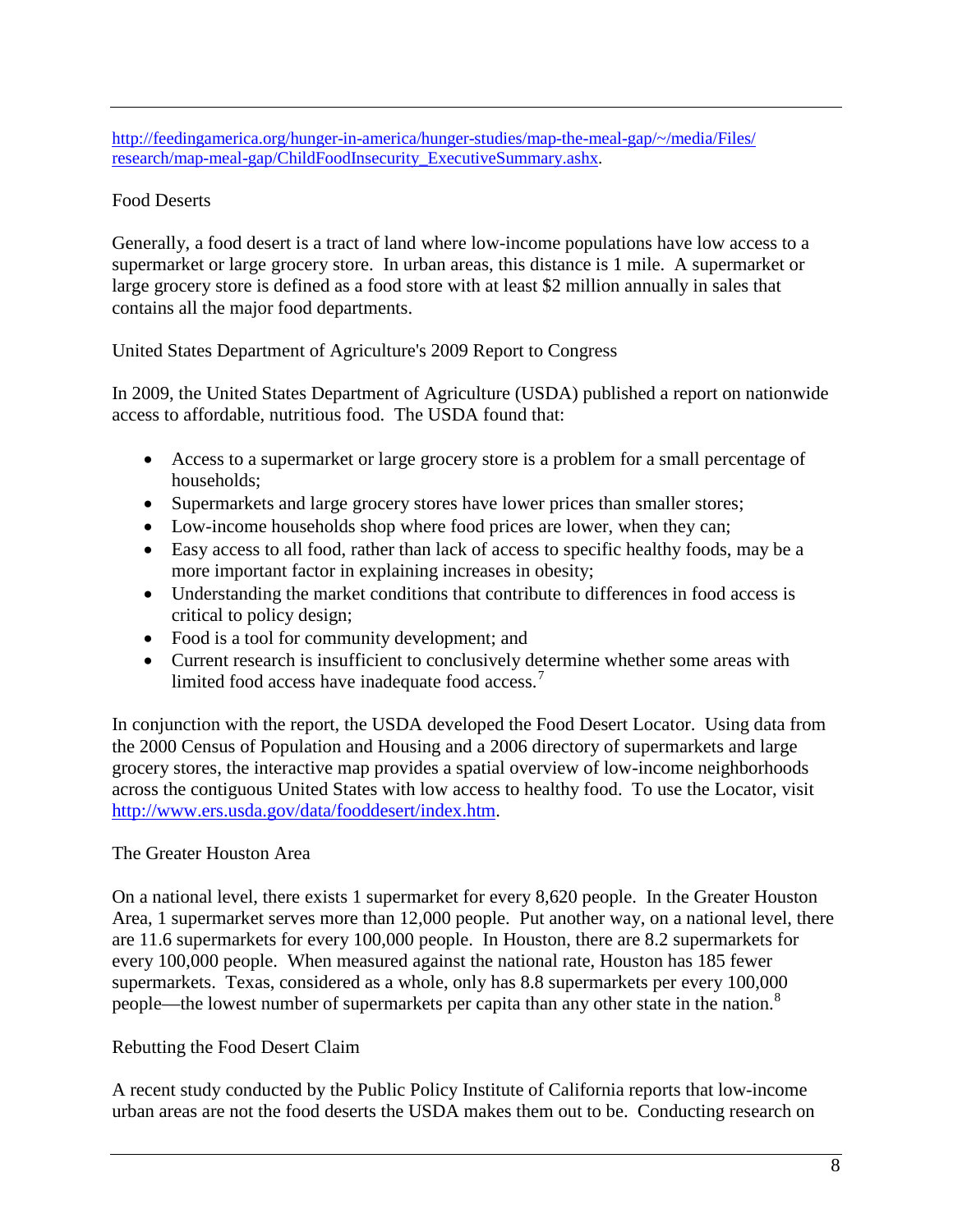urban neighborhoods in California, the Public Policy Institute found that low-income urban neighborhoods have nearly twice as many food stores than higher-income urban areas—if the USDA's definition of a supermarket or large grocery store is expanded to include stores with less than \$2 million annually in sales.<sup>[9](#page-55-0)</sup> In other words, when smaller-scale food stores are taken into consideration, low-income urban neighborhoods have almost double the access to affordable and nutritious food than more affluent urban neighborhoods.

#### **State Statutes, Regulations, Legislation and Programs Promoting Urban Agriculture and Community Gardening**

Cities and states across the nation are embracing urban agriculture. While city and state policies differ in the manner in which urban agriculture and community gardening is promoted, common themes do exist among state programs. This section identifies current urban agricultural policies in Texas; additional urban agricultural approaches suitable for Texas' planning and regulatory framework, including experiences and best practices of other states; and some of the problems associated with integrating urban agriculture into high-population areas. State statutes, legislation, regulations and programs covered are:

- Statewide Food Policy Councils;
- Using State, County or City Property for Urban Farming and Community Gardening;
- Zoning for Urban Agriculture; and
- Economic Incentives.

Food assistance programs, such as the Farmers' Market Nutrition Program, and programs relating to schools and food, such as the Summer Food Program or Farm-to-School programs, will not be covered in this report. For more information on these issues, please contact the House Committees on Human Services and Public Health.

#### Statewide Food Policy Councils

Statewide food policy councils can provide comprehensive statewide examinations of our food system by supporting, developing or refining effective state and local food policies. A statewide council can bring to the table a broader array of interested parties, examine issues that go unexamined by state agencies and coordinate actions on a state level.

#### *Texas*

Texas does not have a statewide food policy council. During the 82nd Regular Session of the Texas Legislature, Representative Borris Miles introduced HB 2669, relating to the creation of an advisory committee to study urban farming. The bill was withdrawn from a hearing and was not heard.

#### *Michigan*

The Michigan Food Policy Council was created under executive order in 2005 and is funded in partnership with the W.K. Kellogg Foundation. Now made up of 25 state government officials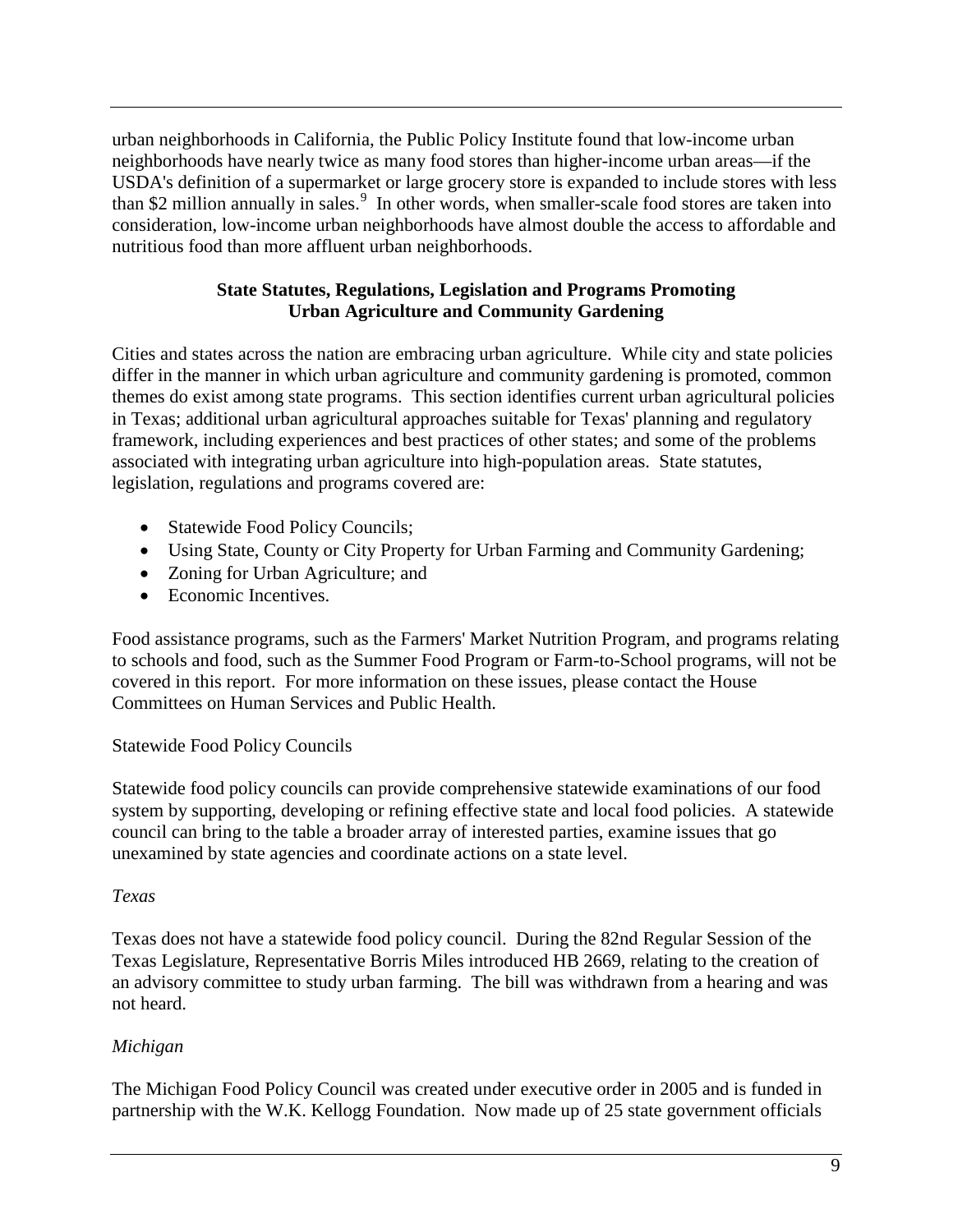and non-governmental related entities, the Michigan Council provides stakeholders the forum to recommend policies and programs to Michigan's governor that aid in economic development and provide greater access to fresh and nutritious foods.<sup>10</sup>

In February 2010, Michigan held its first Good Food Summit, focusing on shaping a plan to increase local food production, distribution, marketing, and sustainability; and improve the state's economy. Later that year, the Michigan Good Food Charter was published.

One of the priorities enumerated in the Michigan Charter is to examine all of Michigan's food and agriculture related laws and regulations for provisions that create unnecessary transaction costs and regulatory burdens on low-risk businesses and ensure that regulations are applied in a way that acknowledges the diversity of production practices. The review began in 2011 at the Michigan Department of Agriculture and Rural Development. It is predicted that if Michigan could increase the rate of new agri-food startup businesses to 851 per year, then the State could generate  $23,020$  direct and indirect jobs per year.<sup>[11](#page-55-2)</sup>

Another priority is to establish food business districts in an effort to encourage food businesses to locate to the same area and support their collaboration. The state legislature can spur food innovation district development with targeted incentives such as tax abatements. State economic development officials can work with local governments to package existing and new programs and incentives in support of food innovation districts. Planning and development officials can provide land use guidance, such as a model overlay zoning district, that can ensure land use compliance, encourage agri-food businesses to co-locate, and provide a geographic focus to a community's food business development efforts.<sup>[12](#page-55-3)</sup>

In an effort to spur interest in establishing food business districts, the Michigan Council is assisting in implementing regional food hub models across the state designed to aggregate, store, process, distribute and market locally and regionally-produced food in a central facility.<sup>[13](#page-55-4)</sup> Distinct from a farmers' market, a food hub is different in management practices, community benefits and ownership structure. A key function of a food hub is to provide a permanent structure for aggregation and distribution of food at a wholesale level. This model is ideal for urban farmers. Hubs can provide space and equipment for food to be processed, packed and sold, or serve as pick-up locations for distribution firms. Hubs can also provide community services like incubator kitchens, community event space, and classrooms and offices for health and human service providers.

#### *New York*

The New York State Food Policy Council was established in 2007. To date, the New York Council has made 51 specific recommendations to the governor relating to urban agriculture and community gardening, including:

• Promoting local agriculture in neighborhoods with limited access to fresh foods through farmers' markets, food cooperatives, community supported agriculture, food trucks, and local food buying clubs, as well as community gardens in parks, schools, housing authorities, and other publicly owned land;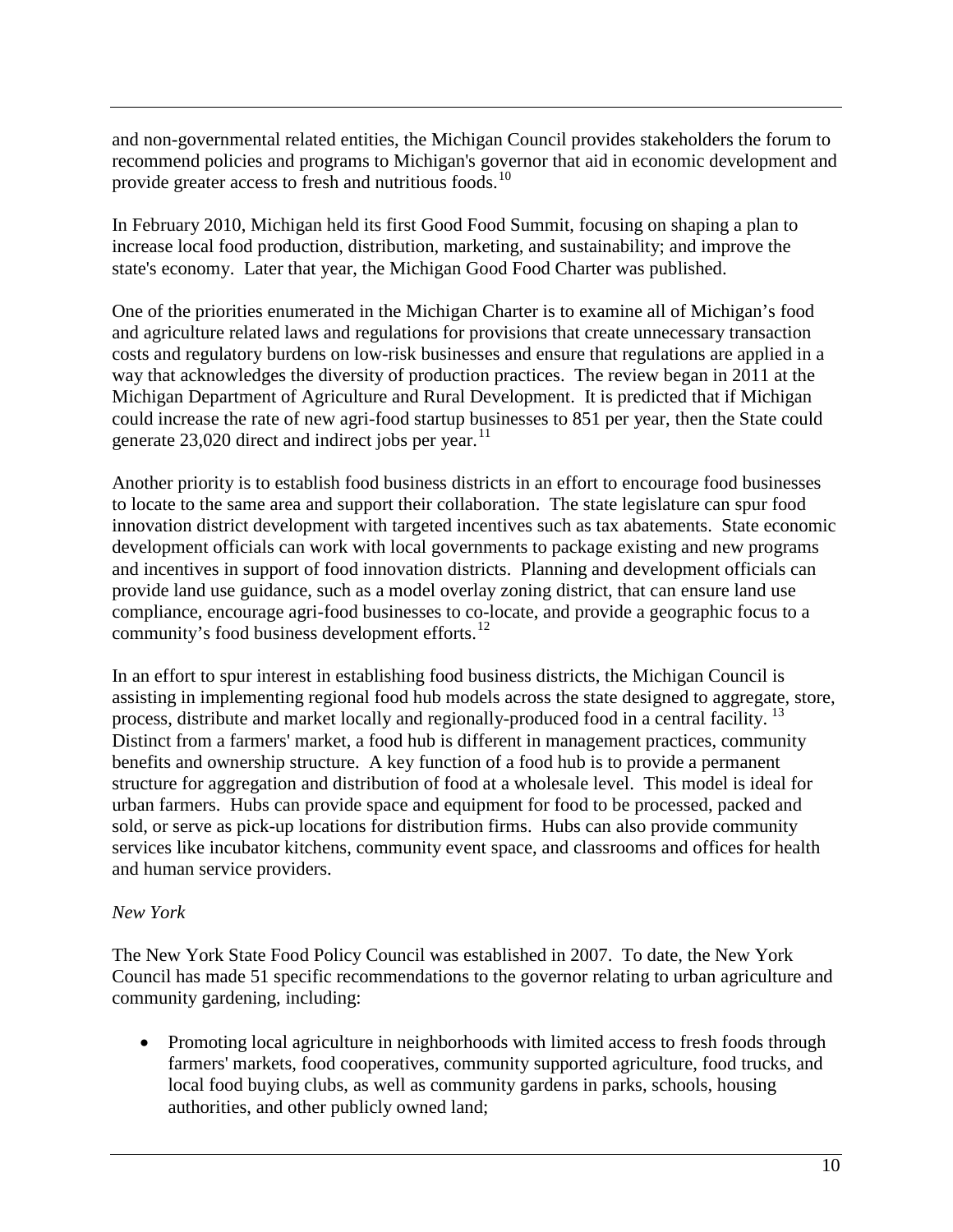- Promoting urban food production, reviewing policy obstacles that discourage urban agriculture, researching which sustainable urban farming methods and locations are most appropriate for urban conditions, and creating incentives for edible landscaping, green roofs, and backyard gardening;
- Supporting the establishment and expansion of wholesale farmers' markets and storage facilities in cities (similar to food hubs);
- Developing a job incubator program in conjunction with an urban agriculture education program to connect job training with the food industry, such as urban food production, processing, and entrepreneurial job training; and
- Expanding programs that recruit, train, and provide technical assistance for new local  $\frac{1}{600}$  farmers<sup>[14](#page-55-5)</sup>

# *Failed Initiatives: North Carolina and Maine*

While there are benefits to creating a statewide food policy council, there can be limitations. Inadequate staff and funding, the political nature of appointments to a council and priorities that are overly ambitious can all cause the demise of a food council.

North Carolina had a statewide food policy council from 2002-2004, funded by Drake University and coordinated by the North Carolina Department of Agriculture and Consumer Services. The council was disbanded after administrative, leadership and funding changes within the Department of Agriculture and Consumer Services. It was not resurrected again until 2009.<sup>[15](#page-55-6)</sup>

In 2005, the Maine Department of Agriculture, Food and Rural Resources convened a working group to develop a new food policy for Maine. The working group drafted ambitious legislation, recommending a food policy council and 11 state policies. Goals included Maine producing 80 percent of the calories its citizens consume by 2020 and increasing supply of working farmland and access to working waterfront by 2010.<sup>[16](#page-55-7)</sup> The legislation passed in 2006, but was repealed in 2011 due to inactivity of the Maine Food Policy Council.<sup>[17](#page-55-8)</sup>

Using State, County or City Property for Urban Farming and Community Gardening

Implementing flexible leasing options for small-scale urban farmers and community gardeners is a policy used in many other states. Leasing of plots allows the jurisdiction to retain ownership if the land can be used more profitably in the future and reduces the financial burden on the individual to buy land in an urban setting. Issues of liability should be, but are not always, addressed in statute.

#### *Texas*

During the 82nd Regular Session, Senator Jane Nelson introduced SB 184, relating to the use of certain state property for community food gardens. Senate Bill 184 would have required the General Land Office to develop a plan for state-owned property to be used for community gardens. The bill did not receive a hearing.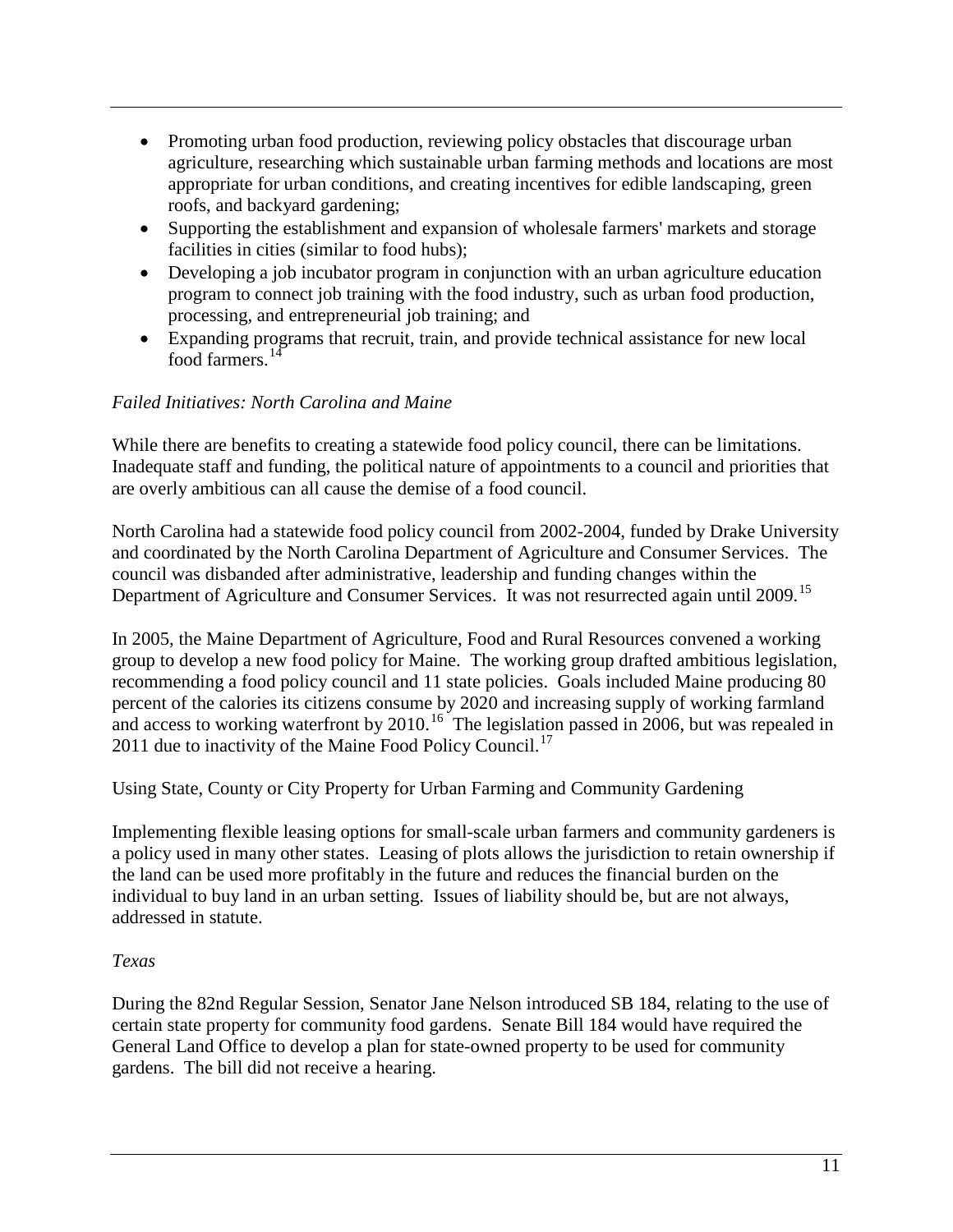## *California*

In California, the Department of Transportation is required, upon request by a city, county or district, to lease unoccupied, unimproved property held for future highway use first for agricultural and community garden purposes.<sup>[18](#page-55-9)</sup>

#### *Michigan*

The State of Michigan Land Bank Garden for Growth Program provides communities and individuals the opportunity to lease state-owned land for agricultural purposes. Any type of gardening or agricultural activity qualifies, and includes vegetable, flower, native plant and educational gardens. A 1-year lease term is \$25 and a 3-year lease term is \$75.<sup>[19](#page-55-10)</sup>

#### *New Jersey*

New Jersey law authorizes a county or municipality to sell or lease unneeded public property to nonprofit entities for gardening and urban farming. The land must be used for cultivation, may also be used for the sale of fruits and vegetables, and is exempt from property taxation. Leases may last for up to 50 years, with a 25-year extension by ordinance.<sup>[20](#page-55-11)</sup>

#### *New York*

In New York, any state-owned land may be used for community gardening purposes. The community organization using the land may be required to purchase liability insurance and assume liability for injury or damage resulting from the use of the land for community gardening.<sup>21</sup> However, in 2006, New York City announced that liability insurance would now be covered through the New York City Department of Parks and Recreation. A review of the previous liability claims involving garden organizations in the city indicated minimal risk. Of 7 liability claims filed between 1978-2006, only 3 involved cash settlements. As of 2006, there were over 500 gardens on city-owned land.<sup>[22](#page-55-13)</sup>

#### *Tennessee*

Tennessee's Community Gardening Act has existed since 1977. Any local government, state agency or department may make vacant public land available to any citizen of Tennessee for gardening purposes. Herbs, flowers, fruits and vegetables may be cultivated, but cannot be sold for profit. If a local government, state agency or department wants to make vacant public land available, a list of the land is provided to the county's agricultural extension agent. The Tennessee Agriculture Commissioner then contracts for the use of the land. Any person granted use of the land must indemnify and hold harmless the local government, state, and department and all of its officers, agents and employees against suits and liability claims.<sup>[23](#page-55-14)</sup>

Tennessee allows the Department of Agriculture to contract with private owners for use of private land for community gardening. The law also provides an indemnification and hold harmless clause for the state, department and all of its officers, agents and employees.  $24$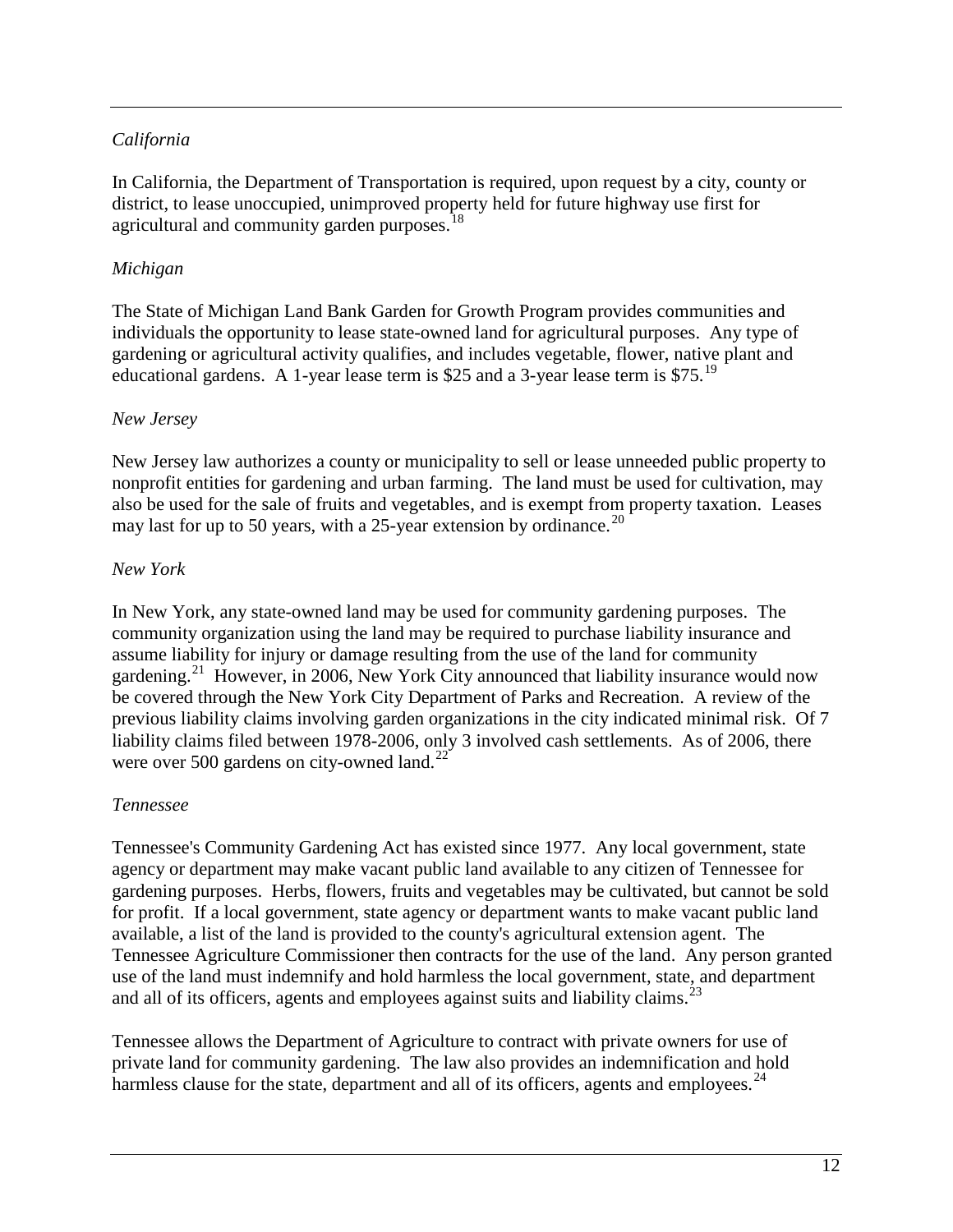Local governments may also establish their own community gardening programs. Local governments are allowed to charge permit fees and deposit fees and require the permittee to possess liability insurance and accept liability.[25](#page-55-16)

## Zoning for Urban Agriculture

A review of urban agriculture zoning ordinances indicates that a variety of urban agriculture issues are addressed, including parking, signage, liability, upkeep, access to water and runoff, impact to property values and pesticide use. Most urban agriculture zoning ordinances address keeping animals, but the ordinances are stricter than those for community gardens. Animal ordinances generally include setbacks for chicken coops and animal housing and place restrictions on the number of animals that can be maintained on the property. Usually, the sale of produce grown in community gardens in urban agriculture settings is addressed and generally permitted. As mentioned previously, Tennessee is an exception.

## *Texas*

It is not uncommon for cities to prohibit individuals from operating a business out of a singlefamily home. These ordinances can have the effect of quelling potential urban farmers. In Frisco, the city council voted last year to specifically ban all cottage food production operations in a home. $26$ 

# *Chicago, Illinois*

The Chicago City Council recently passed legislation permitting community gardens and urban farms in many parts of the city. In most zones, community gardens are limited in size to 25,000 square feet per individual garden, or roughly the size of 8 lots or 1/3 of a city block. Community gardens are allowed to sell produce. $27$ 

Urban farms are prohibited in all residential districts to restrict commercial activity and business districts that allow urban farms require all business activities be conducted indoors. However, urban farms are allowed on rooftop buildings. Chicago is an urban heat island and can be 10 degrees warmer in the summer than surrounding rural areas. To combat the heat effect, Chicago strongly encourages rooftop gardening; in 2011, there were permits for over 600 green roofs. In some districts, aquaponic systems are allowed indoors and up to 5 bee hives or colonies may be  $kept.<sup>28</sup>$  $kept.<sup>28</sup>$  $kept.<sup>28</sup>$ 

# *Detroit, Michigan*

Detroit, Michigan has suffered some of the worst blight and property abandonment in the country. It also has a thriving urban agriculture movement—in spite of the city's lack of zoning laws on urban agriculture and community gardening. Of the 1,351 vegetable gardens in the city, all fly under the radar.<sup>29</sup> The City of Detroit Zoning Ordinance does not permit agriculture, nor address community gardening.<sup>[30](#page-55-21)</sup> Changes to the ordinance were proposed by the City Planning Commission, but have been rebuffed by the City Council, claiming the Michigan Right to Farm Act prohibits such ordinances.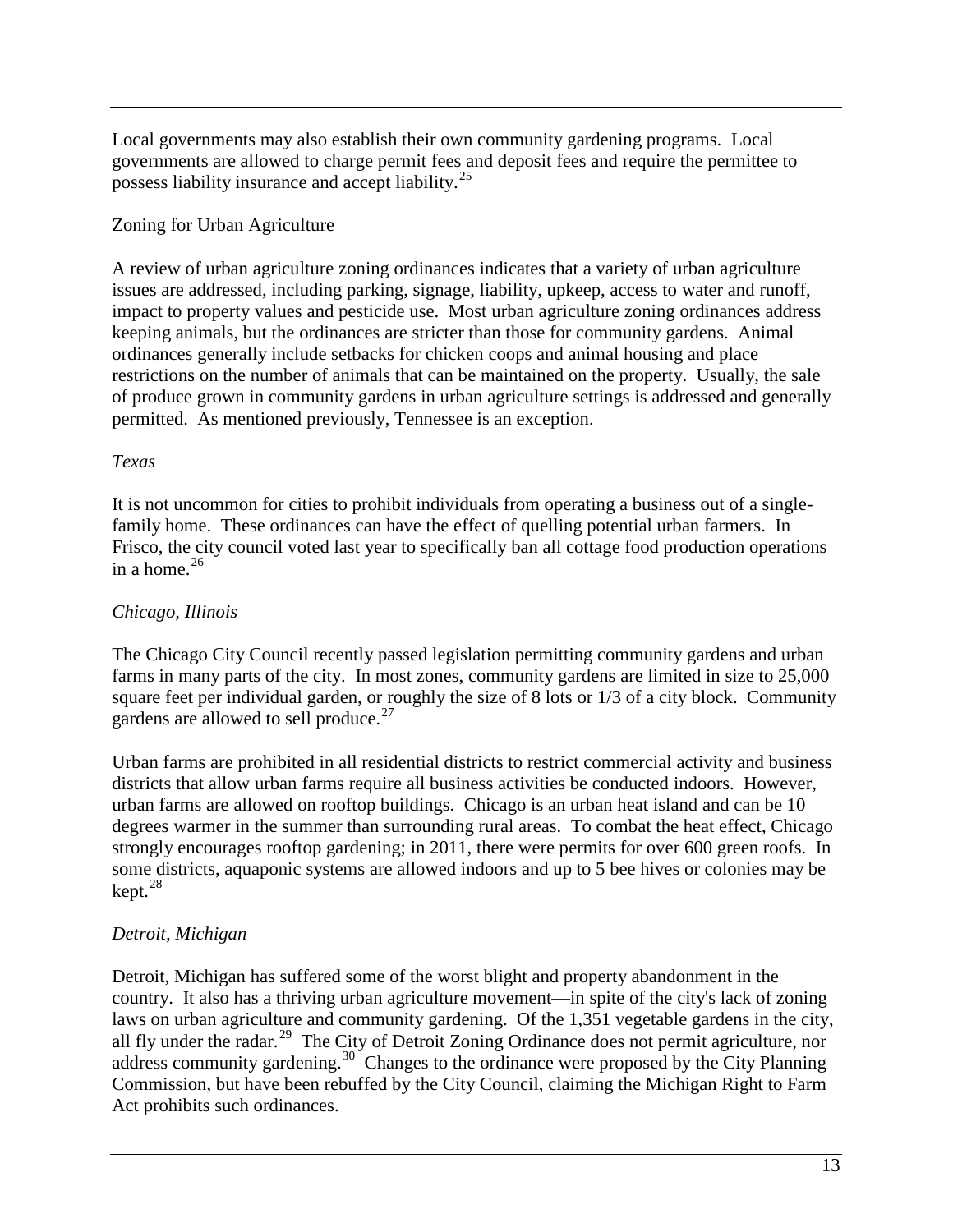The Right to Farm Act was designed to protect farmers from nuisance suits as suburban areas encroached into rural areas in the 1970s and 1980s. The Act expressly pre-empts any jurisdiction lower than the state from adopting ordinances, regulations or resolutions that conflict with other parts of the Act or generally accepted agricultural management practices. The preemption serves as a legal barrier for cities wishing to zone for urban agriculture.<sup>[31](#page-55-22)</sup> In order to zone for agriculture, a city must exempt itself from the Act—a request the Detroit City Council has not yet made.

#### *Missouri*

Although it failed to pass this year, several members of the Missouri General Assembly sponsored a bill to allow municipalities to designate blighted areas of a community as Urban Agriculture Zones (UAZs). House Bill 1600 allows individuals and organizations to grow produce or other agricultural products, raise or process livestock or poultry, or sell a minimum of 75 percent locally grown or raised food. The applicant for a UAZ must provide a plan for at least 1 educational opportunity per month to local school districts. Once granted, the tax assessment of any UAZ is removed for 10 years. House Bill 1660 also provides that a grower UAZ will pay wholesale cost for water consumed and pay 50 percent of the cost to hook into the water source.<sup>[32](#page-55-23)</sup>

## *Rochester, New York*

In response to a 20 percent vacancy rate in the City of Rochester, New York, the city's planning department began an initiative in 2009 called Project Green. Project Green seeks to reuse vacant lots for green uses. The goal is to transform 2,988 dwellings over the next 20 years.<sup>[33](#page-55-24)</sup> Although the State of Texas is not suffering from a declining urban population, every large city in Texas has obsolete housing units and buildings that can be transformed into green space.

Zoning changes fell into two categories: low intensity areas, to allow limited urban agriculture city-wide (essentially the formalization of existing practices); and high intensity areas, to allow more intensive urban agriculture. Within those areas, 4 additional criteria were used: soil quality, proximity to features that enhance functionality, economics, and building condition. Low intensity areas allow urban gardens and urban garden stands as permitted uses in residential districts, permit the sale of produce and related items produced on the site, and address urban garden structures (sheds, garages, greenhouses, hoop greenhouses) and outdoor storage of materials. High intensity areas establish new overlay districts for urban agriculture and allows larger scale urban agriculture (some livestock operations, food processing, food retail, restaurants, wineries, etc.), although some will be restricted by size, variance and special permit.[34](#page-55-25)

# Economic Incentives

Economic incentives are an effective way to encourage urban agriculture. Taxing strategies used in other states include tax abatements, tax credits, reduced tax assessments and creating an agricultural enterprise zone involving other economic benefits.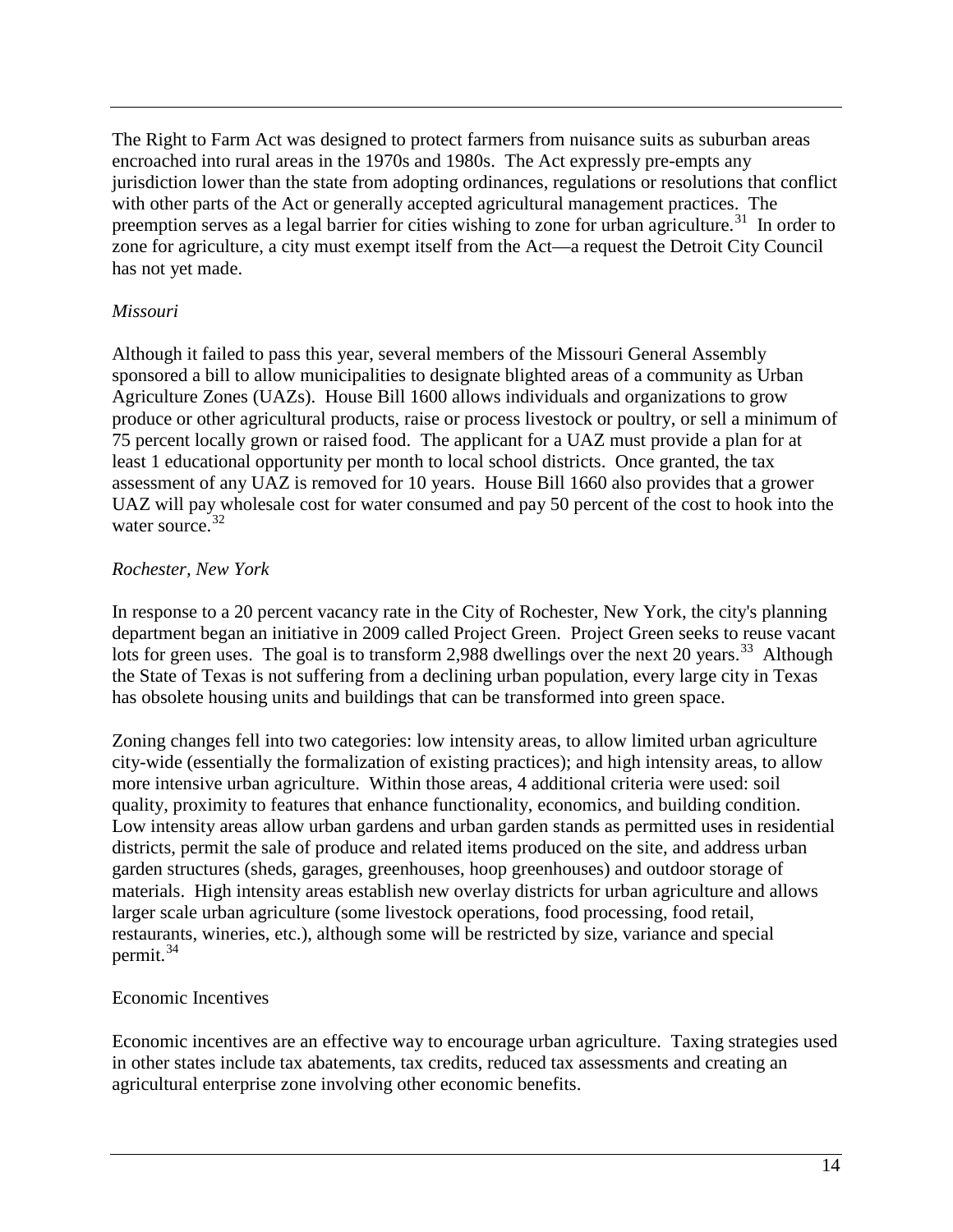## *Texas*

Generally, Texas does not offer economic incentives for urban farmers. During the 82nd Regular Session, Representative Miles filled 5 bills relating to incentives for urban agriculture. House Bill 2994, relating to the creation, operation, and funding of the urban farm microenterprise support program, became effective August 1, 2011. The program provides financial assistance to microenterprises in urban areas that are primarily engaged in research into processes and technology related to agricultural production in an urban setting, the production or development of tools or processes for agriculture in a manner suited for an urban setting, or agricultural activities in a manner suited for an urban setting. State money is prohibited, but the board is authorized to accept certain gifts and grants of money for use in making loans under the program.<sup>[35](#page-55-26)</sup> House Bills 2996, relating to the creation of the Texas Urban Agricultural Innovation Authority, and 2997, relating to the creation and funding of the urban farming pilot program and the creation of the Select Committee on Urban Farming, were vetoed by the Governor. House Bills 2995, relating to an exemption for urban farms from payment for wastewater service, and 2998, relating to ad valorem tax relief for urban farms and green roofs, did not receive hearings.

## *Maryland*

The State of Maryland uses tax credits to encourage urban agriculture. Effective 2010, counties and the City of Baltimore can apply the state's Urban Agriculture Tax Credit to real property used for urban agriculture. The property must be between 1/8 to 2 acres in size and must be used exclusively for agriculture. Counties are permitted to enact stricter requirements and local governments may end the credits after 3 years or extend them for another  $5<sup>36</sup>$  $5<sup>36</sup>$  $5<sup>36</sup>$  At the end of 2011, the Baltimore City Council voted not to offer the credit, citing precedent concerns and a potential loss of funds for the city.

# *Michigan*

Enterprise zones are traditionally used by cities as a development tool to encourage growth in underserved areas. Enterprise zones are also effective at facilitating economic development across a state as a whole. The Michigan Renaissance Zone Act allows local governments to designate small neighborhoods as renaissance zones. Businesses located within the zone have their property, business, millage and utility taxes abated. Businesses also receive a tax credit on the Michigan Single Business  $\text{Tax.}^{37}$  $\text{Tax.}^{37}$  $\text{Tax.}^{37}$ 

In addition to residential enterprise zones, Michigan created Agricultural Processing Renaissance Zones. Agricultural processing operations within these zones do not pay the Michigan Business Tax, the state education tax, personal and real property taxes, nor local income taxes. Businesses must still pay federal taxes, local bond obligations, school sinking fund or special assessments, and the Michigan sales and use tax. Taxes can be abated for 15 years and are phased out in 25 percent increments in the last 3 years.<sup>[38](#page-55-29)</sup>

#### *Utah*

This year, the Utah State Legislature passed the Urban Farming Assessment Act, providing that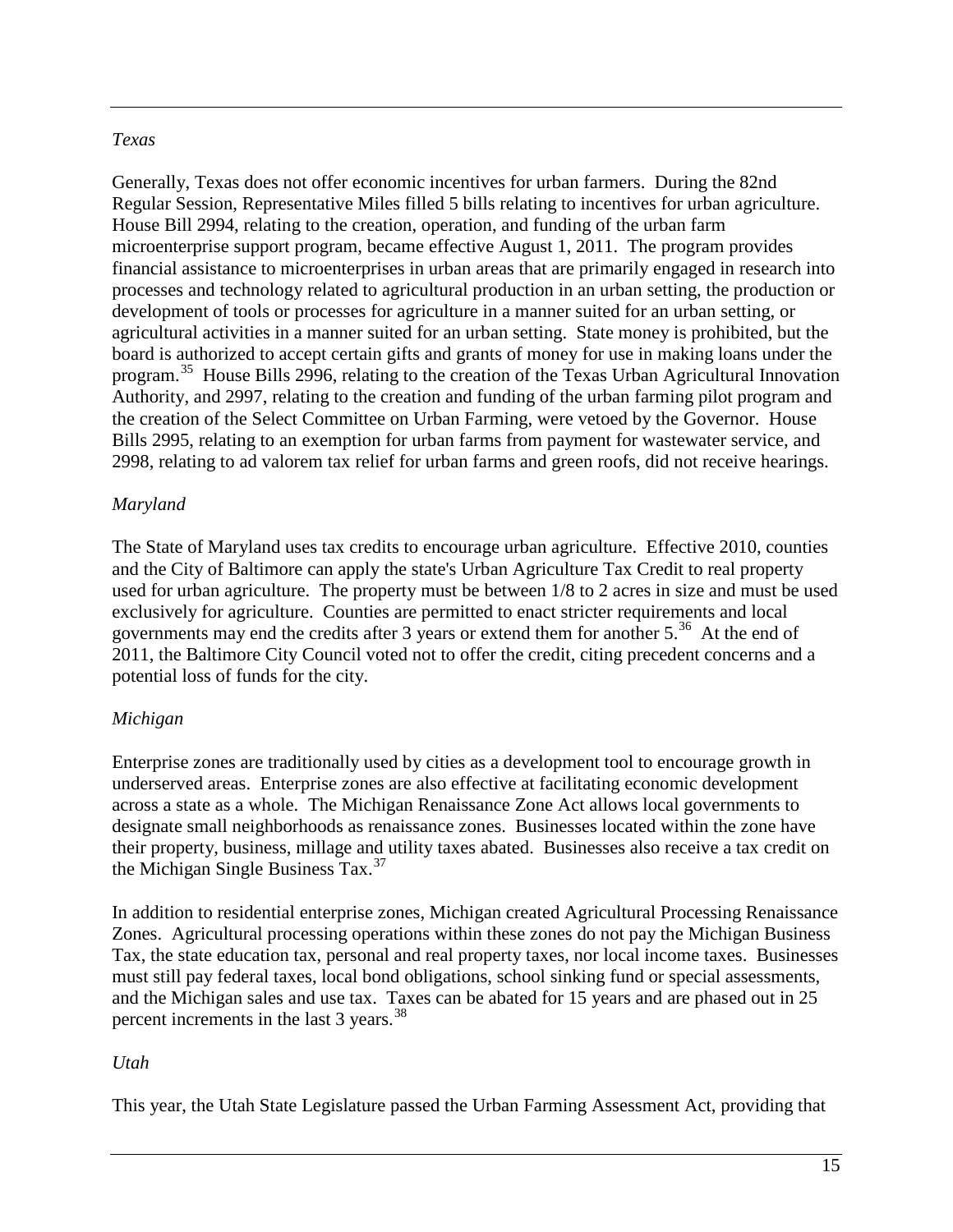land for urban farming may be assessed based on its agricultural value or productive capacity, instead of its market value. The land must have been used for urban farming for the 2 years prior to the application for a new assessment. Up to a 10-year rollback of taxes occurs if the land ceases to be used for urban farming purposes. The law takes effect January 1, 2013.<sup>[39](#page-55-30)</sup>

#### **Recommendations**

- 1. Local entities should be encouraged to use resources available at Texas A&M AgriLife Extension Service for guidance in developing future polices and guidelines for urban agriculture and community gardening, including policies and guidelines for adjustments of wastewater system facility charges.
- 2. The Legislature should examine economic incentives as a way to promote urban agriculture and community gardening. This should include re-examining taxing strategies such as appraisal methods and procedures for land designated for agricultural use.
- 3. Cooperatives should be encouraged between local landowners, farmers and utilities to allow the use of vacant or underused lands in urban and suburban areas. Particular attention should be paid to issues surrounding the limitation of liability for landowners for injury or damage resulting from the use of the land.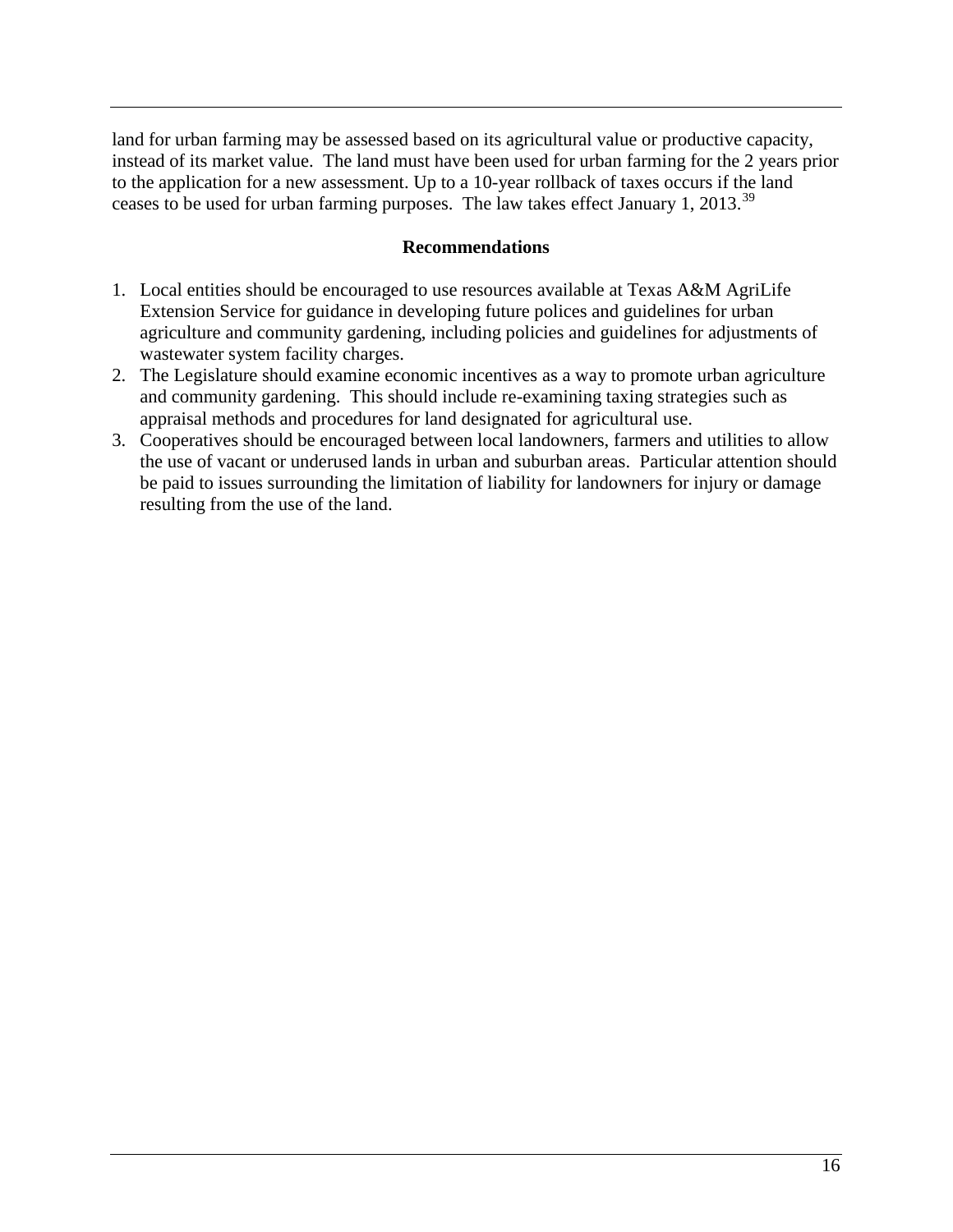## **INTERIM CHARGE #2**

<span id="page-17-0"></span>**Study the wildfire response performed by the Texas A&M Forest Service and cooperating state agencies. Examine specifically how state laws and regulations could be enhanced to improve response effectiveness across the state. Study both the available causes of wildfires and mitigation and make recommendations as needed.**

#### **Background**

The following is an excerpt from an August 2011 interview with John Nielsen-Gammon, Texas State Climatologist and professor of atmospheric sciences at Texas A&M University.

It's official, Texas is now in its worst-ever one-year drought. The epic heat wave and lack of rainfall is baking Texas dry, leaving the nation's second largest agricultural producer reeling. The records set for Texas in 2011 tell the story of a polluted climate killing the state:

- Hottest month ever (July)
- Hottest July ever, average temperature 87.2 degrees Fahrenheit
- Hottest June ever
- Least year-to-date precipitation, 6.53 inches
- Driest consecutive 8, 9, and 10 months
- Driest 12 months ending in July
- 99.93 percent of the state is in some level of drought
- 73.49 percent of the state is in exceptional drought

Never before has so little rain been recorded prior to and during the primary growing season for crops, plants and warm-season grasses. The extreme heat and unprecedented dry weather are crippling agricultural operations in Texas upon which all Americans rely for food, fuel, clothing and other daily necessities. This historic drought has depleted water resources, leaving our state's farmers and ranchers in a state of dire need. The damage to our economy is already measured in billions of dollars and continues to mount.<sup>[40](#page-55-31)</sup>

Why was 2011 so bad?

In 2010, late season rains across much of Texas resulted in above average vegetation growth. As the state moved into the winter months, precipitation stopped and drought conditions began to appear, setting the stage for a severe fire season across the state (driest Oct. - Sept. on record, *National Weather Service*). Drought conditions, available fuels and significant weather events combined to produce one of the most active wildfire seasons in Texas history, as well as some of the most dramatic high impact fire days.<sup>[41](#page-55-32)</sup>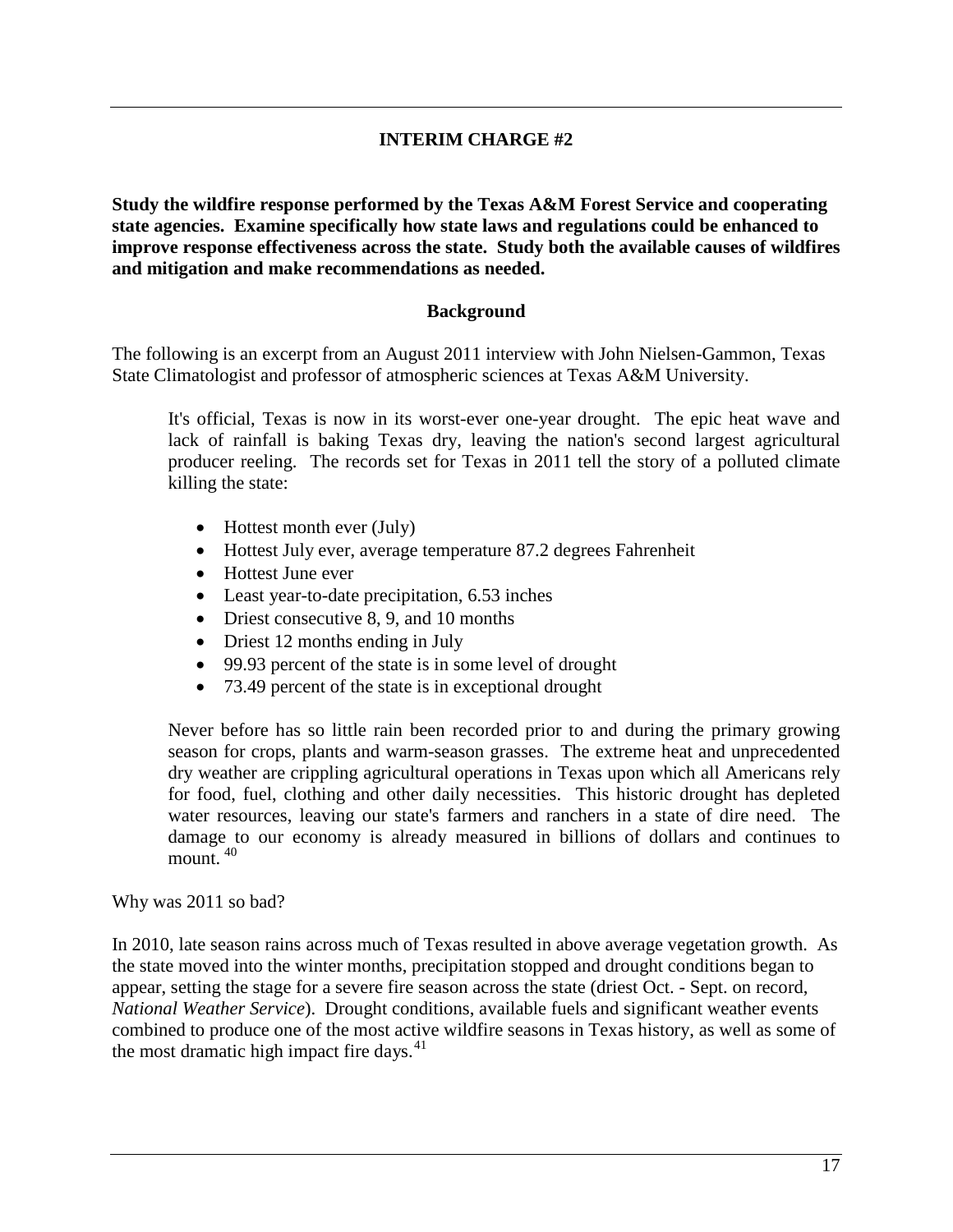Impact of Fire Season (November 15, 2010 - October 31, 2011)

- 30,547 fires across 3,993,716 acres
- 39,413 homes saved: 3,017 homes lost
- Texas A&M Forest Service (TFS) and TFS-coordinated resources responded to 3,436 fires across 2,904,003 acres (twice the state-response acres burned in 2006, the previous highest at 1.46 million acres)
- Since November 15, 2010, wildfires in East Texas have wiped out more than \$97 million worth of the region's trees (does not include Bastrop Complex fire)
- Bastrop County before the wildfire: 31 million cubic feet of live trees; after the wildfire: 7 million cubic feet of tress are considered likely to survive (about 22 percent of total volume)

| Date            | <b>Wildfire Reference</b> | <b>Acres Burned</b> | County            |
|-----------------|---------------------------|---------------------|-------------------|
| $09-Apr-11$     | Rockhouse                 | 314,444             | <b>Jeff Davis</b> |
| $25 - Apr - 11$ | Deaton Cole               | 175,000             | Val Verde         |
| $11-Apr-11$     | Cooper Mountain Ranch     | 162,625             | Kent              |
| $10$ -Apr- $11$ | <b>Wildcat Fire</b>       | 158,308             | Coke              |
| 09-Apr-11       | Possum Kingdom Complex    | 126,734             | Palo Pinto        |
| $06-Apr-11$     | <b>Swenson Fire</b>       | 122,500             | Stonewall         |
| 06-May-11       | Dickens Complex           | 89,200              | Dickens           |
| 09-May-11       | Iron Mountain Fire        | 87,401              | <b>Brewster</b>   |
| 07-May-11       | <b>Schwartz Fire</b>      | 83,995              | <b>Brewster</b>   |
| 14-Apr-11       | Frying Pan Fire           | 80,907              | Andrews           |

#### **Table 1. Ten Largest Wildfires in 2011 by Acre**

Source: Texas A&M Forest Service - 2011 Texas Fire Season (Handout 02/15/2012)

#### **Table 2. Ten Most Destructive Wildfires in 2011 by Homes Lost**

| <b>Date</b>  | <b>Wildfire Reference</b>     | <b>Acres Burned</b> | <b>Homes Lost</b> | County            |
|--------------|-------------------------------|---------------------|-------------------|-------------------|
| $04-Sep-11$  | <b>Bastrop County Complex</b> | 34,068              | 1,649             | <b>Bastrop</b>    |
| 09-Apr-11    | Possum Kingdom Complex        | 126,734             | 168               | Palo Pinto        |
| $05-Sep-11$  | Riley Rd                      | 19,960              | 73                | Montgomery        |
| $04-Sep-11$  | Pedernales Bend               | 6,500               | 67                | Travis            |
| $04-Sep-11$  | Bear Creek                    | 41,050              | 66                | Cass              |
| $09$ -Apr-11 | Rockhouse                     | 314,444             | 41                | <b>Jeff Davis</b> |
| $30$ -Aug-11 | 101 Ranch                     | 6,555               | 39                | Palo Pinto        |
| $04-Sep-11$  | <b>Steiner Ranch</b>          | 125                 | 35                | Travis            |
| $09-Apr-11$  | Hickman                       | 16,500              | 34                | Midland           |
| 27-Feb-11    | Tanglewood Fire               | 1,659               | 33                | Randall           |

Source: Texas A&M Forest Service - 2011 Texas Fire Season (Handout 02/15/2012)

#### **Wildfire(s) Cost Summary**

The total estimated state and fire department expenditures for Fiscal Year 2011 is \$337,211,924. The total state and fire department expenditures for December 1, 2011 through May 13, 2012, is \$15,106,210. See Table 3.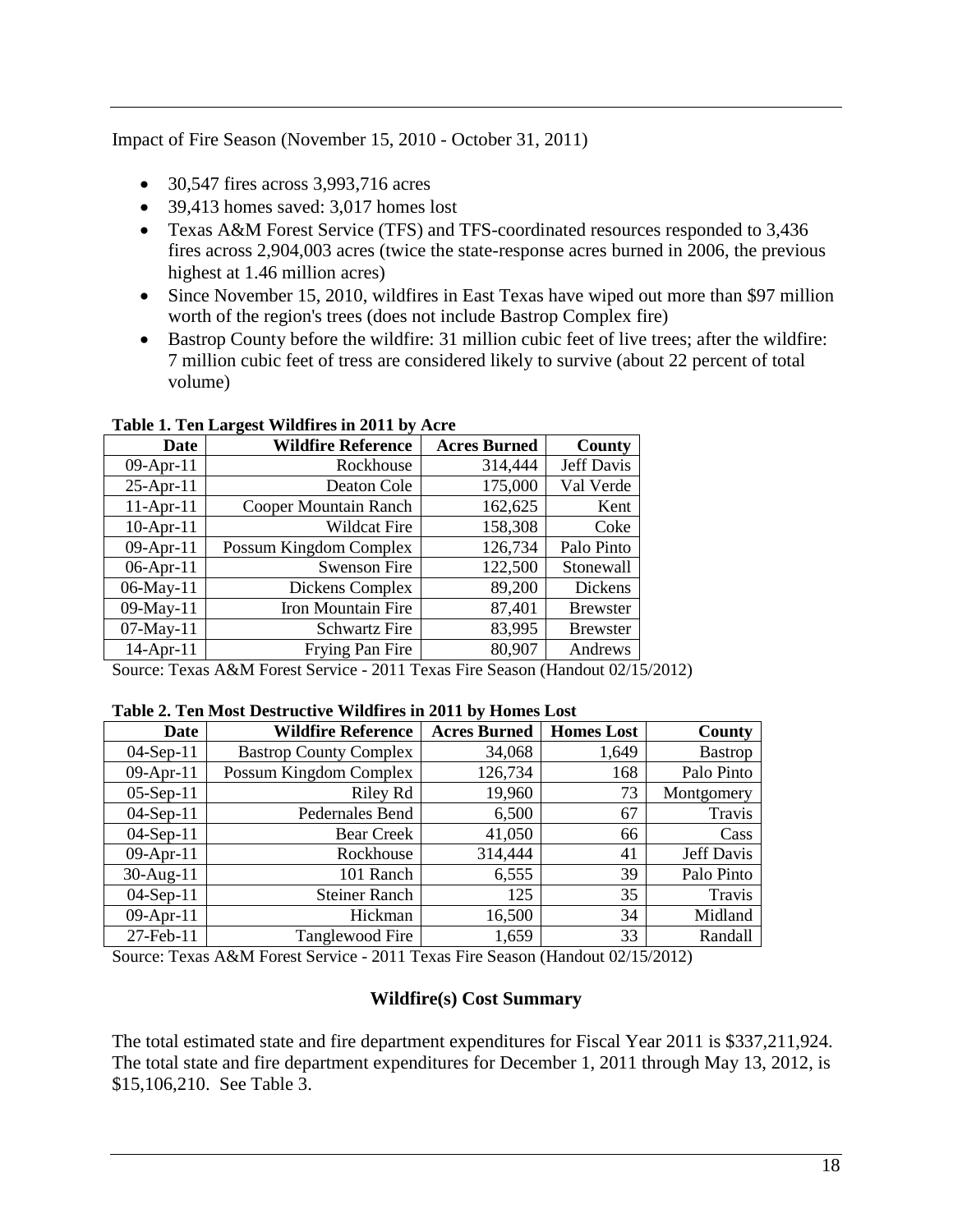|                                                    | <b>Expenditures from</b> | <b>Expenditures from</b> |
|----------------------------------------------------|--------------------------|--------------------------|
|                                                    | $09/01/2010$ -           | $12/01/2011$ -           |
|                                                    | 11/30/2011               | 05/13/2012               |
| <b>TFS</b>                                         | \$30,843,187             | \$2,460,832              |
| <b>Federal Agency Costs</b>                        | \$263,861,297            | \$12,153,410             |
| <b>Compact</b>                                     |                          |                          |
| <b>TxDOT</b>                                       | \$2,858,347              | \$42,868                 |
| <b>TxMF</b>                                        | \$8,124,883              |                          |
| DPS (RLO's, Aviation, THP, LES & TDEM)             | \$3,344,251              |                          |
| <b>Regional Incident Management Teams</b>          | \$817,574                |                          |
| <b>TIFMAS</b>                                      | \$3,979,094              |                          |
| <b>Agency Totals</b>                               | \$313,828,633            | \$14,657,110             |
| <b>Fire Department Wildfire Response Costs</b>     | \$23,383,291             | \$449,100                |
| <b>Total State + Fire Department Expenditures</b>  | \$337,211,924            | \$15,106,210             |
| <b>Total Estimated Eligible Costs Within FMAGs</b> | \$52,190,809             | \$5,225,917              |
| <b>Estimated FMAG Reimbursement from FEMA</b>      | \$39,143,107             | \$3,919,438              |
| <b>Percentage of Total State Expenditures</b>      | 11.6%                    | 25.9%                    |
| <b>Reimbursable by FEMA (Estimated)</b>            |                          |                          |

#### **Table 3. State of Texas Wildland Fire Response Costs**

Source: Texas A&M Forest Service

#### **Causes of Wildfires**

Table 4 reflects the wildfires responded to by TFS and Table 5 reflects the wildfires responded to by local fire departments. The number of fires responded to by local fire departments for 2011 is much larger than the number responded to by TFS, but the total acreage responded to by TFS is significantly larger.

|                      | TFS 2011 Fires |                     |           |                            | TFS 2012 Fires |                            |        |                               |
|----------------------|----------------|---------------------|-----------|----------------------------|----------------|----------------------------|--------|-------------------------------|
|                      | <b>Fires</b>   | Percent<br>of Fires | Acres     | <b>Percent</b><br>of Acres | <b>Fires</b>   | <b>Percent</b><br>of Fires | Acres  | <b>Percent</b><br>of<br>Acres |
| <b>Campfire</b>      | 38             | 1.1%                | 10,220    | 0.3%                       | $\overline{2}$ | 0.7%                       | 87     | 0.3%                          |
| <b>Children</b>      | 44             | 1.3%                | 450       | 0.0%                       | 5              | 1.7%                       | 19     | 0.1%                          |
| Debris burning       | 593            | 17.9%               | 48,584    | 1.7%                       | 145            | 50.3%                      | 1,217  | 3.8%                          |
| <b>Equipment</b> use | 353            | 10.6%               | 269,356   | 9.2%                       | 13             | 4.5%                       | 810    | 2.5%                          |
| <b>Fireworks</b>     | 9              | 0.3%                | 28        | 0.0%                       |                | 0.3%                       | 10     | 0.0%                          |
| Incendiary*          | 300            | 9.0%                | 26,466    | 0.9%                       | 15             | 5.2%                       | 604    | 1.9%                          |
| <b>Lightning</b>     | 723            | 21.8%               | 900,656   | 30.8%                      | 25             | 8.7%                       | 25,861 | 80.5%                         |
| Miscellaneous**      | 768            | 23.1%               | 1,309,007 | 44.8%                      | 32             | 11.1%                      | 1,165  | 3.6%                          |
| <b>Power Lines</b>   | 405            | 12.2%               | 313,195   | 10.7%                      | 43             | 14.9%                      | 1,450  | 4.5%                          |
| <b>Railroads</b>     | 44             | 1.3%                | 2,954     | 0.1%                       |                | 0.3%                       | 681    | 2.1%                          |
| <b>Smoking</b>       | 45             | 1.4%                | 42,049    | 1.4%                       | 6              | 2.1%                       | 241    | 0.7%                          |
| <b>Total</b>         | 3,322          | 100.0%              | 2,922,964 | 100.0%                     | 288            | 100.0%                     | 32,145 | 100.0%                        |

**Table 4. Wildfires Responded to by the Texas A&M Forest Service**

\*Arson \*\*Cause is not determined

Source: Texas A&M Forest Service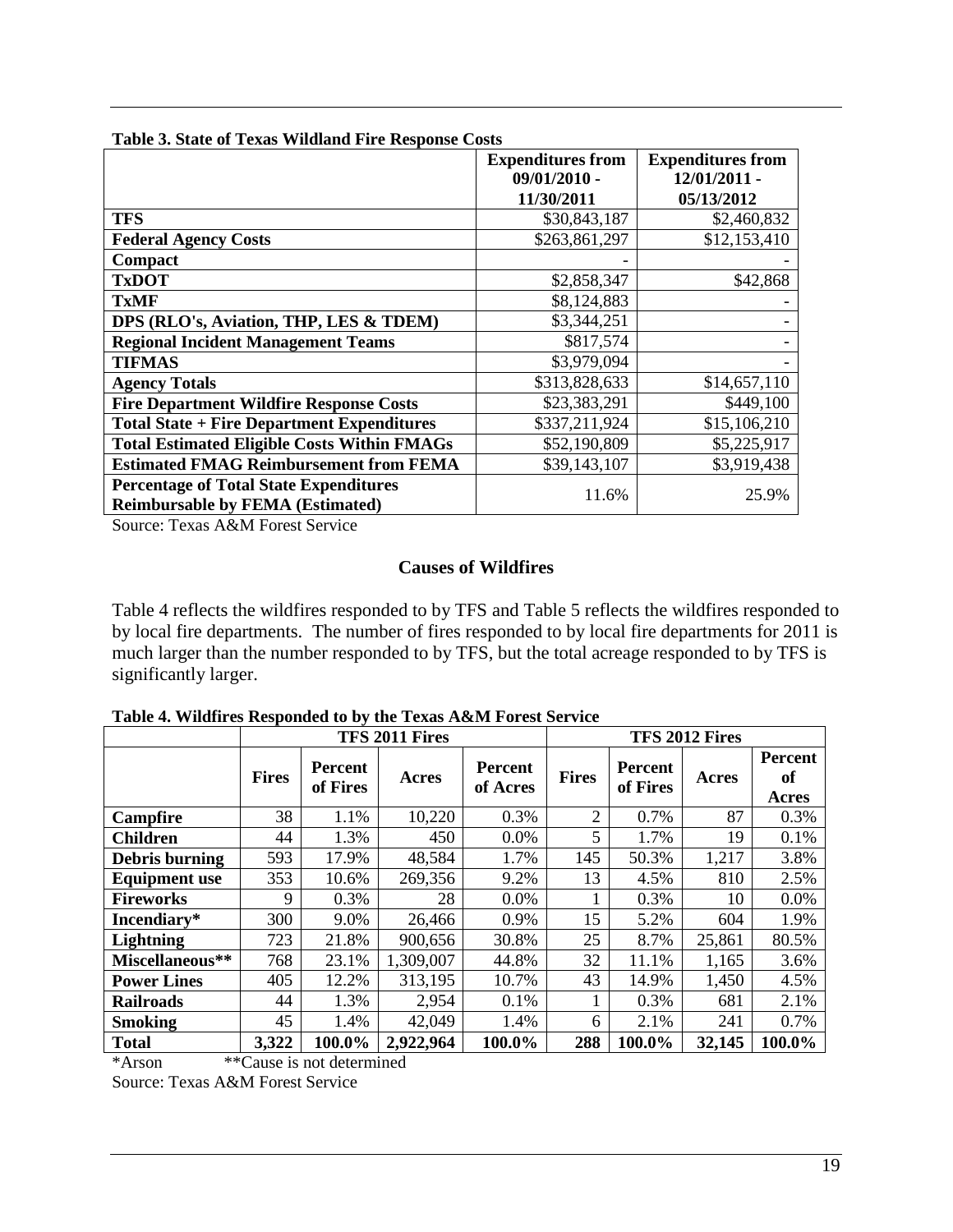|                       |              | FD 2011 Fires              |           |                            |              | FD 2012 Fires       |        |                               |  |
|-----------------------|--------------|----------------------------|-----------|----------------------------|--------------|---------------------|--------|-------------------------------|--|
|                       | <b>Fires</b> | <b>Percent</b><br>of Fires | Acres     | <b>Percent</b><br>of Acres | <b>Fires</b> | Percent<br>of Fires | Acres  | <b>Percent</b><br>of<br>Acres |  |
| <b>Campfire</b>       | 249          | 0.9%                       | 2,077     | 0.2%                       | 30           | 1.1%                | 22     | 0.1%                          |  |
| <b>Children</b>       | 254          | 0.9%                       | 4,784     | 0.5%                       | 19           | 0.7%                | 108    | 0.4%                          |  |
| <b>Debris burning</b> | 8,260        | 30.2%                      | 116,933   | 11.5%                      | 1,350        | 49.9%               | 6,236  | 23.3%                         |  |
| <b>Equipment use</b>  | 3,507        | 12.8%                      | 167,807   | 16.4%                      | 288          | 10.7%               | 2,756  | 10.3%                         |  |
| <b>Incendiary</b>     | 1,104        | 4.0%                       | 31,395    | 3.1%                       | 56           | 2.1%                | 542    | 2.0%                          |  |
| <b>Lightning</b>      | 1,385        | 5.1%                       | 94,687    | 9.3%                       | 72           | 2.7%                | 2,944  | 11.0%                         |  |
| <b>Miscellaneous</b>  | 9,517        | 34.8%                      | 354,324   | 34.7%                      | 597          | 22.1%               | 6,661  | 24.9%                         |  |
| <b>Power Lines</b>    | 2,043        | 7.5%                       | 227,745   | 22.3%                      | 199          | 7.4%                | 6,239  | 23.3%                         |  |
| <b>Railroads</b>      | 205          | 0.8%                       | 2,038     | 0.2%                       | 22           | 0.8%                | 204    | 0.8%                          |  |
| <b>Smoking</b>        | 799          | 2.9%                       | 19,252    | 1.9%                       | 70           | 2.6%                | 1,069  | 4.0%                          |  |
| <b>Total</b>          | 27,323       | 100.0%                     | 1,021,042 | 100.0%                     | 2,703        | 100.0%              | 26,781 | 100.0%                        |  |

**Table 5. Wildfires Responded to by Local Fire Departments**

Source: Texas A&M Forest Service

#### **Wildfire Response in Texas**

Texas uses a tiered approach to wildfire response and suppression. Local fire departments and counties are the first responders, with state response activated as fires or conditions exceed local capabilities. Texas A&M Forest Service is the lead state agency for wildfire response in Texas. As fire activity increases, resources from other state agencies, such as the Department of Public Safety (DPS), the Department of Transportation (TxDOT) and the Texas Military Forces (TMF), are mobilized through the Texas Division of Emergency Management (TDEM).<sup>[42](#page-55-33)</sup>

As the suppression resources of TFS and other state agencies are depleted, out-of-state resources are brought in (under state control) to meet essential needs. Costs associated with the mobilization and support of these external resources are funded through the supplemental appropriations process the following legislative session. $43$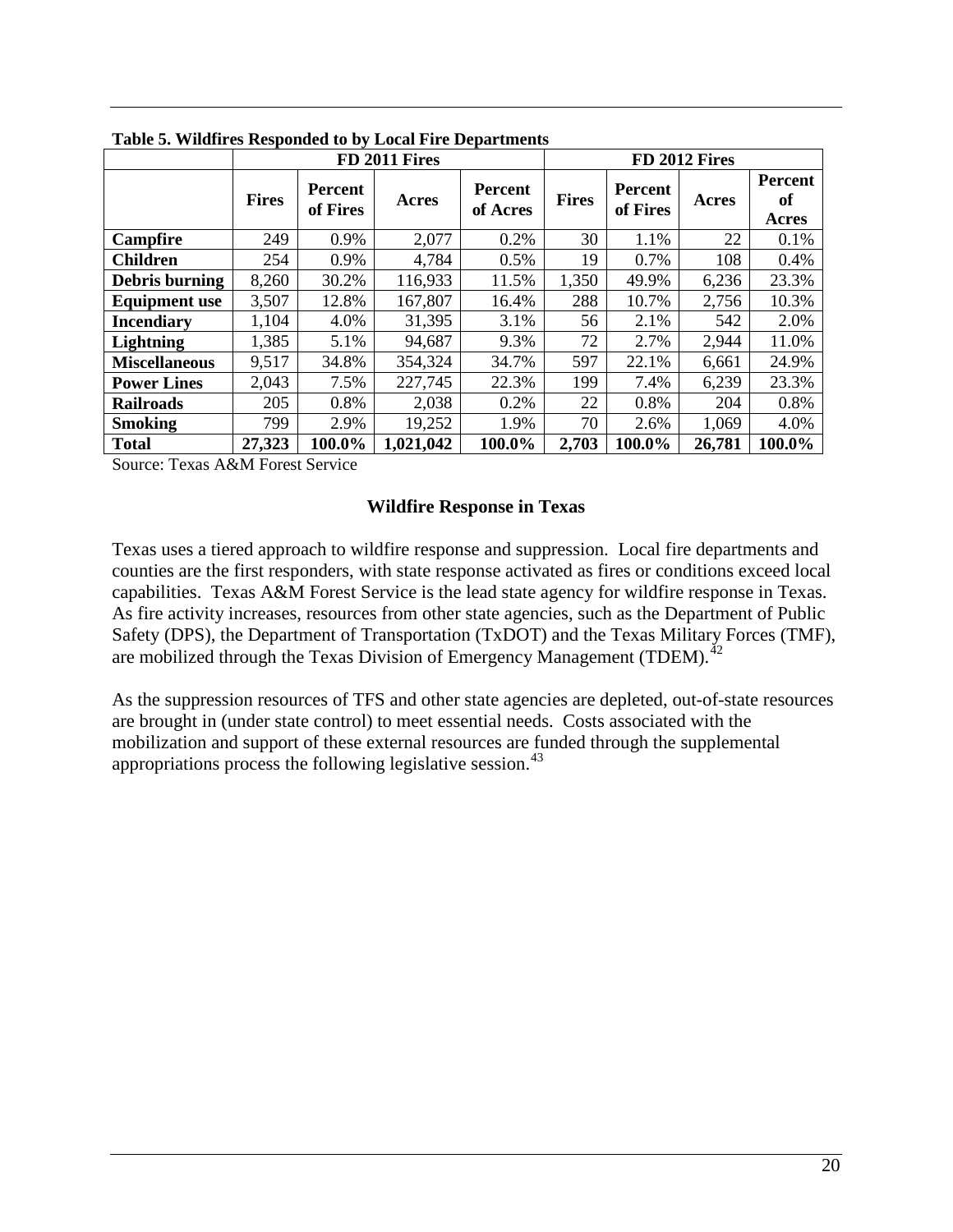

Source: Texas A&M Forest Service - 2011 Texas Fire Season (Handout 02/15/2012)



Source: Texas A&M Forest Service - 2011 Texas Fire Season (Handout 02/15/2012)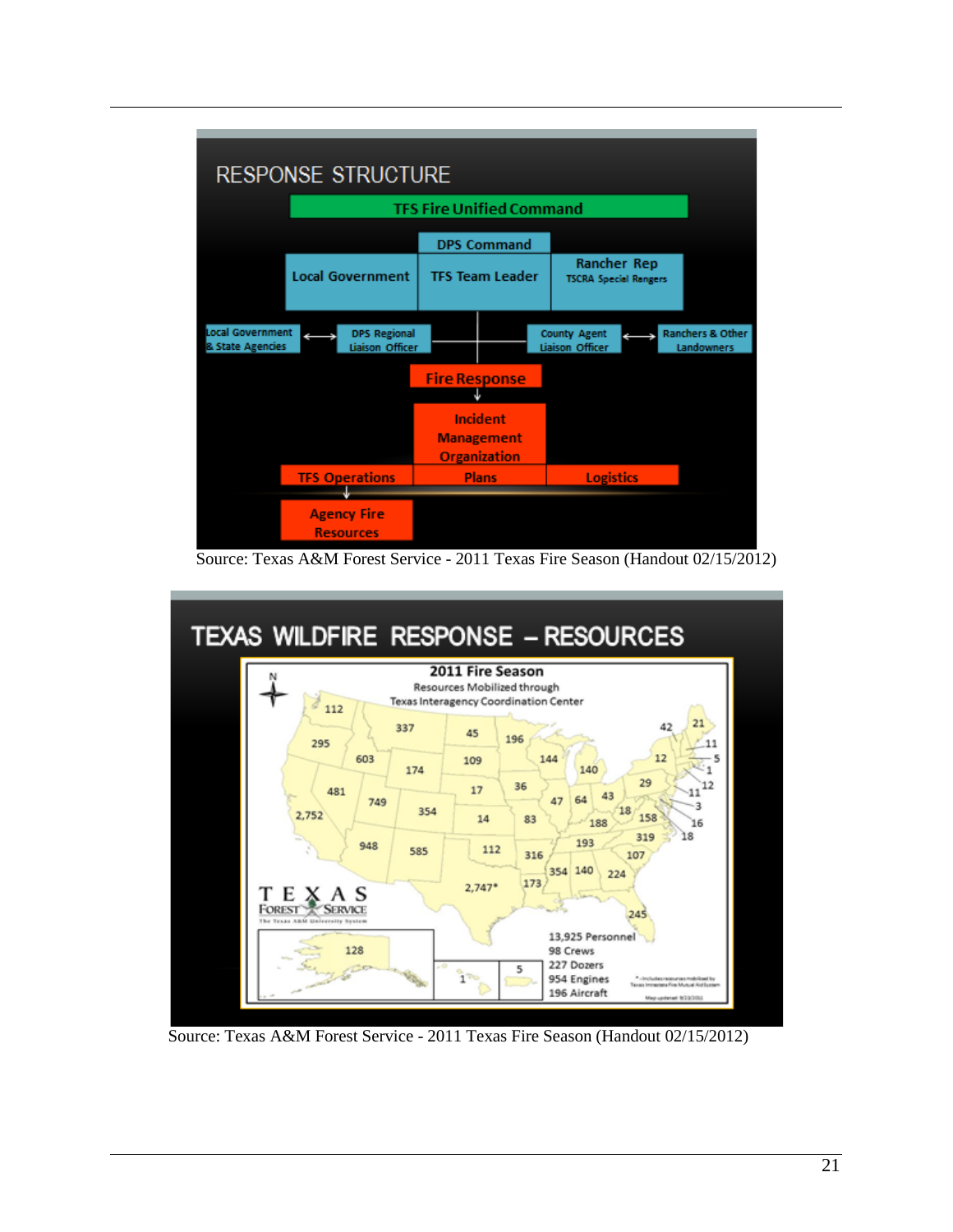## Type III All Hazard Incident Management Team Program

The Texas A&M Forest Service, in cooperation with TDEM has developed the State of Texas Type III All Hazard Incident Management Team (AHIMT) program as an added component to wildfire and all-hazard response. These teams are formed by personnel from local jurisdictions who are trained and qualified in command and general staff positions and are mobilized by TFS to provide incident management support statewide as needed. The AHIMT program was initiated under the direction of the TFS Lone Star State IMT to provide the full array of incident management support including supporting impacted communities in managing security and continuity of government issues, assessment of critical infrastructure and restoration of essential services following a catastrophic incident. There are currently over 600 AHIMT members statewide, representing all first responder disciplines.<sup>[44](#page-55-35)</sup>

- 658 total participants in the program
- 10 regional response teams mobilized in 2011

#### Texas Intrastate Fire Mutual Aid System

The Texas Intrastate Fire Mutual Aid System (TIFMAS) is maintained by TFS. The program includes training, qualification and mobilization systems to make statewide use of local resources. The program was first used during Hurricane Ike, and has since been used in response to the Presidio flooding; the April 9, 2009, wildfire outbreak in North Texas; and Hurricane Alex. The system was used extensively during the 2011 wildfire season.<sup>[45](#page-55-36)</sup>

- 13 mobilizations
- 207 fire departments
- 329 engines
- 1,274 firefighters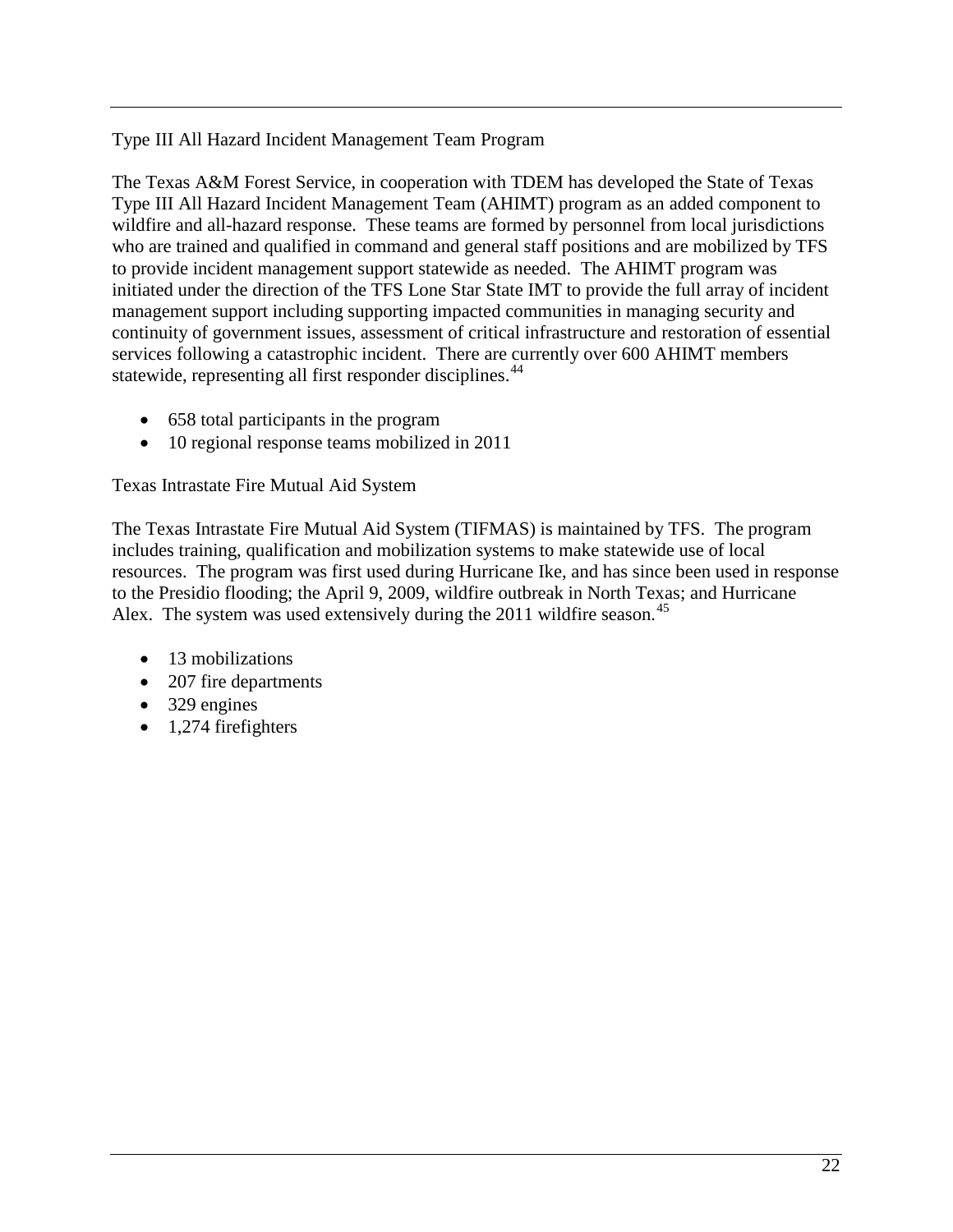

Source: Texas A&M Forest Service - 2011 Texas Fire Season (Handout 02/15/2012)

# Volunteer Fire Departments

Texas has more than 60,000 active firefighters - more than half of them are volunteers. Volunteer fire departments respond to 90 percent of the wildfires in Texas—and they do it with little to no money and a staff made up almost completely of volunteers.<sup>[46](#page-55-37)</sup>

Since the inception of the Volunteer Fire Department Emergency Assistance Fund in 2002, the following have been allocated:

- 1,407 tankers and brush trucks;
- 40,729 student tuitions;
- 57,681 sets of protective gear (structural and wildland); and
- 2,614 grants for fire and rescue equipment.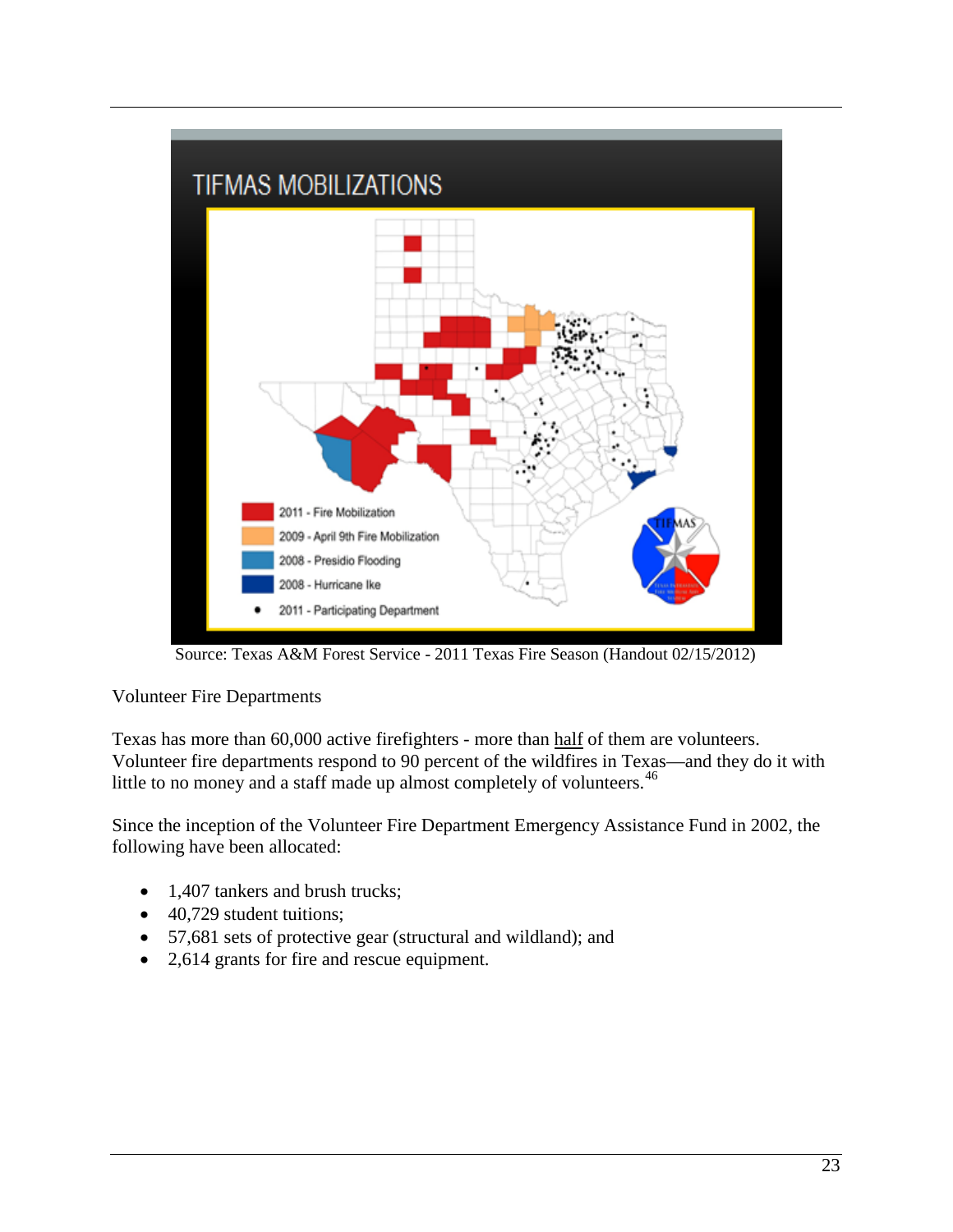| Texas has more than 60,000 active firefighters -<br>more than half of them volunteers<br>Number of<br>Paid Members<br><b>Active Volunteers</b><br><b>Type</b><br>Departments<br>Paid<br>19,541<br>139<br>42<br>292<br>181<br>7,260<br>Combo/Part Paid<br>7<br>1,497<br>27,499<br>Volunteer<br>34,801<br>1,928<br>25,729<br>Total | <b>VOLUNTEERS</b> |  |  |  |  |
|----------------------------------------------------------------------------------------------------------------------------------------------------------------------------------------------------------------------------------------------------------------------------------------------------------------------------------|-------------------|--|--|--|--|
|                                                                                                                                                                                                                                                                                                                                  |                   |  |  |  |  |
|                                                                                                                                                                                                                                                                                                                                  |                   |  |  |  |  |
|                                                                                                                                                                                                                                                                                                                                  |                   |  |  |  |  |
|                                                                                                                                                                                                                                                                                                                                  |                   |  |  |  |  |
|                                                                                                                                                                                                                                                                                                                                  |                   |  |  |  |  |
|                                                                                                                                                                                                                                                                                                                                  |                   |  |  |  |  |
|                                                                                                                                                                                                                                                                                                                                  |                   |  |  |  |  |
|                                                                                                                                                                                                                                                                                                                                  |                   |  |  |  |  |
|                                                                                                                                                                                                                                                                                                                                  |                   |  |  |  |  |

Source: Texas A&M Forest Service - 2011 Texas Fire Season (Handout 02/15/2012)

Texas Military Forces

The Texas Military Forces is tasked by the Governor of Texas and the President of the United States to conduct Defense Support to Civil Authorities operations to mitigate effects caused by natural or man-made disasters, protect critical infrastructure and key resources; protect the citizens of the state in all hazards; and protect Federal Emergency Management Agency (FEMA) Region VI in catastrophic chemical, biological, radiological, nuclear, and explosive incidents.

Some of TMF's partners include TDEM, the Department of State Health Services, TFS, DPS, the Texas Task Force One, TxDOT, the Texas Rangers, and the Texas Commission on Environmental Quality.

The Texas Military Forces' support extends the state's capabilities, personnel, equipment, and costs through various levels of activation, including ground and aerial wildfire suppression, resource management teams, and search and rescue support.

In 2011, the Texas Army National Guard flew 82 missions, dropped nearly 5 million gallons of water, and cut 162 miles of fire break. From August 30 to September 16, 2011, the Texas National Guard provided 3 CH-47s, 3 UH-60s, and fire suppression in 15 fires.

In the Bastrop Complex Fire, TMF provided:

- 8 Blackhawk helicopters;
- 3 Chinook helicopters;
- $\bullet$  147+ hours of flying time;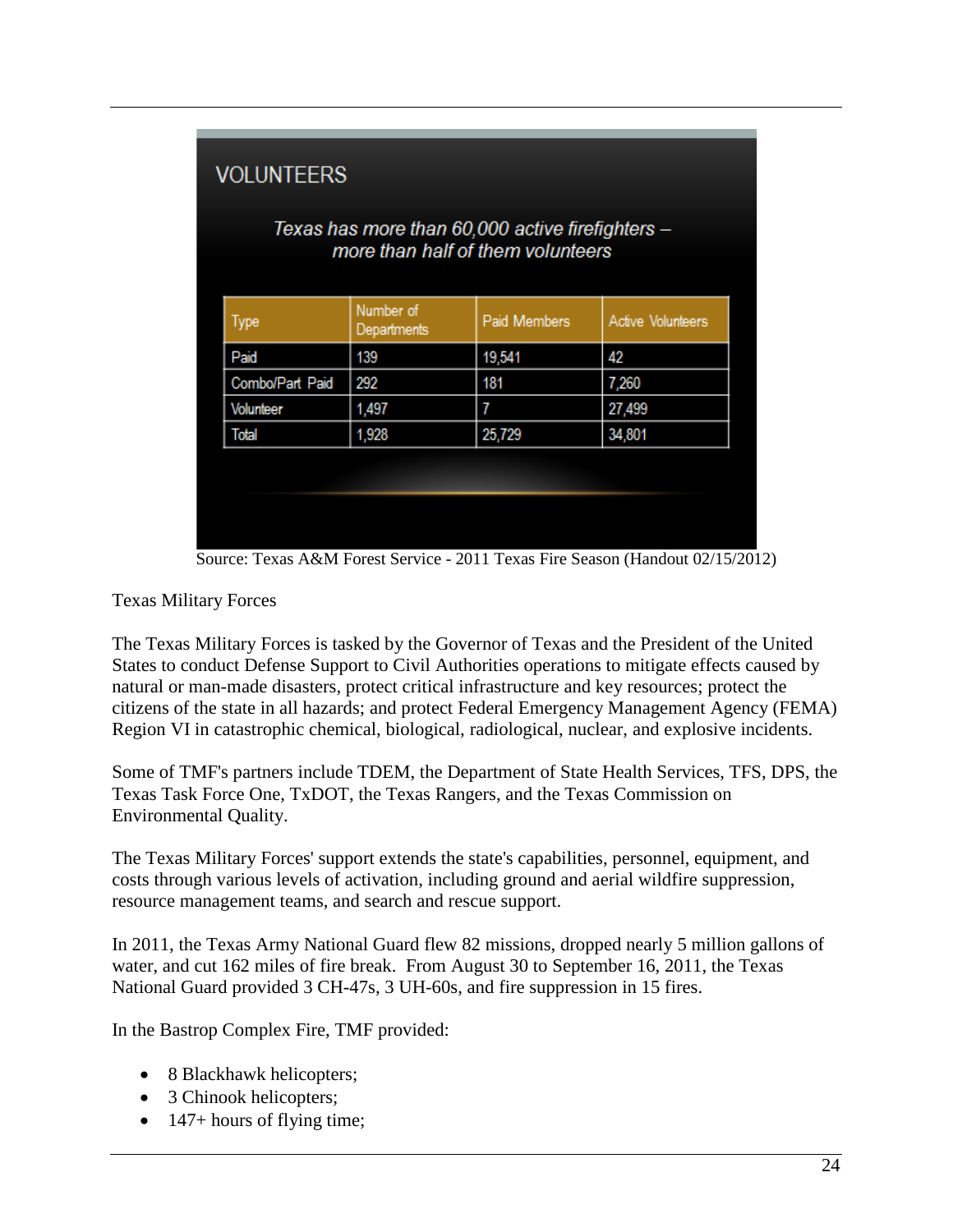- 1.4 million gallons of dropped water;
- 4 D7 bulldozers:
- 5 miles of cut fire break;
- 3 firefighting trucks, complete with crews;
- 2 TX Interoperable Communication Package trailers;
- Personnel for the Logistics Section of the State Operations Center;
- An aviation liaison officer to assist TFS with coordinating TMF aviation assets throughout the state;
- Barrack, dining facilities, and staging areas for over 800 firefighters; and
- More than 180 personnel. $^{47}$  $^{47}$  $^{47}$

# **Prevention and Mitigation**

Throughout the 2011 fire season, TFS Prevention and Mitigation staff maintained active public education and awareness programs to reduce human-caused fires, assisted communities at risk and helped citizens and local decision makers prepare for large wildfires. Program activities included active public service and educational initiatives:

- 3 PSAs (Agricultural Commissioner, Nolan Ryan, football coaches);
- 54 workshops implementing the International Association of Fire Chiefs' "Ready, Set, Go" program; and
- Post-fire assessments (underway) on major fires, including the PK Complex, Bastrop Complex, Riley Road Fire and others, to identify causal factor related to homes lost.<sup>[48](#page-55-39)</sup>

# Texas Wildfire Risk Assessment Portal

The Texas Wildfire Risk Assessment Portal (TxWRAP) is the primary mechanism for the Texas A&M Forest Service to deploy risk information and create awareness about wildfire issues across the state. The Wildfire Risk Assessment Portal is comprised of a suite of web-mapping applications tailored to support specific workflow and information requirements for the public, local community groups, government officials, professional hazard-mitigation planners, and wildland fire managers. Collectively, these applications will provide the baseline information needed to support mitigation and prevention efforts across the state. Some of the key benefits to the application are:

- Making the risk assessment information accessible to virtually anyone with an internet connection and is not restricted to just a few power users with expensive GIS software and a robust computer;
- Increasing awareness, communication, and visualization of the risk assessment information to a significantly larger customer-base;
- Centralizing the deployment, administration, and storage of the risk assessment applications and data, which eliminates the need for local software installation and data management; and
- Presenting a seamless statewide picture of wildfire risk instead of the data being partitioned by county. [49](#page-55-40)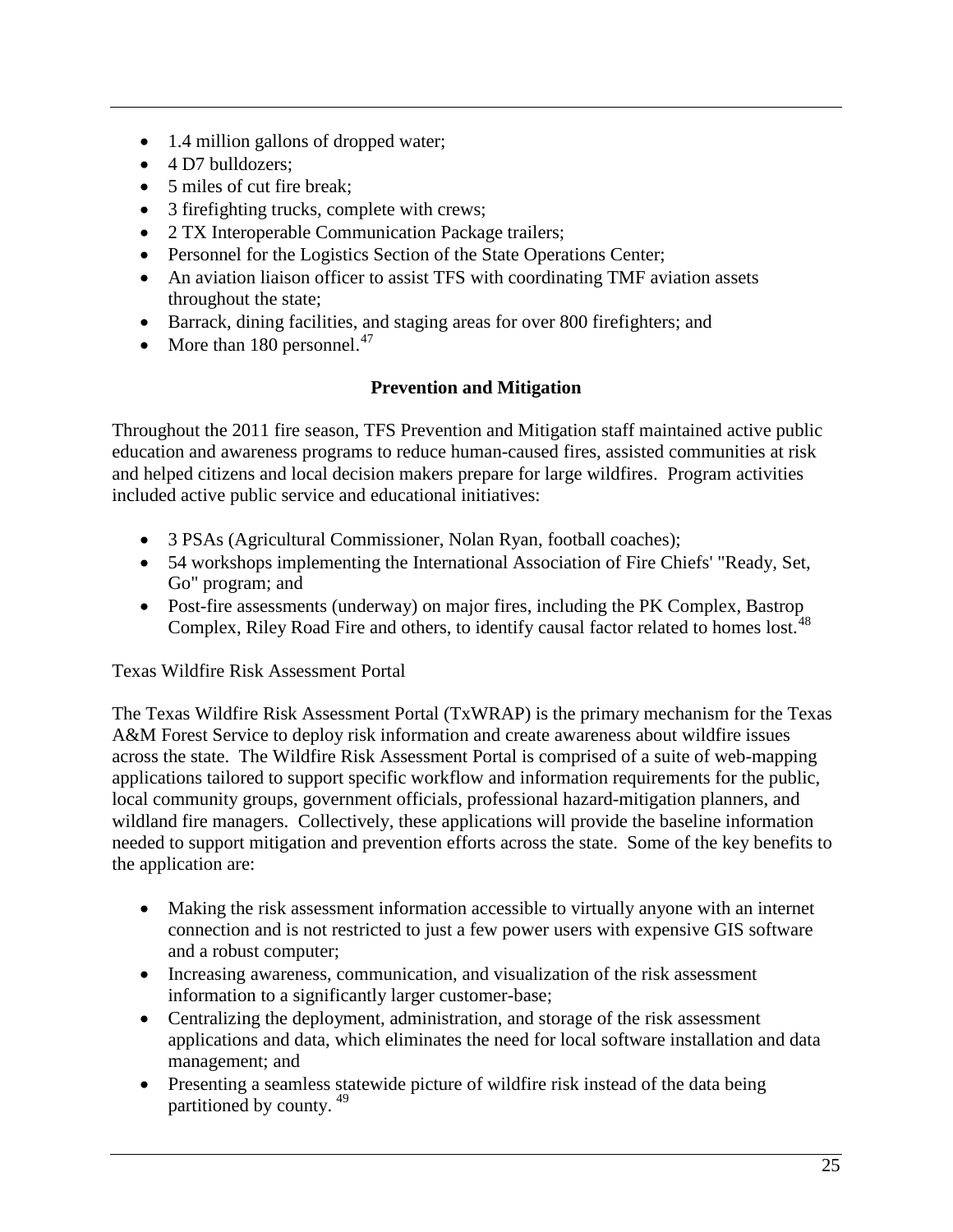For more information on the TxWRAP, go to [www.texaswildfirerisk.com.](http://www.texaswildfirerisk.com/)

One Message, Many Voices

One Message, Many Voices is a prescribed fire campaign funded by the U.S. Forest Service through the Southern Group of State Foresters (a non-profit organization consisting of state forestry agencies from the 13 southern U.S. states, the Virgin Islands and Puerto Rico). The social marketing campaign is aimed at individual landowners and attempts to change the attitudes and perceptions of the public regarding the use of prescribed fire.

The goals are to have fewer misunderstandings about prescribed fire, greater policy support for prescribed fire, and a greater public understanding of prescribed fire.

Current activity in Texas includes placing billboards in strategic areas of the state; advertisement on movie screens in East Texas; partnering with Texas Parks and Wildlife Department and Oklahoma Forestry Services to rework the existing One Message, Many Voices video; and providing/conducting smoke management/prescribed fire workshops around the state, targeting the general public and private landowners.<sup>[50](#page-55-41)</sup>

Texas Wildfire Prevention Task Force

In May 2012, Texas Department of Agriculture Commissioner Todd Staples convened a meeting of the newly-formed Texas Wildfire Prevention Task Force. The purpose of the task force is: to identify areas of the state most at risk for wildfire, identify the best tools available to mitigate wildfire risk, and to provide direct and effective outreach to implement mitigation tools. The members of the task force include TFS, TDEM, DPS, the Texas Prescribed Burning Board, various state and local agencies, and several law enforcement agencies and associations throughout Texas. The task force will complement new web applications created by TFS and the Texas A&M University System via TxWRAP that will help homeowners and communities determine wildfire risks in their communities.

Texas Prescribed Burning Board

The Texas Department of Agriculture administers the Texas Prescribed Burning Board, which regulates certified and insured prescribed burn managers who work to control vegetative fuels that can contribute to wildfires. The burn managers help to manage, maintain and restore valuable ecosystems in Texas. New licensing categories have been created which have resulted in more than a 350 percent increase in the number of qualified, licensed and insured prescribed burn managers in Texas.

#### **Lessons Learned**

- Large-scale fire response requires the ability to mobilize, support and coordinate resources from multiple sources, including local, state and federal responders.
- Common standards, credentialing and a common response system (NIMS, NWCG) proved itself again in the mobilization and coordination of thousands of responders.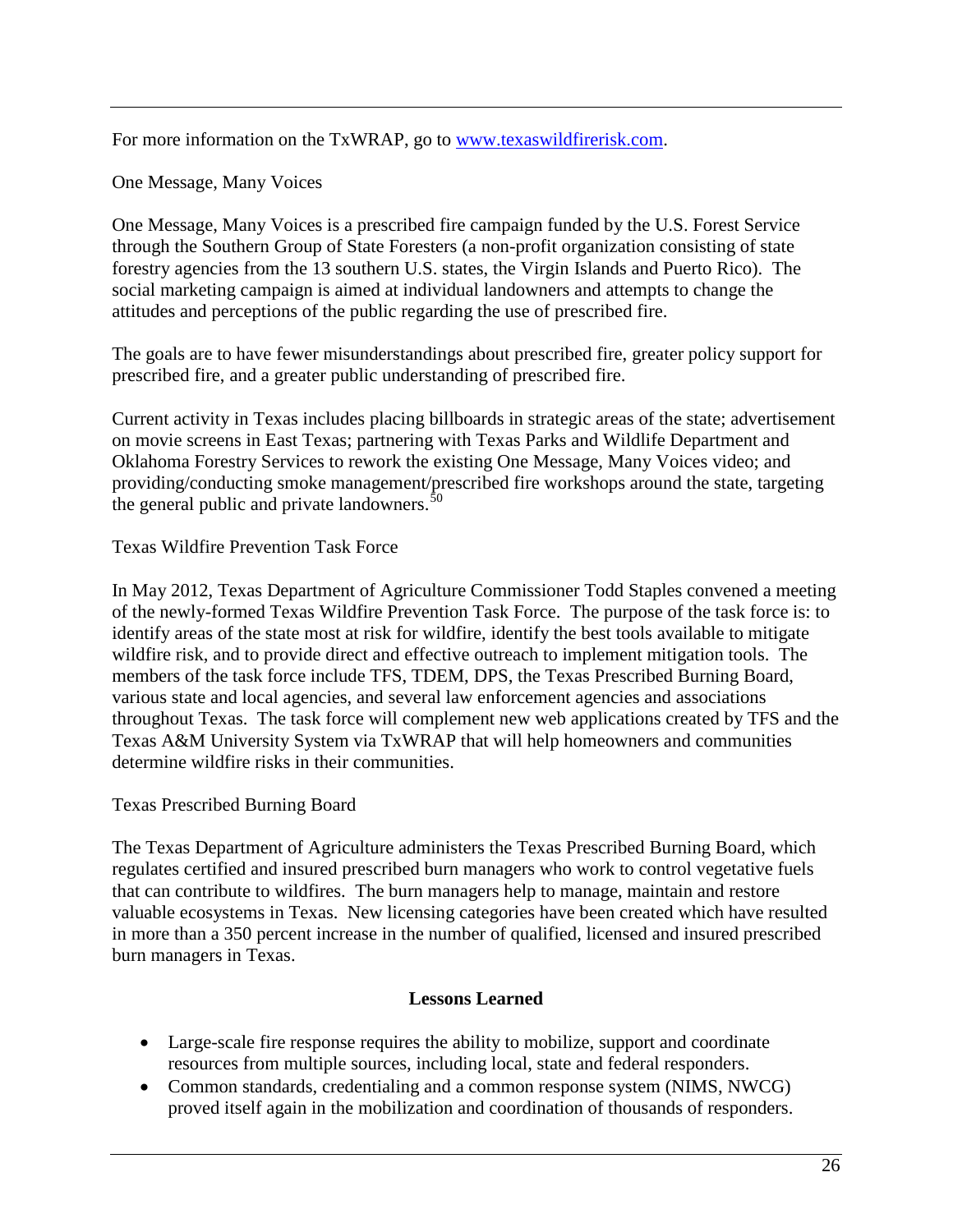- Nationally mobilized incident response teams, resources and personnel have done an outstanding job.
- For short duration, high impact weather events the ability to mobilize and incorporate intrastate resources from local jurisdictions across the state was critical to meet staffing requirements.
- The ability to "surge" resources by utilizing Type III IMT and TIFMAS resources made the difference during these periods of peak fire occurrence.
- Activating TIFMAS and managing the resources using Type III IMT resources increased the ability to mobilize fire resources quickly and directly, reduced losses and minimized risks to firefighters.
- Across the nation, wildland fire response priorities (and incident objectives) predominately start with safety and the protection of lives, homes and improved property. However, once you move past these initial "standards" there may be considerable variations or additional priority considerations based on the properties, landowners, jurisdictions and communities involved. There may also be considerable local variations on how "improved property" is defined and prioritized.
- When utilizing this broad spectrum of resources, increased communications efforts are a must in order to clearly establish and communicate well defined objectives, strategies and tactics.
- The presence, active involvement and cooperation of all jurisdictional authorities (local, state, federal) is essential.
- When responding to long-duration fires that burn for multiple days, fires should be staffed to sufficient levels to support the release of local resources as much as possible. Local emergency service providers need to maintain the ability to respond to new fires or other local emergencies as they occur. Additionally, as citizens living within the impacted areas, local responders may have other demands limiting their availability.
- Effective "response efforts" are no longer limited to fire suppression, but must include active predictive services, mitigation and prevention, preparedness and capacity building programs as well.
- Forecasting southern wildfire outbreaks and extreme wildfire conditions is crucial to public safety and firefighter safety. Coordination with the National Weather Service and state public safety agency (TDEM) is paramount to issuing extreme fire warnings to the public.
- Constantly monitoring fuel and weather conditions through an active predictive services function is vital to managing and directing statewide wildfire season.
- Encouraging and leading communities to develop comprehensive Community Wildfire Protection Plans is essential towards creating fire-adapted communities.
- Implementing self-sufficient proactive programs such as Ready, Set, Go and the National Fire Protection Association's Firewise is critical towards having citizens take personal responsibility to protect their valuables at risk.
- The Ready, Set, Go program and Firewise program complement each other. Conducting Train the Trainer workshops aimed at fire department public educators increased the effectiveness of implementing the Ready, Set, Go program statewide.
- Wildland urban interface fires are impacting both volunteer and career fire departments and require a coordinated approach in planning, training and capability building.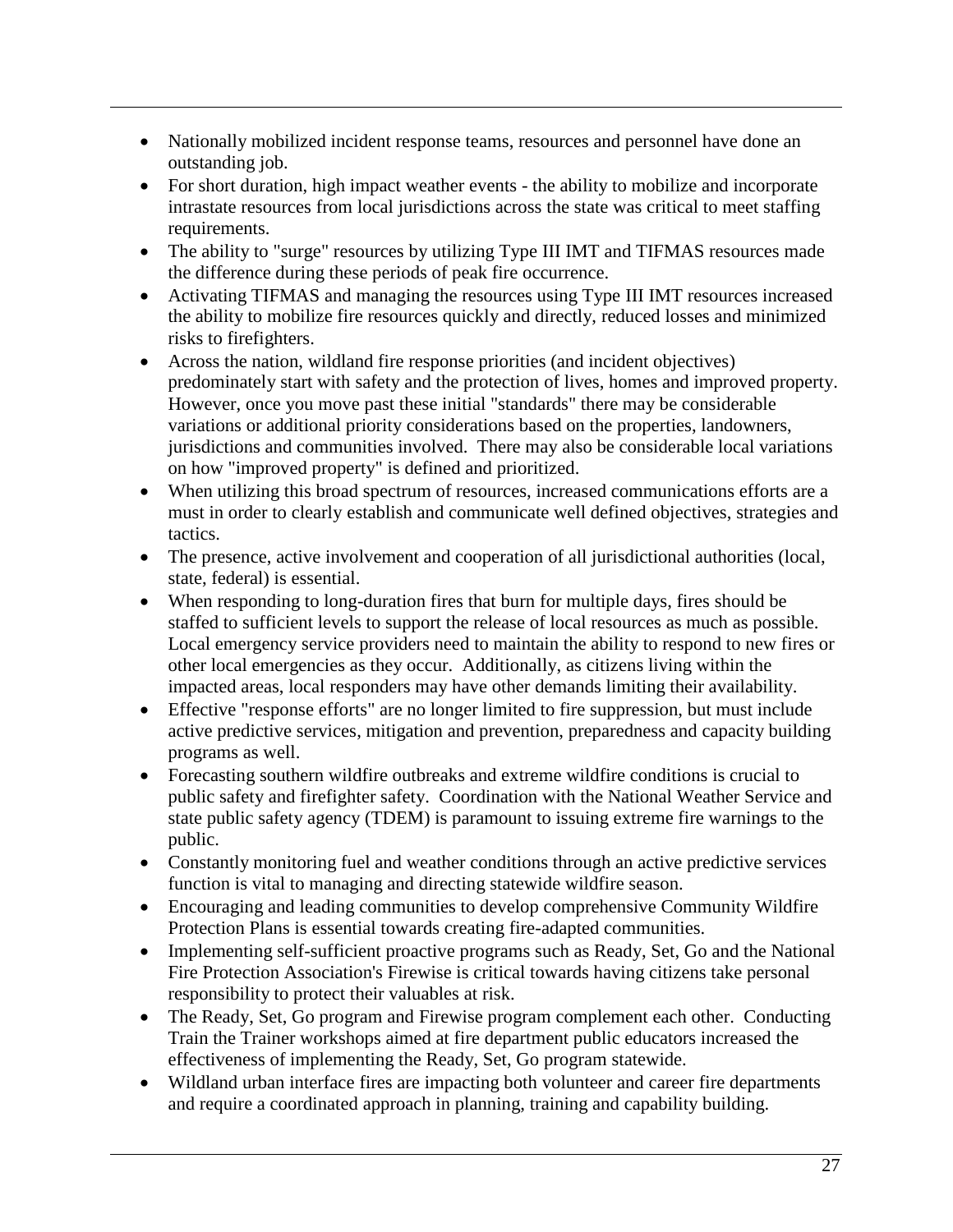- Hardening of homes against wildfire is a significant method in reducing homes lost.
- Completion of fuel management programs within and adjacent to communities directly reduced wildfire extent and intensity.<sup>[51](#page-55-42)</sup>

#### **Other Preventive Sources**

In a USA Today article dated May 14, 2012, it was reported that the majority of wireless carriers and the federal government are launching a system to automatically warn people of dangerous weather and other emergencies via a special type of text messaging to cellphones. The Wireless Emergency Alerts service, which began in May, is free, and consumers will not have to sign up. The warnings will be location-based: If you are traveling, you will get an alert for whatever emergency is happening where you are. The wireless carriers voluntarily offering the free service are: ATT, Cellcom, Cricket, Sprint Nextel, T-Mobile, U.S. Cellular and Verizon Wireless. Alerts will be issued for such life-threatening events as tornadoes, flash floods, hurricanes, typhoons, tsunamis, dust storms, extreme winds, blizzards and ice storms. The text alerts will be limited to 90 characters. The alert system is a collaboration by the wireless industry, the Federal Communications Commission, FEMA, the Department of Homeland Security, the National Weather Service and other agencies.<sup>[52](#page-55-43)</sup>

#### **Recommendations**

- 1. Encourage the legislature to restore funding for grants to the Volunteer Fire Department Assistance program and Rural Volunteer Fire Department Insurance Program. Last session, the Assistance program was cut 54.2 % and the Insurance program was cut \$100,000 for the biennium. This action will not require any new tax or fee revenues.
- 2. Review the current statute on liability protections extended to private individuals and companies aiding the state in emergency response. Private companies are interested in using their personnel and equipment to assist Texas Forest Service with wildfire suppression on property adjacent to theirs; however, they are concerned about potential liability issues.
- 3. Consider providing workers compensation coverage for Regional Incident Management Team (RIMT) and Texas Intrastate Fire Mutual Aid System (TIFMAS) resources. Most members of these teams are not employed by a state agency and are not covered under the state's workers' compensation insurance. A legislative change to allow RIMT and TIFMAS personnel similar coverage to that provided to Texas Task Force 1 members (Education Code 88.303) would address this issue.
- 4. The legislature has consistently funded response costs during the legislative session following emergency events. Changes in the billing processes and prompt pay requirements for out-of-state resources make the current funding process problematic, especially with resources obtained through federal contracts or from other states. Consider setting aside an amount of funding proper to the occurrence of disasters so that funds would be available, should they be needed, to provide for emergency response cost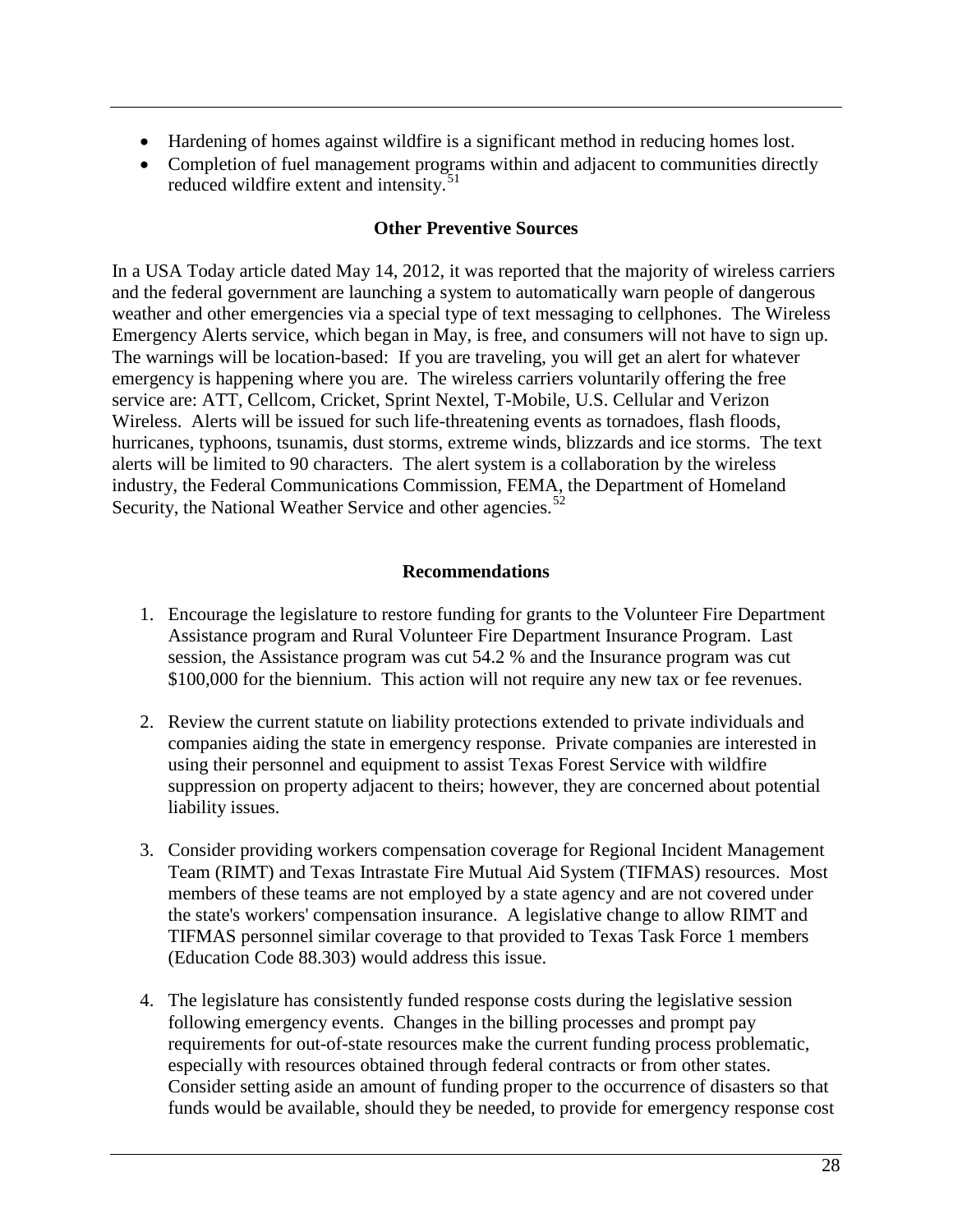reimbursement in a more timely fashion. This will not result in additional costs to the state, but rather a change in when funding occurs.

5. Work with the USDA on the bidding process concerning the use of local resources to help quicken response times and to reduce the need for out-of-state resources.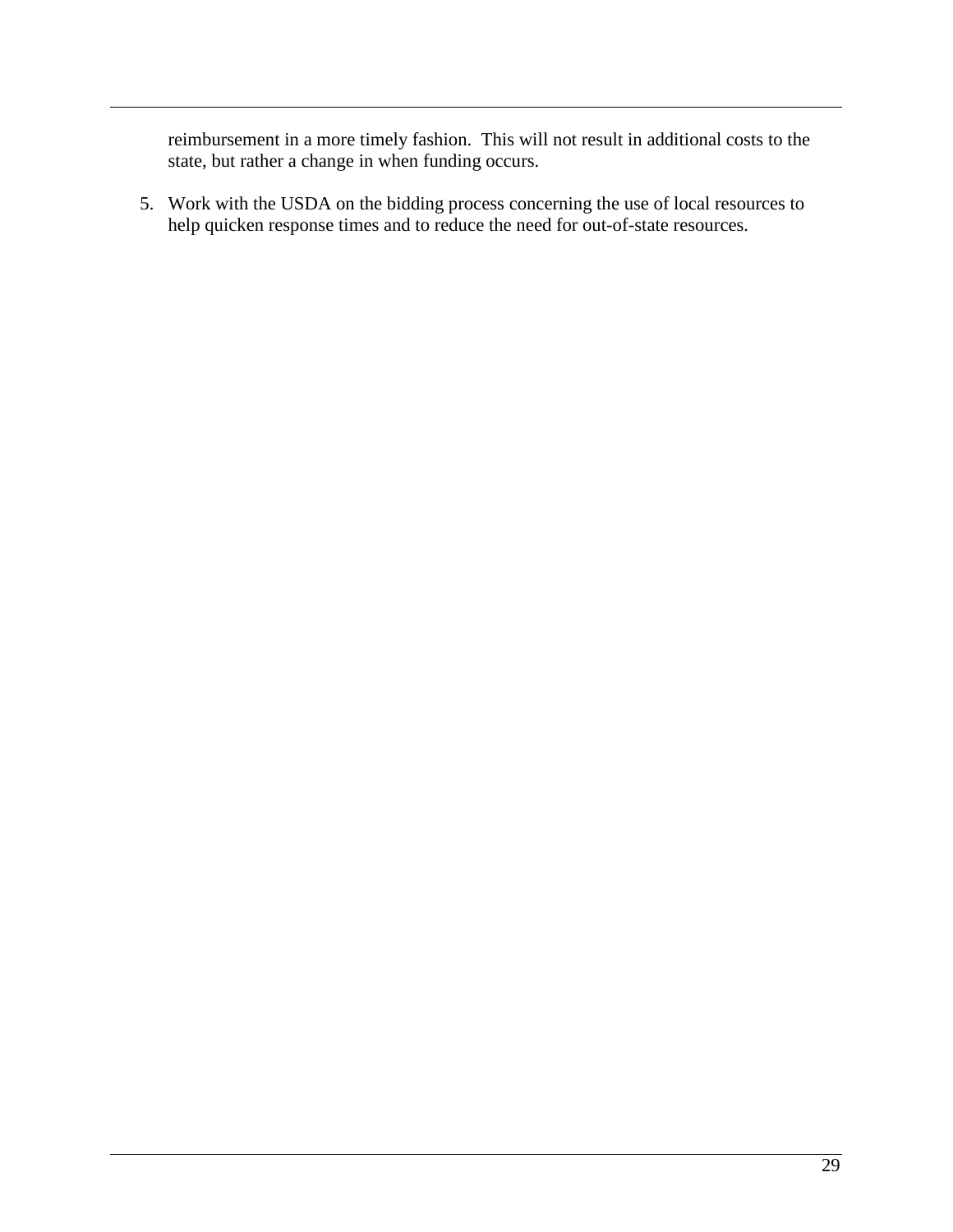#### **INTERIM CHARGE #3**

#### <span id="page-30-0"></span>**Study the adequacy of access to veterinarian care in rural areas of the state. Determine the impact that a lack of access may have on the agriculture business in Texas.**

#### **Background**

Texas has more food and fiber animals (animals, other than horses, used for commercial purposes) than any other state. Texas has more head of beef cattle than any other state, concentrated in the High Plains, South Texas, and Central Texas regions.<sup>53</sup> According to the 2007 United States Census of Agriculture, there were 438,827 horses reported as inventory in Texas—almost 11 percent of the equine inventory in the United States.<sup>54</sup> While Texas has no shortage of large animals and horses, it does have a shortage of veterinarians. Texas ranks 45th in the nation for the number of veterinarians per 100,000 of the population. For every 1,000,000 food and fiber animals, there are only 311 veterinarians. The Texas Workforce Commission projects that by 2015, the demand for veterinarians in Texas will have increased by 18 percent since  $2007^{55}$  $2007^{55}$  $2007^{55}$ 

In a recent survey designed by Texas AgriLife Extension Service, all 139 licensed veterinarians in the 26 counties of the Texas Panhandle were mailed questions regarding current and future needs of rural Texas veterinarians. Seventy-seven percent of respondents reported perceiving a shortage of rural veterinarians and 52.8 percent reported perceiving a shortage of veterinarians in the Panhandle, specifically.<sup>[56](#page-55-47)</sup>

There are many reasons Texas is losing its large animal rural veterinarians. In 2005, Texas A&M University College of Veterinary Medicine (TAMU) conducted an informal poll of its students' field of interests. A majority indicated a desire to practice in a rural area as large animal veterinarians. This is not surprising, as approximately 1/3 of the students come from rural counties with populations under 100,000 and 1/4 of the students come from counties with populations under 50,000. However, 4 years later, at graduation, most of the students had changed their minds. The top 10 reasons cited were:

- 1. New interests emerged after taking a variety of veterinary courses
- 2. Interactions with other students about original career area
- 3. Lack of flexible work hours in original career area
- 4. Poor balance between work and family in original career area
- 5. Heavy time demands from on-call in original career area
- 6. Too much time working evenings or weekends in original career area
- 7. Faculty mentor encouraged new area
- 8. Difficult to get time off for vacations in original career area
- 9. Not enough use of medical/surgical skills in original career area
- 10. Difficult to arrange time off for parental/family responsibilities in original career area. [57](#page-55-48)

Reasons for not wanting to practice in rural areas included work opportunities for spouses, limited educational opportunities for children, lifestyle issues, physical demands of the work and a desire to treat individual animals rather than entire herds.<sup>[58](#page-55-49)</sup>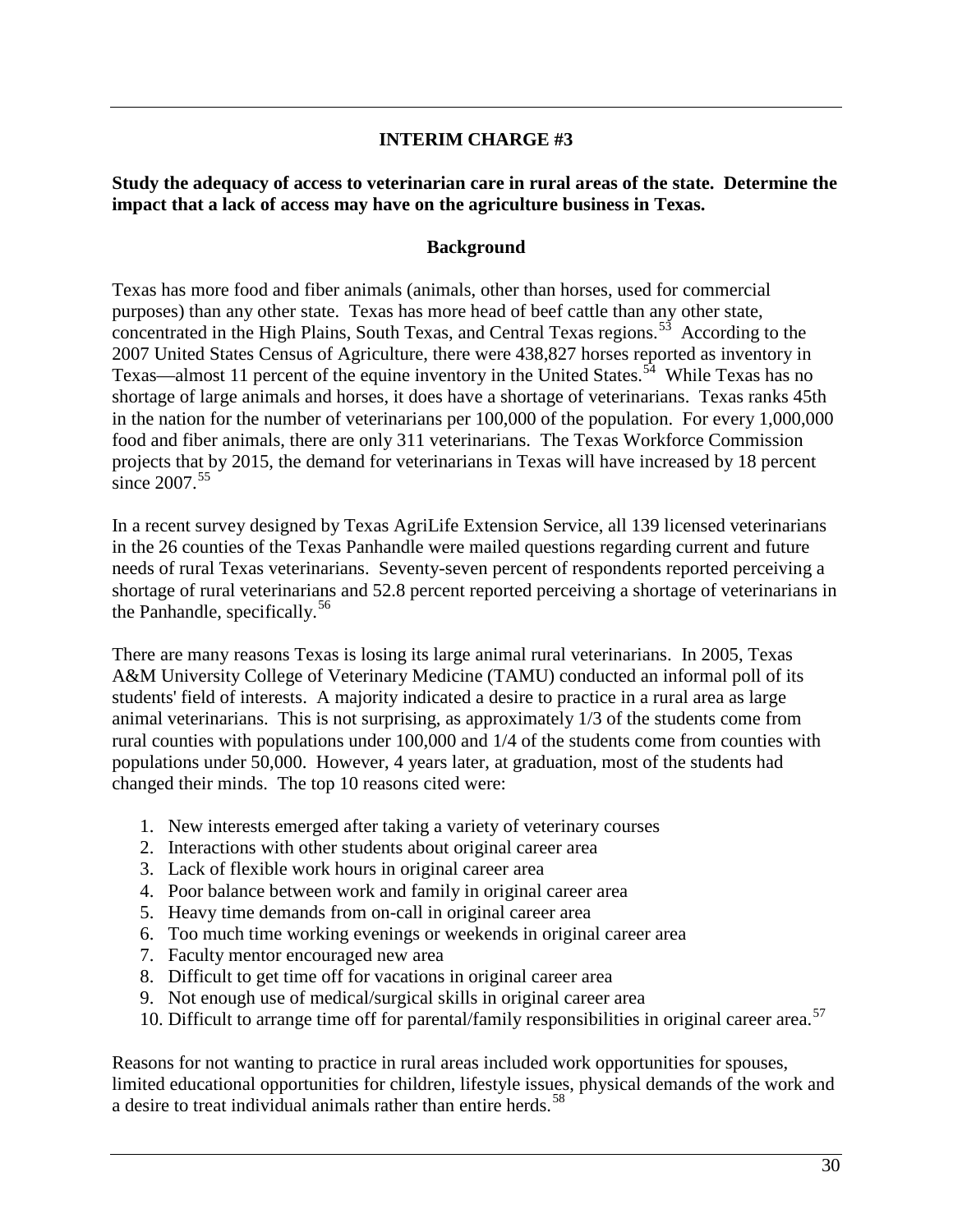#### **Impact**

The trend to abandon rural practice will have serious implications on the agriculture business in Texas. The number of and availability of large animal veterinarians limits the productivity of ranchers. According to the Texas and Southwestern Cattle Raisers Association, West Texas ranchers are now scheduling cattle moves based upon the availability of a large animal veterinarian serving the region.

#### **Addressing the Shortage**

There are no speedy solutions to the rural veterinarian shortage, but state and federal governments are creating new initiatives in an effort to attract and retain students and veterinarians to rural practice.

Texas A&M University College of Veterinary Medicine

Texas A&M University College of Veterinary Medicine has taken steps to address the shortage of large animal veterinarians in rural Texas. A task force of faculty was appointed to study the practice choices of graduates and the distribution of veterinarians to large animal practice. It was discovered that increased interactions by large animal clinicians and practitioners with multiple education levels were needed.<sup>[59](#page-55-50)</sup> As a result, TAMU expanded the bovine teaching herd at its Riverside campus, initiated new courses on food animal and environmental health issues, enhanced externship programs for students to work directly with practicing large animal veterinarians, developed a faculty mentoring program for graduate students interested in large animal practice, started a rural practice job fair for graduates, and established a program for interested undergraduates and high school students to work with practicing rural veterinarians.<sup>[60](#page-55-51)</sup>

Texas A&M University-Kingsville Veterinary Technology Program

Beginning with the fall 2012 semester, Texas A&M University-Kingsville offers a bachelor's degree in veterinary technology. Veterinary technologists are required to obtain a 4-year degree; veterinary technicians are required to obtain a 2-year degree. The program will focus on large animals and the university is building an animal and surgical lab on its farm. Thirty currentlyenrolled students were selected for the inaugural semester. South Texas lacks adequate largeanimal veterinary services, and the program will address the shortage by teaching veterinary technologists to help veterinarians run successful businesses in rural parts of Texas.<sup>61</sup> According to the United States Bureau of Labor Statistics, employment opportunities for veterinary technologists are expected to grow by 52 percent through  $2020$ .<sup>[62](#page-55-53)</sup>

Veterinary Medicine Loan Repayment Program

Recognizing that the shortage of large animal veterinarians is not only affecting Texas, the USDA's National Institute of Food & Agriculture (NIFA) began administering the Veterinary Medicine Loan Repayment Program (VMLRP) in 2010. If a qualified veterinarian agrees to work in a pre-designated veterinary shortage area for 3 years, up to \$25,000 of student loan debt will be repaid each year by NIFA. The pre-designated shortage areas in Texas are determined by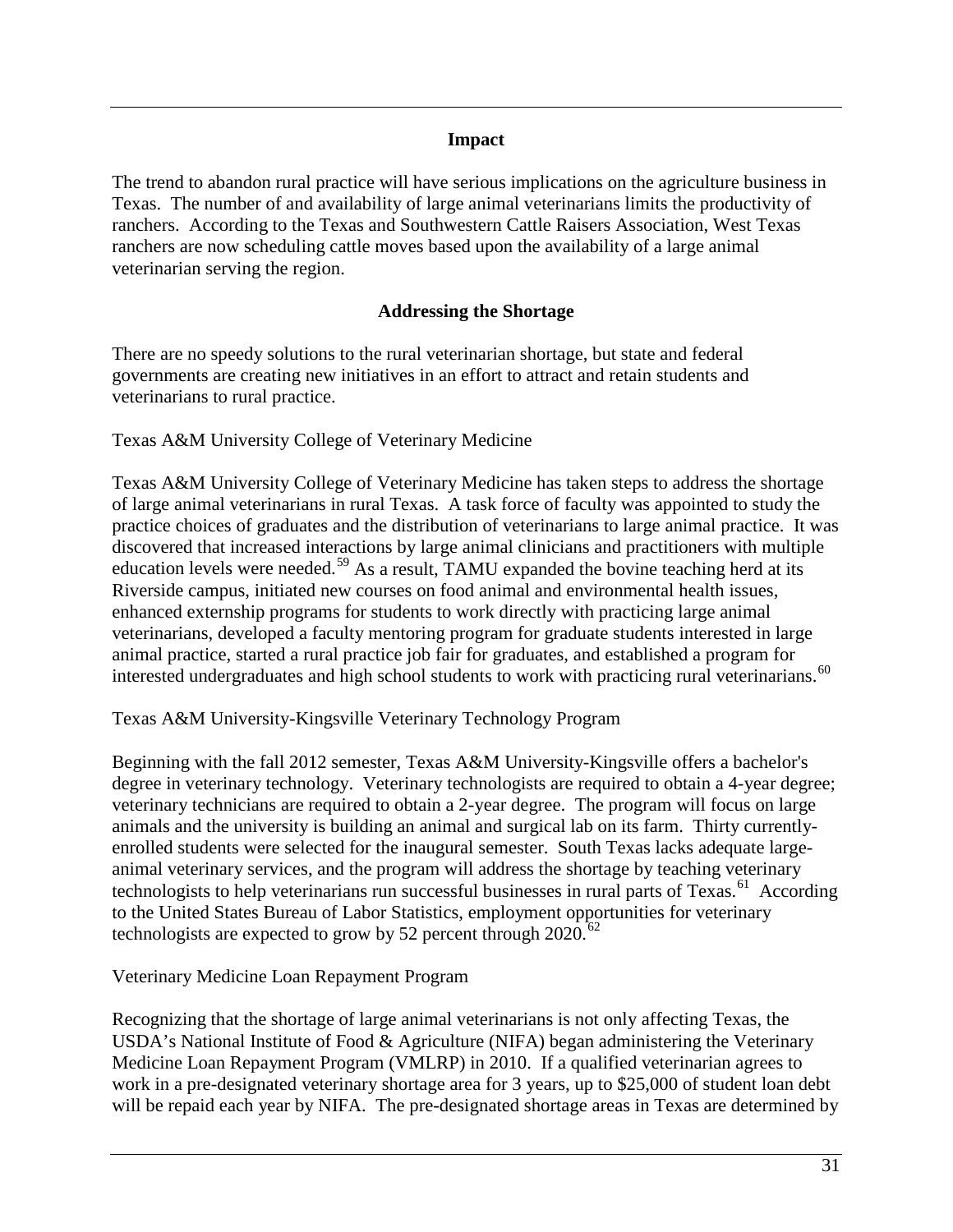the Texas Animal Health Commission every year.<sup>[63](#page-55-54)</sup> (Table 1. 2012 Designated Texas VMLRP Shortage Situations lists the areas with counties.) A map can be found at: [http://www.nifa.usda.gov/nea/animals/in\\_focus/vmlrp\\_12/vmlrp\\_shortage\\_situation\\_texas.html.](http://www.nifa.usda.gov/nea/animals/in_focus/vmlrp_12/vmlrp_shortage_situation_texas.html)

| Area                  | <b>Counties</b>                               |
|-----------------------|-----------------------------------------------|
| Area 1 - North Texas  | Cottle, Dickens, Foard, King, Knox, Stonewall |
| Area 2 - Panhandle    | Dallam, Hansford, Hartley, Moore, Sherman     |
| Area 3 - South Plains | Borden, Crosby, Garza, Lynn                   |
| Area 4 - West Texas   | Crockett, Reagan, Terrell, Upton              |
| Area 5 - East Texas   | Lamar                                         |
| Area 6 - East Texas   | Lamar                                         |
| Area 7 - South Texas  | Dimmit, LaSalle, Maverick, Webb, Zavala       |
| Area 8 - South Texas  | Starr, Zapata                                 |
| $\alpha$              | $\sqrt{1 + 1}$ $\sqrt{1 + 1}$                 |

**Table 1. 2012 Designated Texas VMLRP Shortage Situations**

SOURCE: USDA, [http://www.nifa.usda.gov/nea/animals/in\\_focus/vmlrp\\_12/vmlrp\\_shortage\\_](http://www.nifa.usda.gov/nea/animals/in_focus/vmlrp_12/vmlrp_shortage_) [situation\\_texas.html.](http://www.nifa.usda.gov/nea/animals/in_focus/vmlrp_12/vmlrp_shortage_)

In 2010, 21 Texas veterinarians applied for the VMLRP and 4 received grants<sup>64</sup>; in 2011, 11 applied and 5 received grants.<sup>[65](#page-55-56)</sup>

#### REFERENCES

Texas Higher Education Coordinating Board, Projecting the Need for Veterinary Medical Education in Texas. January 2009. Available at: [http://www.thecb.state.tx.us/reports/PDF/](http://www.thecb.state.tx.us/reports/PDF/1701.PDF?CFID=29581608&CFTOKEN=67698987) [1701.PDF?CFID=29581608&CFTOKEN=67698987.](http://www.thecb.state.tx.us/reports/PDF/1701.PDF?CFID=29581608&CFTOKEN=67698987)

#### **Recommendations**

1. The Texas Animal Health Commission and TAMU should continue to work with NIFA in administering and encouraging the VMLRP.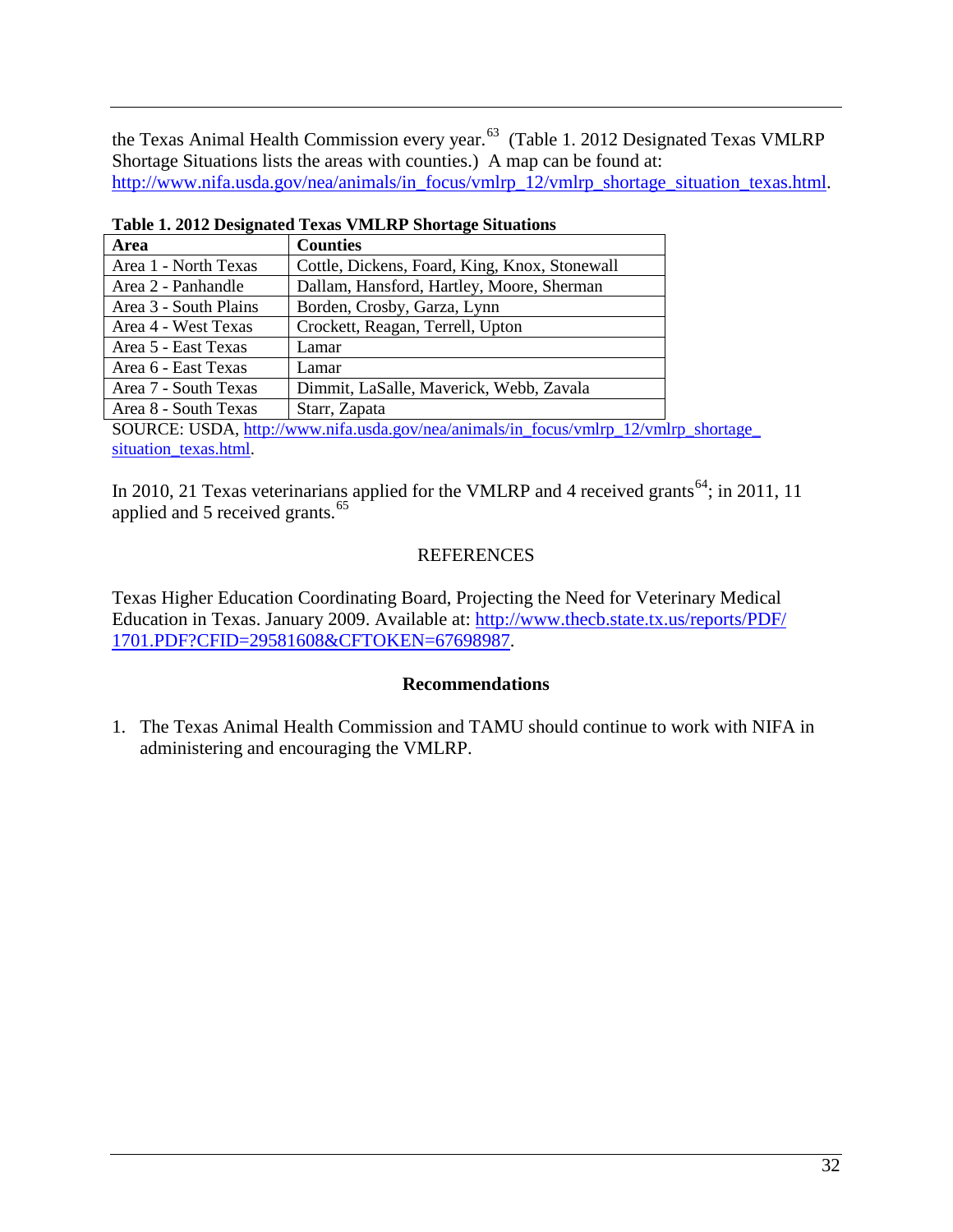## **INTERIM CHARGE #4**

<span id="page-33-0"></span>**Examine the current enforcement system for performance-enhancing drug testing show horses, performance horses, and race horses in Texas. Specifically, review currently prohibited drugs and quantities to determine if any changes should be made to existing law. Compare the state's current regulations to other systems around the country and make specific recommendations on how the state's system could be improved.**

#### **Background**

With the passage of the Texas Racing Act by the Texas Legislature in 1986, pari-mutuel horse racing became legal again in Texas. In 1987, the Texas Racing Commission (Commission) was approved by voters. Responsibilities of the Commission include encouraging the horse-breeding and greyhound-breeding industries. In addition, the Commission awards licenses for pari-mutuel racetracks; provides strict regulation and control of pari-mutuel betting with respect to horse racing; supervises each race meeting conducted in Texas; and adjudicates disciplinary matters arising from the enforcement of laws associated with racing and pari-mutuel betting.<sup>66</sup> This report will only address performance-enhancing drug testing on horses, an issue not addressed in the Sunset Advisory Commission's report on the Commission to the 81st Legislature.

In recent times, the use of performance-enhancement drugs (PEDs) in horses has affected the horse industry in a negative light in some states. The *New York Times*<sup>67</sup> and Time.com, <sup>[68](#page-55-25)</sup> among other sources, have reported on the possible health and safety issues relating to drugs such as furosemide (brand: *Lasix*) and other drugs for horses and jockeys, and on the legality of the use of such drugs in other jurisdictions. $69$ 

#### **Texas Racing Commission Veterinary Department**

Under the structure of the Commission, the Veterinary Department operates under the supervision of the Commission's chief veterinarian. The department is responsible for monitoring the health of all animals racing at pari-mutuel racetracks in Texas and for administering the drug testing program for race animals. All race animals participating in parimutuel racing in Texas are subject to drug testing to ensure the integrity of the race results.

Pursuant to Texas Racing Commission Rule § 319.304, the executive director developed a classification of prohibited drugs, chemicals and other substances; and a schedule for recommended disciplinary action. In all cases, the stewards have discretion to impose the penalty that best accomplishes the Commission's enforcement goals. Stewards may revoke a license, impose a fine of up to \$5,000 and/or suspend an occupational license for up to 1 year. In addition, the executive director may enhance a penalty by increasing a fine to a maximum of \$10,000 and a suspension of up to 2 years.<sup>[70](#page-55-29)</sup>

#### Animal Examinations/Drug Testing

During 2011, Commission veterinarians performed 15,926 equine pre-race examinations. They also supervised the collection of 3,700 equine urine specimens and 3,895 equine blood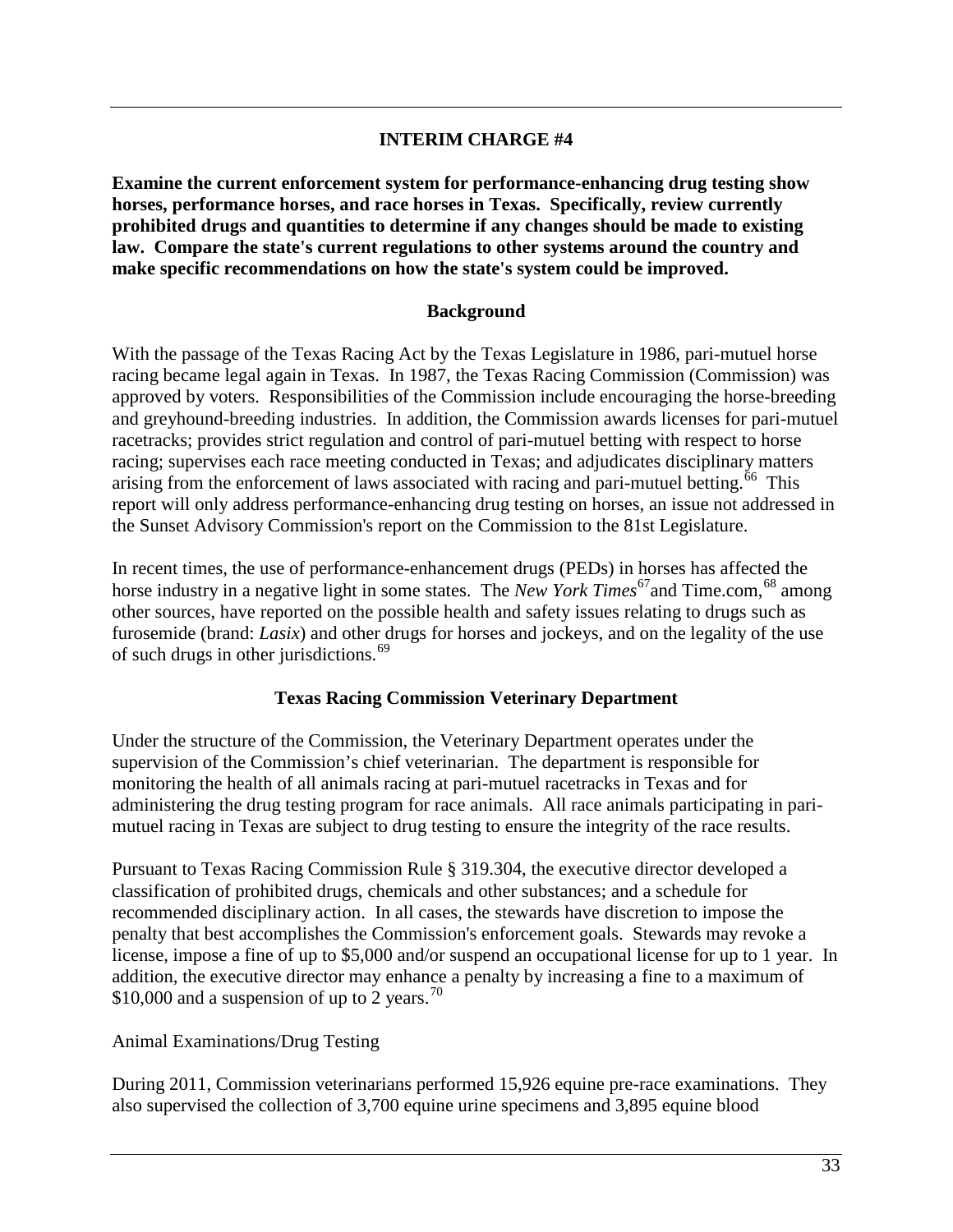specimens. The classification system for equines consists of 7 classes ranging from Class 1—the most egregious substances that have the highest potential of affecting performance and have no generally accepted medical use in race horses, to Class 5 substances—therapeutic medications.<sup>[71](#page-55-30)</sup>

Of the 38 drug violations detected in racehorses during 2011, 2 were for Class 2 substances, 7 were Class 3 substances, 20 were Class 4 substances and 4 were Class 5 substances. Additionally, there were 7 detections for an overage of a permitted substance, phenylbutazone. The majority of the horse positives were generally the result of inadvertent or improperly timed administration of medications considered to have therapeutic value in horses but unlikely to be of a performance enhancing nature. The Commission began testing for anabolic steroids in January 2009. Through the third year of testing, there have been no anabolic steroid positives.<sup>[72](#page-55-59)</sup>

The Association of Racing Commissioners International's Penalty Guidelines provides much stricter penalties for Class 1 substance violations than the Texas Racing Act allows. In addition to longer suspensions and higher fines for the trainer, the owner and the horse are also subject to strict penalties.

Texas Veterinary Medical Diagnostic Laboratory

The Texas Veterinary Medical Diagnostic Laboratory (TVMDL) is the Commission's authorized drug testing laboratory. It performs all primary sample testing. The Texas Rules of Racing require the measurement of blood levels of phenylbutazone and furosemide in horses. A violation occurs when those levels exceed stated permissible limits.

The following is an excerpt from research conducted by the Research Division of the Texas Legislative Council at the request of the Chairman of the Committee on Agriculture and Livestock. The full report can be found at [http://www.tlc.state.tx.us/pubspol/EquineDrugs.pdf.](http://www.tlc.state.tx.us/pubspol/EquineDrugs.pdf)

#### **Racehorse Drug Testing Regimens**

#### Regulatory Agencies

The following state agencies regulate the drug testing of racehorses and horse racing, generally, in each respective state:

- California Horse Racing Board;
- Division of Pari-mutuel Wagering of the Florida Department of Business and Professional Regulation;
- Kentucky Horse Racing Commission;
- Louisiana Racing Commission;
- New York State Racing and Wagering Board;
- Oklahoma Horse Racing Commission; and
- Texas Racing Commission.<sup>[73](#page-55-60)</sup>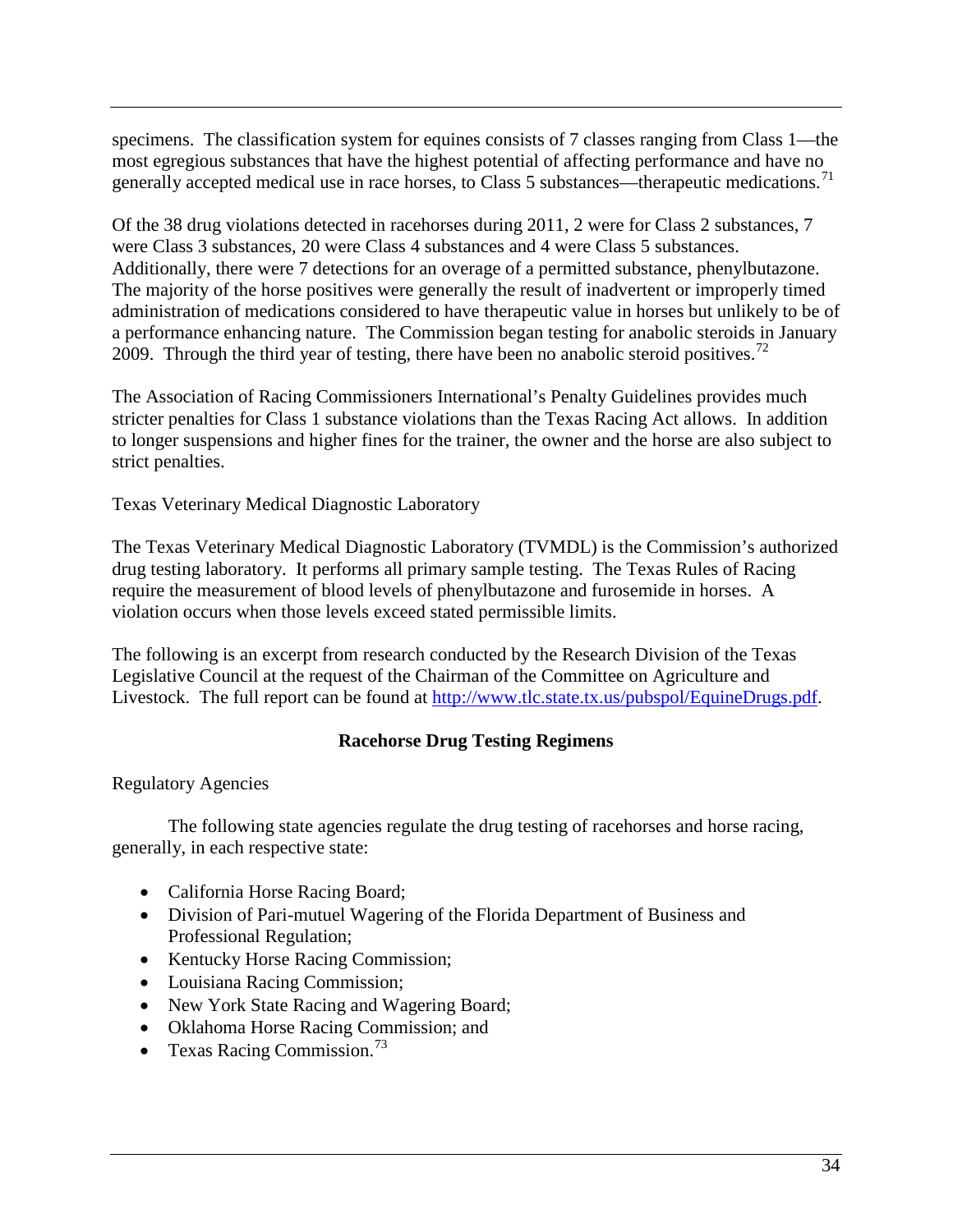#### Post-Race and General Testing

Each of the 7 states surveyed requires the collection of a post-race specimen for drug testing from each horse that finishes first in a race. Additionally, some of the states require the collection of a post-race specimen from a horse that finishes other than first. Each of the 7 states surveyed authorizes the collection of post-race specimen for drug testing from other horses at the discretion of the applicable regulatory agency, agency representatives and certain racing officials. Additionally, Texas authorizes the collection of a specimen from a horse that finishes second, a horse that is a beaten favorite, and a horse that finishes third in a race with a gross purse of \$50,000 or more.

#### Pre-Race Testing

California, Kentucky, Louisiana, New York and Oklahoma also regulate pre-race drug testing of racehorses.

#### Postmortem Testing

Florida, Kentucky, New York and Texas authorize postmortem examination, including the collection of a specimen for drug testing, of certain racehorses that die or that are euthanized on race ground or other areas under the jurisdiction of the applicable regulatory agency. California and Oklahoma require postmortem examination of such a racehorse and authorize the collection of test samples for foreign and natural substances.

#### Out-of-Competition Testing

Kentucky, New York and Oklahoma are the only states surveyed that regulate out-ofcompetition drug testing of racehorses. In Kentucky and New York, a horse is subject to out-ofcompetition testing, without advance notice, for specified prohibited substances. Agency regulations limit the time frame and detail the venue for testing. Penalties for violating out-ofcompetition testing requirements in Kentucky include license revocation, a fine and forfeiture of any purse money. A horse that tests positive for a prohibited substance is barred from racing in Kentucky until the horse has tested negative for any prohibited substance and is approved for racing by the commission veterinarian and the chief state steward. In New York, a horse that tests positive for a prohibited substance is ineligible to participate until the horse has tested negative for the identified substance, and the minimum penalty for not making a horse available for testing, absent extraordinary mitigating circumstances, is a 10-year suspension. Oklahoma regulations require the Oklahoma Horse Racing Commission to establish a procedure for out-ofcompetition screening for anabolic steroids.

Administrative Penalties for the Confirmed Presence of a Prohibited Substance in a Racehorse

All 7 states have various penalties for licensed horse trainers and owners. In Texas, on a finding of a prohibited substance in a racehorse, the race stewards or racing judges are authorized to disqualify the horse and order the purse redistributed, declare the horse ineligible to race for a period of time, and impose on the horse's trainer or another person responsible for the horse or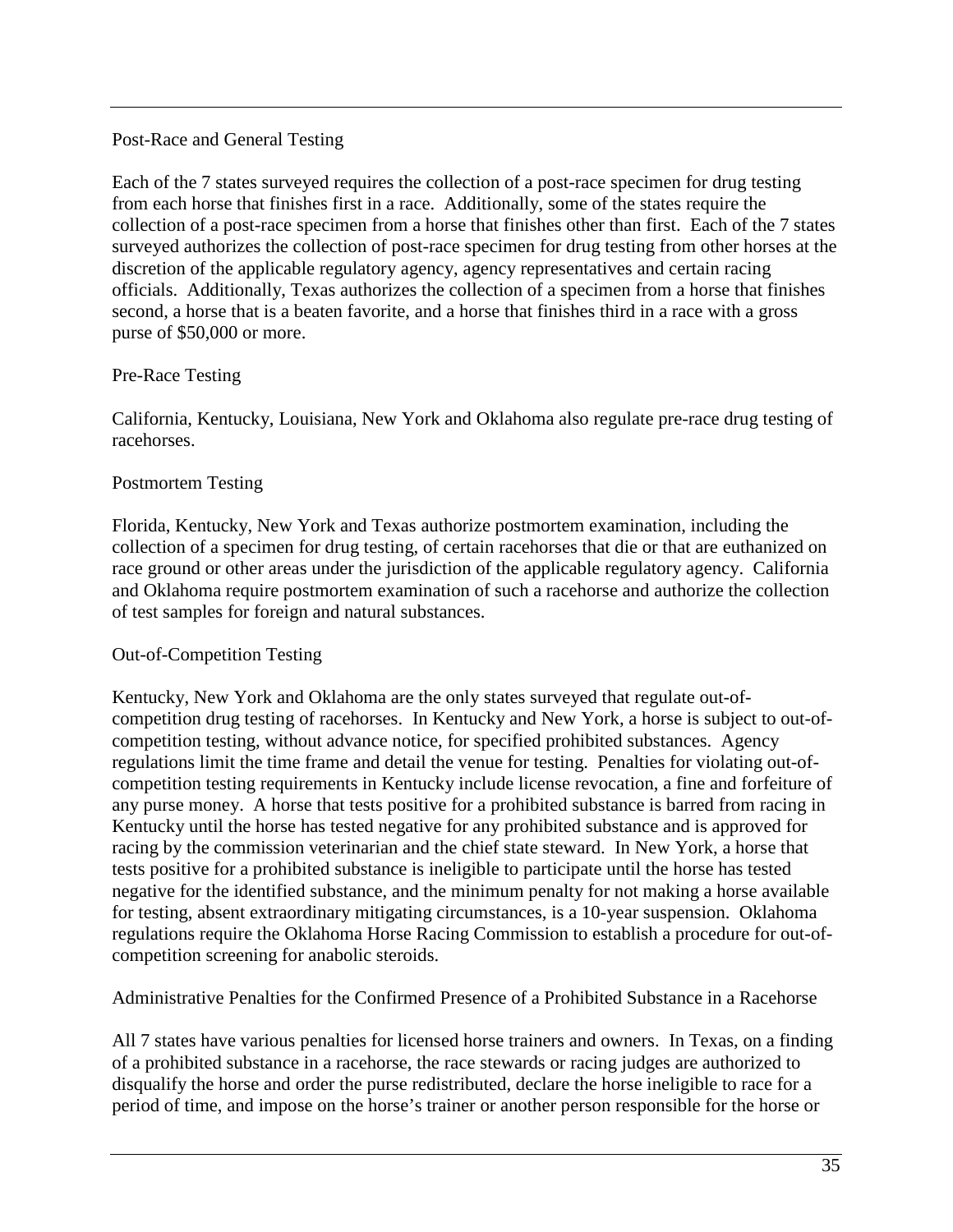the administration of the prohibited substance certain other administrative penalties. As mentioned earlier, the Commission published a 2009 Medication and Penalty Guide that categorizes penalties based on the type of prohibited substance found in the racehorse.

Regulation of Non-Racehorses

California, Florida and New York provide various penalties for horses shown in public horse shows, horse competition or horse sales, that have been administered a certain prohibited or forbidden substance. Texas has no such regulation.<sup>[74](#page-55-61)</sup>

#### **Racing Medication and Testing Consortium**

In 2000, the Racing Medication and Testing Consortium (RMTC) was created by a broad spectrum of horse industry organizations representing different breeds, racing associations, owners, breeders and regulators. The RMTC's mission is to develop and promote uniform rules, policies and testing standards at the national level; coordinate research and educational programs that seek to ensure the integrity of racing and the health and welfare of horses and participants; and protect the interests of the racing public.

Since its inception, RMTC rules regarding the use of anabolic steroids have been adopted in 32 of 34 states currently conducting pari-mutuel horse racing. Other important RMTC model rule recommendations that have been adopted by Racing Commissioners International (RCI) include policies on therapeutic medications (which has seen adoption progress started or completed in 31 of 34 states), out-of-competition drug testing, more severe uniform penalties for the use of prohibited drugs and practices, the administration of furosemide and adjunct bleeder medications, and NSAID thresholds.

The focus of the RMTC is turning to research efforts on those substances which pose an immediate threat to the racing industry. A large part of the effort will be penalty and drug classification reform. Part of their mission has been to acquire and analyze unknown substances to develop information on new threats to the integrity of racing.

The 3 research and regulatory priorities for the RMTC Board going forward are: the advancement of the RMTC Drug Testing Initiatives Task Force, which aims to institute national minimum standards and best practices for drug testing laboratories and implement a laboratory ISO and RMTC accreditation program and an independent Equine Quality Assurance Program; identification of emerging threats; and the continuation of medication classification and a penalty guideline overhaul.

Controversy over the use of race-day medication, including furosemide, is still prevalent today. RMTC, working with the National Thoroughbred Racing Association (NTRA) and the American Association of Equine Practitioners, organized and sponsored the 2011 International Summit on Race Day Medication, Exercise-Induced Pulmonary Hemorrhage and the Racehorse at Belmont Park. At that meeting, RMTC recommended a model rule that requires that furosemide only be administered on race day by regulatory veterinarians or their designees, and that adjunct bleeder medications be prohibited – a rule which has since been adopted by the RCI.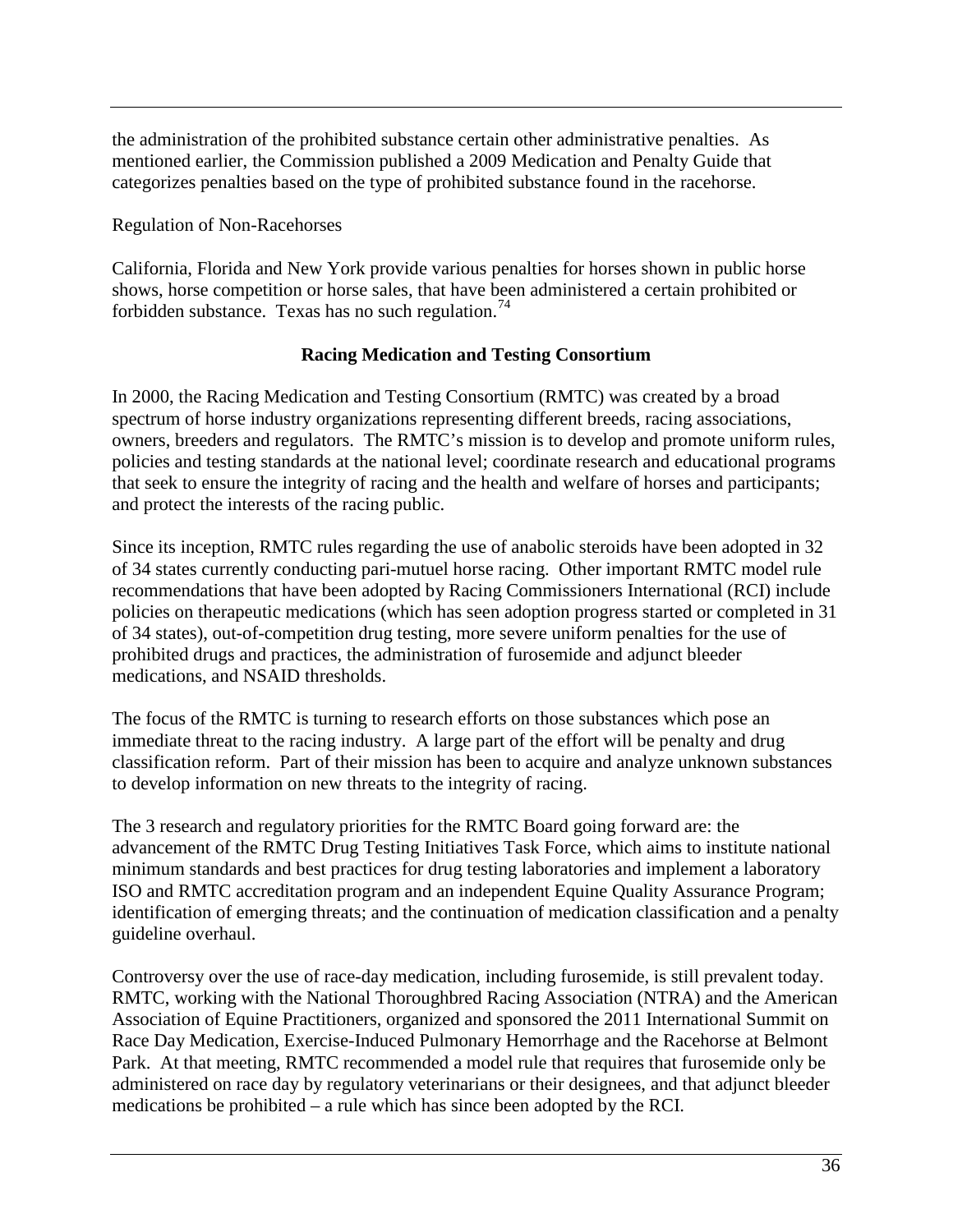Their model rule on phenylbutazone, which lowered the recommended threshold from 5 micrograms per mL to 2 micrograms per mL, has been adopted for all races in 8 states, in stakes races in 6 states, and is under review in 7 other states.<sup>[75](#page-55-62)</sup>

## National Thoroughbred Racing Association

In June 2012, the National Thoroughbred Racing Association (NTRA) endorsed the adoption of RMTC uniform medication guidelines and a ban on all race-day drugs, with the exception of the anti-bleeding medication furosemide. In a press release dated June 21, 2012, the NTRA stated that "any jurisdictions permitting race day use of furosemide should restrict administrations to state veterinarians and comply with limits setting the minimum and maximum dosages."

The National Thoroughbred Racing Association went on to further support the RMTC's efforts to set scientifically supported threshold levels for 26 therapeutic medications, as well as increase penalties for trainers with multiple violations and to allow states to consider violations in other states when applying penalties in their own.<sup>[76](#page-55-63)</sup>

The Texas Thoroughbred Association testified during the Agriculture and Livestock Committee hearing in support of the RMTC's efforts to require that all testing laboratories be accredited to ISO 17025 standards. While the TVMDL is not currently 17025 certified, with additional funding for equipment upgrades and technology enhancement, it could be possible.

# The Jockey Club

The Jockey Club has supported efforts of the RMTC to regulate the use of PEDs and is in support of a gradual phase-out of furosemide to properly gauge the impact it will have on horses, the horsemen and racetracks.[77](#page-55-64) The Jockey Club hired international management consulting firm McKinsey & Company to review the status of thoroughbred breeding and racing and to make recommendations for remedial action. Their analysis concluded that the sport is losing fans at a rate of 4 percent a year, and that concerns over animal safety/welfare and medication are consistently among the most significant themes.<sup>[78](#page-55-65)</sup>

#### **The Administering of the Drug Furosemide**

Each of the 7 states surveyed regulates the administration of the drug furosemide to a racehorse considered a "bleeder," a horse that experiences bleeding after exercise. State regulations prescribe eligibility requirements for a horse to receive the medication, the maximum allowable amount of the medication, and how many hours before a race a horse may receive the medication, but these requirements vary by state. See Table 1. Regulations on the Administration of Furosemide to Racehorses in California, Florida, Kentucky, Louisiana, New York, Oklahoma and Texas for specific regulations of each of the 7 states.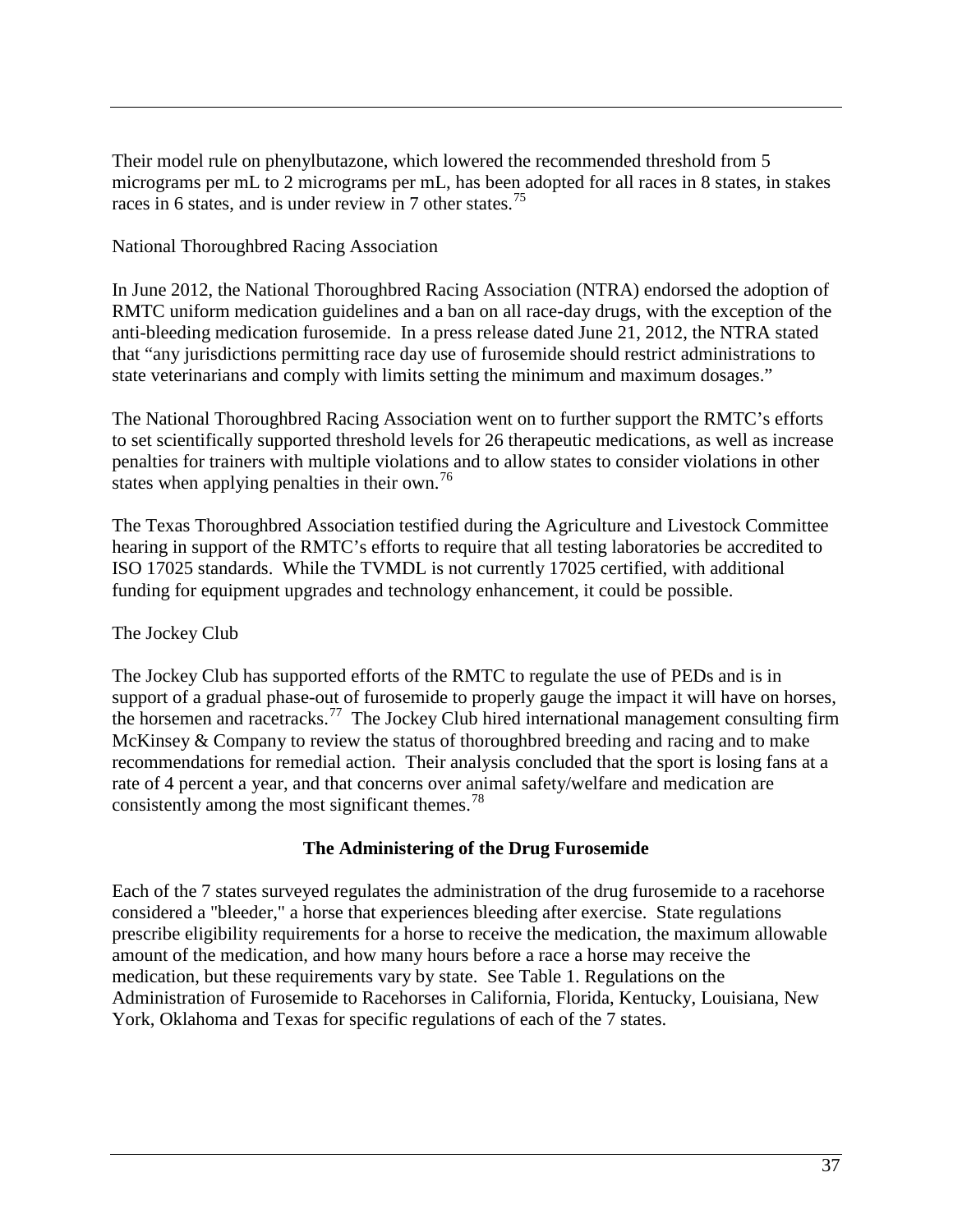| <b>State</b> | <b>Furosemide Eligibility</b><br><b>Requirements</b>                                                                                                                                                                                                                                                                                                                                                                                                                                     | <b>Pre-race Requirements for</b><br><b>Administration of</b><br><b>Furosemide to an Eligible</b><br>Horse, and Related<br>Penalties, if any                                                                                                                                                                                                                                                                                                                                                                                      | <b>Penalties for an</b><br><b>Impermissible Amount of</b><br><b>Furosemide in an Eligible</b><br><b>Horse's Post-race Sample</b>                                                                                                                                                                                                                                                                                                                                                                                                                                                                                                                                                                   |  |
|--------------|------------------------------------------------------------------------------------------------------------------------------------------------------------------------------------------------------------------------------------------------------------------------------------------------------------------------------------------------------------------------------------------------------------------------------------------------------------------------------------------|----------------------------------------------------------------------------------------------------------------------------------------------------------------------------------------------------------------------------------------------------------------------------------------------------------------------------------------------------------------------------------------------------------------------------------------------------------------------------------------------------------------------------------|----------------------------------------------------------------------------------------------------------------------------------------------------------------------------------------------------------------------------------------------------------------------------------------------------------------------------------------------------------------------------------------------------------------------------------------------------------------------------------------------------------------------------------------------------------------------------------------------------------------------------------------------------------------------------------------------------|--|
| California   | Authorizes<br>the<br>$% \left( \left( \mathcal{A},\mathcal{A}\right) \right)$ of<br>administration<br>furosemide<br>for<br>the<br>of<br>exercise<br>control<br>induced<br>pulmonary<br>hemorrhage to a horse on<br>authorized bleeder<br>the<br>medication list and deems<br>a horse eligible to race<br>with<br>authorized<br>furosemide if the licensed<br>trainer<br>veterinarian<br><b>or</b><br>determines it is in the<br>horse's best interest. Cal.<br>Code Regs. tit. 4, § 1845 | Requires a horse to be treated<br>the<br>grounds<br>of<br>on<br>the<br>racetrack where the horse will<br>race no later than four hours<br>prior to post time of the race<br>for which the horse is entered<br>and requires the furosemide to<br>be administered by a single<br>intravenous injection in a<br>dosage of not less than 150<br>milligrams or more than 500<br>milligrams. Cal. Code Regs.<br>tit. 4, $§$ 1845                                                                                                       | Requires a horse racing with<br>furosemide<br>show<br>to<br>a<br>detectable concentration of<br>the<br>drug<br>in<br>the<br>The<br>sample.<br>post-race<br>minimum allowable specific<br>gravity of a horse's post-race<br>urine sample is 1.010 and the<br>maximum allowable amount<br>of furosemide in a horse's<br>post-race serum or plasma<br>sample is 100 nanograms of<br>furosemide per milliliter of<br>serum or plasma.<br>Penalties<br>range<br>from<br>a<br>minimum fine of \$500 and a<br>maximum fine of \$1,000 for<br>offense<br>first<br>absent<br>a<br>mitigating circumstances to a<br>minimum fine of \$2,500 and<br>up to a 30-day suspension<br>for a third offense within a |  |
|              |                                                                                                                                                                                                                                                                                                                                                                                                                                                                                          |                                                                                                                                                                                                                                                                                                                                                                                                                                                                                                                                  | $365$ -day<br>period<br>absent<br>mitigating<br>circumstances.<br>Cal. Code Regs. tit. 4, §§<br>1845 and 1843.3                                                                                                                                                                                                                                                                                                                                                                                                                                                                                                                                                                                    |  |
| Florida      | Authorizes the use of<br>furosemide solely for the<br>treatment of:<br>a Florida racehorse<br>exhibited<br>that<br>has<br>exercise<br>induced<br>pulmonary<br>hemorrhage<br>within<br>three<br>hours<br>of<br>exercise as witnessed<br>certified<br>and<br>in<br>writing by a Florida<br>licensed veterinarian;<br>an out-of-state horse                                                                                                                                                 | Requires a horse placed on the<br>official Furosemide List to<br>have furosemide administered<br>on race day intravenously no<br>closer than four hours prior to<br>the officially scheduled post<br>time of the race for which the<br>horse is entered and in a<br>dosage of not less than 150<br>milligrams or more than 500<br>milligrams. Penalties for a<br>violation<br>of<br>these<br>requirements include a fine,<br>license<br>suspension,<br>and<br>scratching<br>of<br>a<br>horse.<br>Additionally, penalties for not | According to the Division of<br>Pari-mutuel<br>Wagering,<br>Florida has not established a<br>$% \left( \left( \mathcal{A},\mathcal{A}\right) \right)$ of $% \left( \mathcal{A},\mathcal{A}\right)$<br>threshold<br>amount<br>furosemide in a post-race<br>sample.                                                                                                                                                                                                                                                                                                                                                                                                                                  |  |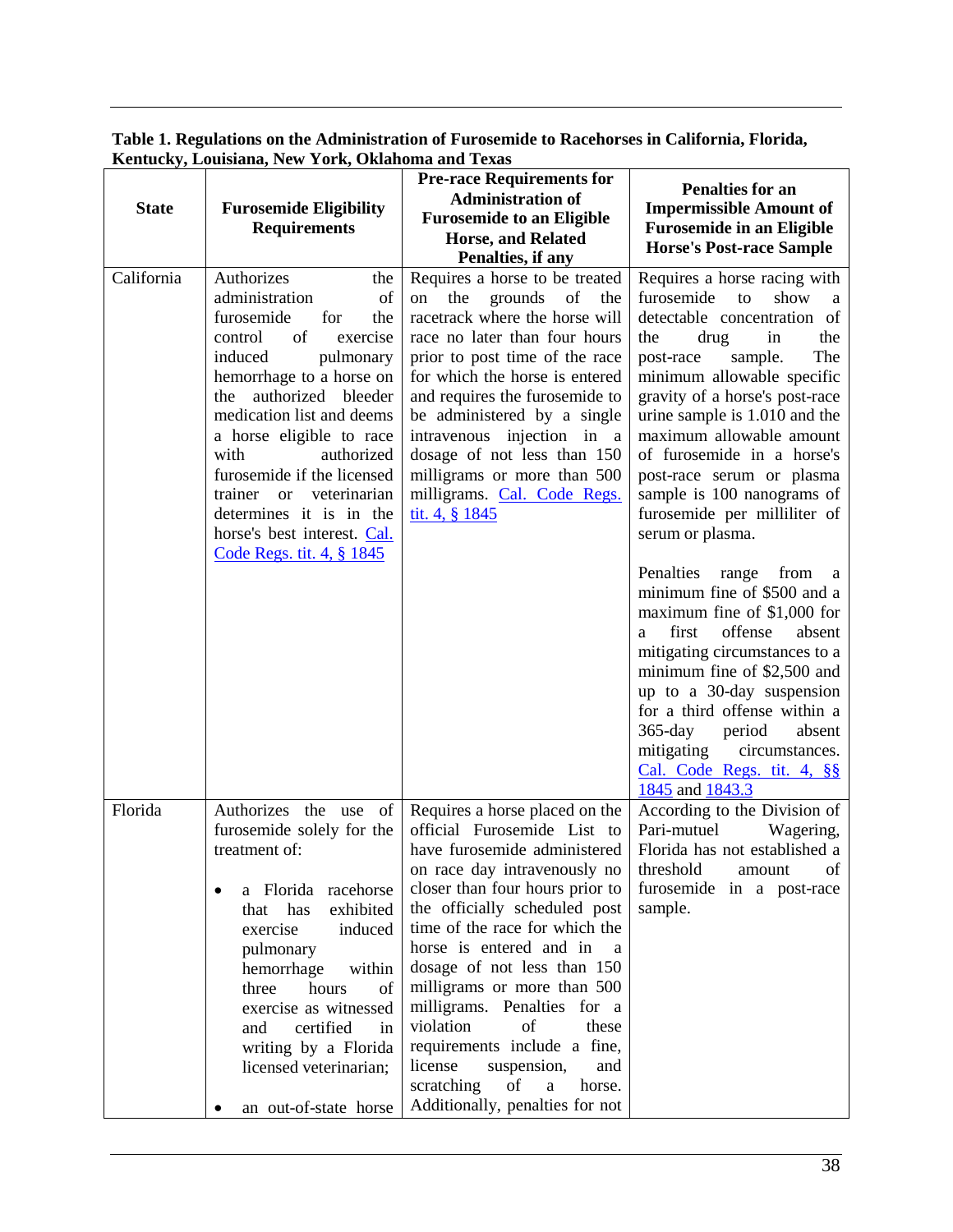**Table 1. Regulations on the Administration of Furosemide to Racehorses in California, Florida, Kentucky, Louisiana, New York, Oklahoma and Texas**

| <b>State</b>           | <b>Furosemide Eligibility</b><br><b>Requirements</b> | <b>Pre-race Requirements for</b><br><b>Administration of</b><br><b>Furosemide to an Eligible</b><br><b>Horse, and Related</b><br>Penalties, if any |                                                                |
|------------------------|------------------------------------------------------|----------------------------------------------------------------------------------------------------------------------------------------------------|----------------------------------------------------------------|
| Florida,               | racing in Florida that                               | providing<br>the<br>required                                                                                                                       |                                                                |
| con't.                 | has been so witnessed<br>and certified or has        | documention of<br>horse's<br>a<br>eligibility<br>to<br>race<br>on                                                                                  |                                                                |
|                        | been certified by the                                | furosemide<br>include                                                                                                                              |                                                                |
|                        | racing commission or                                 | disqualification of the horse, a                                                                                                                   |                                                                |
|                        | association or track                                 | fine and suspension of the                                                                                                                         |                                                                |
|                        | veterinarian from the                                | horse's<br>trainer,<br>and<br>redistribution of any purse,                                                                                         |                                                                |
|                        | previous state; and                                  | stake, award, or other prize or                                                                                                                    |                                                                |
|                        | a horse that has not<br>$\bullet$                    | compensation. Fla. Admin.                                                                                                                          |                                                                |
|                        | exhibited<br>external                                | Code Ann. r. 61D-6.008                                                                                                                             |                                                                |
|                        | bleeding if the horse's<br>licensed trainer and      |                                                                                                                                                    |                                                                |
|                        | licensed veterinarian                                |                                                                                                                                                    |                                                                |
|                        | determine<br>that<br>it                              |                                                                                                                                                    |                                                                |
|                        | in<br>would be<br>the                                |                                                                                                                                                    |                                                                |
|                        | horse's best interest to                             |                                                                                                                                                    |                                                                |
|                        | race with furosemide<br>and so notify the state      |                                                                                                                                                    |                                                                |
|                        | veterinarian.<br>Fla.                                |                                                                                                                                                    |                                                                |
|                        | Admin. Code Ann. r.                                  |                                                                                                                                                    |                                                                |
|                        | 61D-6.008                                            |                                                                                                                                                    |                                                                |
| Kentucky <sup>79</sup> | Authorizes<br>the                                    | Requires furosemide to<br>be                                                                                                                       | Requires<br>$\mathbf{a}$<br>thoroughbred                       |
|                        | of<br>administration<br>furosemide<br>to             | administered<br>to<br>a<br>thoroughbred horse or horse in                                                                                          | horse or a horse in a harness<br>race that is eligible to race |
|                        | a<br>thoroughbred race horse                         | a harness race at a location                                                                                                                       | with furosemide and entered                                    |
|                        | entered to compete in a                              | under the jurisdiction of the                                                                                                                      | race to show a<br>in a                                         |
|                        | if<br>the<br>horse's<br>race                         | Kentucky<br>Horse<br>Racing                                                                                                                        | detectable concentration of                                    |
|                        | trainer<br>licensed<br><sub>or</sub><br>a            | Commission,<br>by<br>single<br>a                                                                                                                   | the drug in the post-race                                      |
|                        | licensed<br>veterinarian                             | intravenous injection, and not                                                                                                                     | sample.<br>The<br>minimum<br>allowable specific gravity of     |
|                        | determines that it would<br>be in the horse's best   | less than four hours prior to<br>post time for the race in which                                                                                   | a horse's post-race urine                                      |
|                        | with<br>interests to race                            | the horse is entered. The                                                                                                                          | sample is 1.010 and the                                        |
|                        | furosemide.<br>810 Ky.                               | authorized<br>dosage<br>for<br><sub>a</sub>                                                                                                        | maximum allowable amount                                       |
|                        | <b>Admin. Regs. 1:018</b>                            | thoroughbred horse is not less                                                                                                                     | of furosemide in a horse's                                     |
|                        |                                                      | than 150 milligrams or more                                                                                                                        | post-race serum or plasma                                      |
|                        | Authorizes<br>the<br>administration<br>of            | than 500 milligrams and for a<br>horse in a harness race, not                                                                                      | sample is 100 nanograms of<br>furosemide per milliliter of     |
|                        | furosemide to a horse in a                           | less than 100 milligrams or                                                                                                                        | serum or plasma.                                               |
|                        | harness race entered to                              | more than 250 milligrams.                                                                                                                          |                                                                |
|                        | compete<br>in<br>$\rm{a}$<br>race,                   | Kentucky also authorizes the                                                                                                                       | Penalties for an unauthorized                                  |
|                        | qualifying race, time trial,                         | administration of up to two                                                                                                                        | amount of furosemide in a                                      |
|                        | or official workout if the                           | adjunct bleeder medications                                                                                                                        | thoroughbred horse's post-                                     |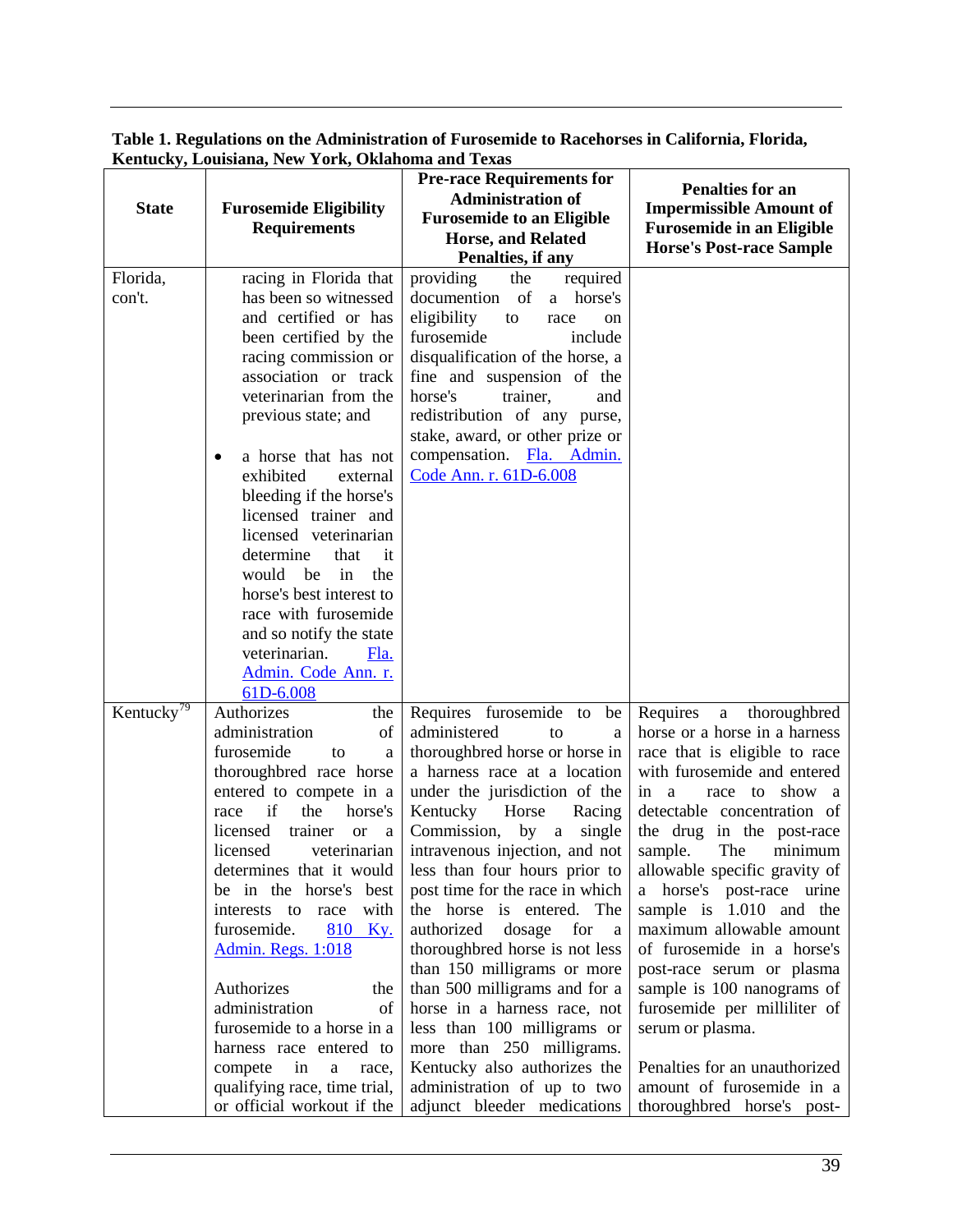| <b>State</b>        | <b>Furosemide Eligibility</b><br><b>Requirements</b>                                                                                                                                                                                                                                                                                                                                                                    | <b>Pre-race Requirements for</b><br><b>Administration of</b><br><b>Furosemide to an Eligible</b><br><b>Horse, and Related</b><br>Penalties, if any                                                                                                                                                                                                                                                                                                                                           | <b>Penalties for an</b><br><b>Impermissible Amount of</b><br><b>Furosemide in an Eligible</b><br><b>Horse's Post-race Sample</b>                                                                                                                                                                                                                                                                                                                                                                                                              |
|---------------------|-------------------------------------------------------------------------------------------------------------------------------------------------------------------------------------------------------------------------------------------------------------------------------------------------------------------------------------------------------------------------------------------------------------------------|----------------------------------------------------------------------------------------------------------------------------------------------------------------------------------------------------------------------------------------------------------------------------------------------------------------------------------------------------------------------------------------------------------------------------------------------------------------------------------------------|-----------------------------------------------------------------------------------------------------------------------------------------------------------------------------------------------------------------------------------------------------------------------------------------------------------------------------------------------------------------------------------------------------------------------------------------------------------------------------------------------------------------------------------------------|
| Kentucky,<br>con't. | licensed<br>trainer<br><b>or</b><br>licensed<br>veterinarian<br>determines that it would<br>be in the horse's<br>best<br>with<br>interests to<br>race<br>811 Ky.<br>furosemide.<br>Admin. Regs. 1:090                                                                                                                                                                                                                   | for a thoroughbred and one<br>adjunct bleeder medication for<br>a horse in a harness race. 810<br>Ky. Admin. Regs. 1:018 and<br>811 Ky. Admin. Regs. 1:090                                                                                                                                                                                                                                                                                                                                   | race sample range from a<br>maximum five-day license<br>suspension or a \$500 fine for<br>a first offense to a maximum<br>15-day license suspension, a<br>\$2,500 fine, or forfeiture of<br>purse money for a third<br>offense<br>within<br>a<br>365-day period.                                                                                                                                                                                                                                                                              |
|                     |                                                                                                                                                                                                                                                                                                                                                                                                                         |                                                                                                                                                                                                                                                                                                                                                                                                                                                                                              | Penalties for an unauthorized<br>amount of furosemide in the<br>post-race sample of a horse<br>in a harness race range from<br>a maximum 10-day license<br>suspension,<br>forfeiture<br>of<br>purse money, or a \$500 fine<br>for a first offense to a<br>maximum 60-day license<br>forfeiture<br>suspension,<br>of<br>purse money, or a \$2,500<br>fine for a third offense<br>within a 365-day period. 810<br>Ky. Admin. Regs. 1:018;<br>811 Ky. Admin. Regs.<br>1:090;<br>810 Ky. Admin.<br>Regs. 1:028; and 811 Ky.<br>Admin. Regs. 1:095 |
| Louisiana           | Authorizes<br>approved<br>bleeder medication to be<br>voluntarily administered<br>intravenously to a horse<br>entered to compete in a<br>race if the trainer or<br>attending<br>veterinarian<br>determines it is in the<br>horse's best interests to<br>with<br>bleeder<br>race<br>medication, the trainer or<br>veterinarian<br>makes<br>a<br>written request on the<br>Louisiana<br>Racing<br>Commission veterinarian | Prohibits the administration of<br>bleeder medication to a horse<br>entered to race within four<br>hours of post time of the race<br>in which the horse is to run.<br>Permitted bleeder medication<br>is not limited to furosemide<br>and also includes specific<br>adjunct bleeder<br>approved<br>medications. The permitted<br>amount of furosemide is a<br>single intravenous injection of<br>not less than 150 milligrams<br>or more than 500 milligrams.<br>La. Admin. Code tit. 35, §§ | Requires a horse racing with<br>furosemide<br>show<br>to<br>a<br>detectable concentration of<br>drug<br>the<br>the<br>in<br>sample that is<br>post-race<br>indicative<br>of<br>appropriate<br>administration.<br>The<br>minimum allowable specific<br>gravity of a horse's post-race<br>urine sample is 1.010 and the<br>maximum allowable amount<br>of furosemide in a horse's<br>post-race serum or plasma<br>sample is 100 nanograms of<br>furosemide per milliliter of                                                                    |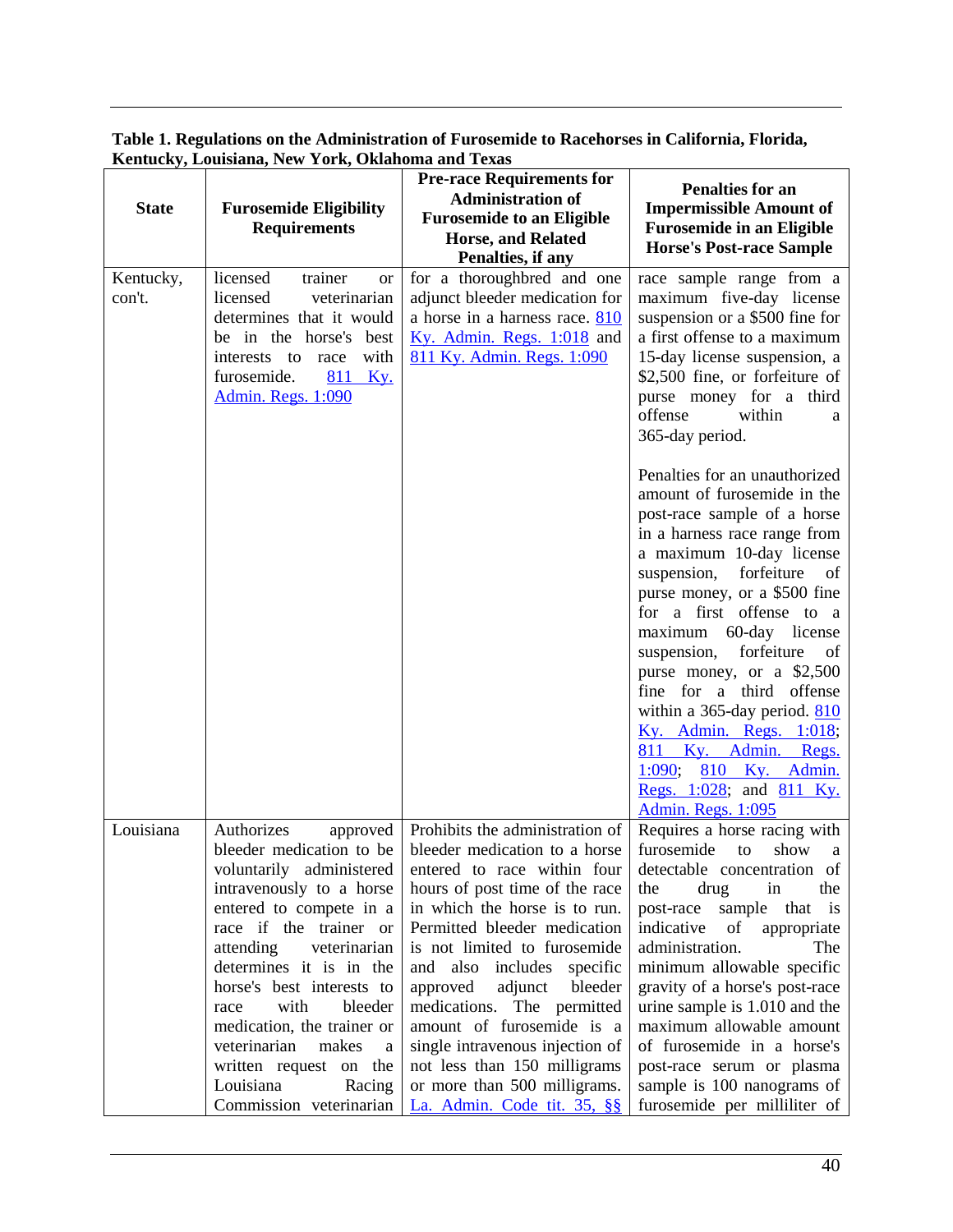| <b>State</b> | <b>Furosemide Eligibility</b><br><b>Requirements</b>                                                                                                                                                                                                                                                                                                                                                                                                                                                                                                                                                                                                                                                                                      | <b>Pre-race Requirements for</b><br><b>Administration of</b><br><b>Furosemide to an Eligible</b><br><b>Horse, and Related</b><br>Penalties, if any                                                                                                                                                                                                                                                                                                                                                                                                                                                                                                                                                                                    | <b>Penalties for an</b><br><b>Impermissible Amount of</b><br><b>Furosemide in an Eligible</b><br><b>Horse's Post-race Sample</b>                                                                                                                                                                                                                                                                                                                 |
|--------------|-------------------------------------------------------------------------------------------------------------------------------------------------------------------------------------------------------------------------------------------------------------------------------------------------------------------------------------------------------------------------------------------------------------------------------------------------------------------------------------------------------------------------------------------------------------------------------------------------------------------------------------------------------------------------------------------------------------------------------------------|---------------------------------------------------------------------------------------------------------------------------------------------------------------------------------------------------------------------------------------------------------------------------------------------------------------------------------------------------------------------------------------------------------------------------------------------------------------------------------------------------------------------------------------------------------------------------------------------------------------------------------------------------------------------------------------------------------------------------------------|--------------------------------------------------------------------------------------------------------------------------------------------------------------------------------------------------------------------------------------------------------------------------------------------------------------------------------------------------------------------------------------------------------------------------------------------------|
| Louisiana,   | that the horse be placed                                                                                                                                                                                                                                                                                                                                                                                                                                                                                                                                                                                                                                                                                                                  | 1507 and 1509                                                                                                                                                                                                                                                                                                                                                                                                                                                                                                                                                                                                                                                                                                                         | serum or plasma.                                                                                                                                                                                                                                                                                                                                                                                                                                 |
| con't.       | on the voluntary bleeder<br>medication list, and the<br>actually<br>is<br>request<br>received<br>by<br>the<br>commission veterinarian<br>commission<br>the<br><sub>or</sub><br>veterinarian's designee by<br>the time of entry. La.<br>Admin. Code tit. 35,<br>$81507^{80}$                                                                                                                                                                                                                                                                                                                                                                                                                                                               |                                                                                                                                                                                                                                                                                                                                                                                                                                                                                                                                                                                                                                                                                                                                       | Penalties for a violation of<br>rules relating<br>bleeder<br>to<br>medication include a fine,<br>suspension,<br>and<br>license<br>revocation. La. Admin. Code<br>tit. 35, §§ 1507 and 1511                                                                                                                                                                                                                                                       |
| New York     | Authorizes<br>the<br>administration<br>of<br>furosemide to:<br>a horse that has bled<br>$\bullet$<br>visibly during a race<br>workout,<br><b>or</b><br>as<br>determined by<br>the<br>racing<br>association<br>veterinarian;<br>a horse that has bled<br>$\bullet$<br>during<br>$\mathbf{a}$<br>race<br><sub>or</sub><br>workout,<br>as<br>determined<br>by<br>an<br>attending veterinarian<br>based<br>the<br>on<br>veterinarian's clinical<br>of<br>the<br>assessment<br>horse;<br>a horse that has been<br>$\bullet$<br>qualified by the state<br>veterinarian<br><b>or</b><br>a<br>veterinarian<br>employed<br>by<br>the<br>racetrack<br>for<br>the<br>of<br>administration<br>furosemide in another<br>racing<br>jurisdiction;<br>and | Requires the administration of<br>furosemide, for a racehorse<br>other than a quarter horse, by<br>a single intravenous injection<br>of<br>not<br>less<br>than<br>150<br>milligrams or more than 500<br>milligrams and on the grounds<br>of a licensed or franchised<br>racing<br>association<br><b>or</b><br>corporation during the time<br>period from four to four and a<br>half<br>before<br>hours<br>the<br>scheduled post time of the<br>race in which the horse is to<br>compete. The requirements for<br>a quarter horse are the same as<br>above except the minimum<br>authorized<br>of<br>amount<br>furosemide injection is 250<br>milligrams.<br>N.Y. Comp.<br>Codes R. & Regs. tit. $9, \S$<br>4043.2, 4120.2, and 4236.2 | Makes a horse that is eligible<br>for the administration of<br>furosemide but that has not<br>received such administration<br>in the manner required by<br>rule ineligible to start a race.<br>N.Y. Comp. Codes R. &<br>Regs. tit. 9, §§ 4043.2,<br>4120.2, and 4236.2<br>After searching the New<br>York Rules and Regulations<br>regarding horse racing, we<br>could not locate a threshold<br>amount for furosemide in a<br>post-race sample. |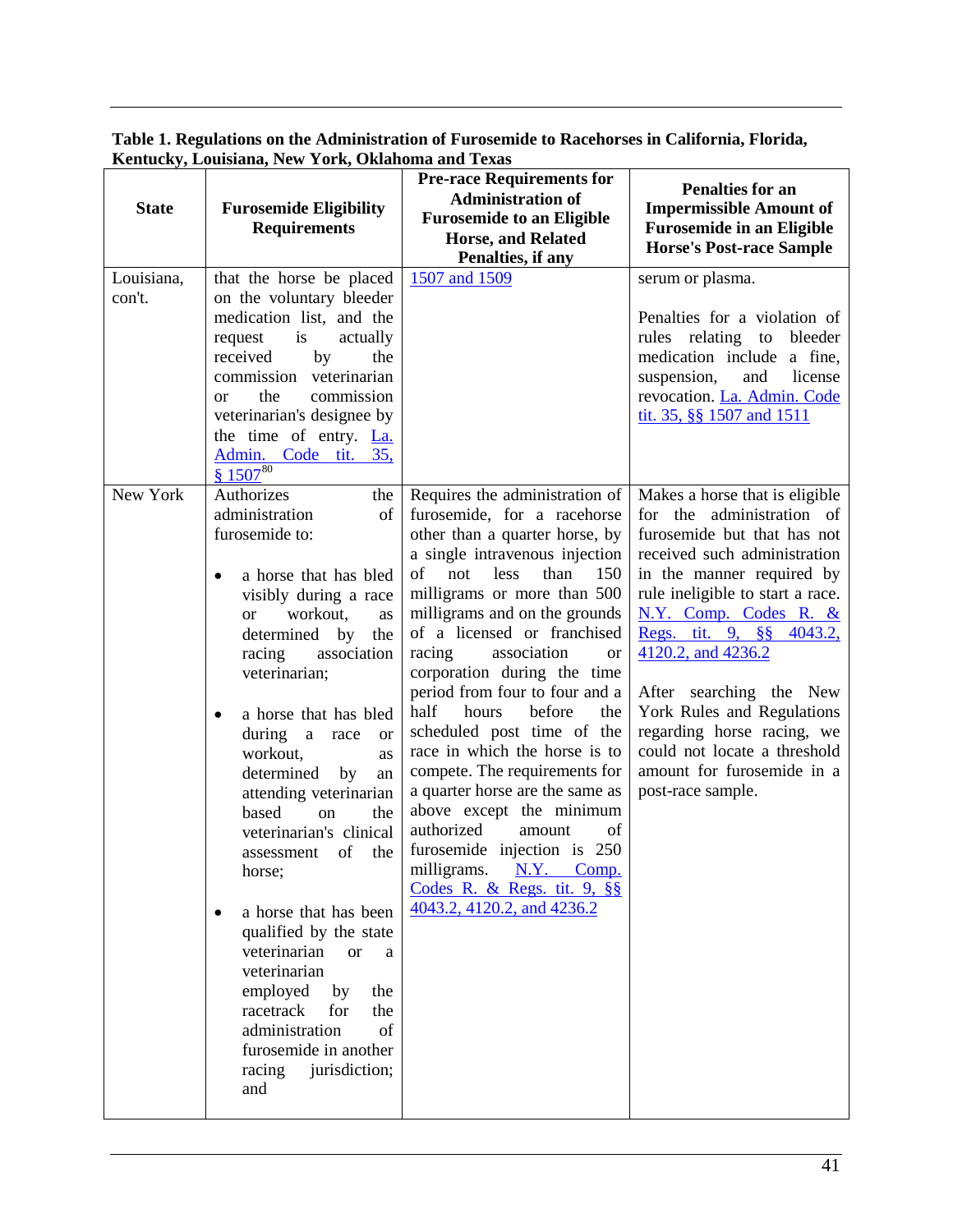| <b>State</b>        | <b>Furosemide Eligibility</b><br><b>Requirements</b>                                                                                                                                                                                                                                    | <b>Pre-race Requirements for</b><br><b>Administration of</b><br><b>Furosemide to an Eligible</b><br><b>Horse, and Related</b><br>Penalties, if any                                                                                                                  | <b>Penalties for an</b><br><b>Impermissible Amount of</b><br><b>Furosemide in an Eligible</b><br><b>Horse's Post-race Sample</b>                                                                                                                                                                                                                                                                                      |
|---------------------|-----------------------------------------------------------------------------------------------------------------------------------------------------------------------------------------------------------------------------------------------------------------------------------------|---------------------------------------------------------------------------------------------------------------------------------------------------------------------------------------------------------------------------------------------------------------------|-----------------------------------------------------------------------------------------------------------------------------------------------------------------------------------------------------------------------------------------------------------------------------------------------------------------------------------------------------------------------------------------------------------------------|
| New York,<br>con't. | a horse that has raced<br>$\bullet$<br>on furosemide in its<br>in<br>last<br>race<br>a<br>jurisdiction with rules<br>substantially similar<br>to New York. N.Y.<br>Comp. Codes R. &<br>Regs. tit. 9, §§<br>4043.2, 4120.2, and<br>$4236.2^{81}$                                         |                                                                                                                                                                                                                                                                     |                                                                                                                                                                                                                                                                                                                                                                                                                       |
| Oklahoma            | Requires a horse to be<br>placed on the Bleeder and<br>Furosemide User list if<br>the horse is administered<br>furosemide prior to a race<br>or if the horse is a known<br>bleeder as determined by<br>a specified process of<br>examination.<br>Okla.<br>Admin. Code § 325:45-1-<br>12 | Requires furosemide to<br>be<br>administered<br>intravenously<br>and not less than four hours<br>prior to post time and in an<br>amount not less than 150<br>milligrams or more than 250<br>milligrams.<br>Okla. Admin.<br>Code §§ 325:45-1-9<br>and<br>325:45-1-12 | Provides that the maximum<br>permissible post-race plasma<br>concentration<br>level<br>of<br>furosemide<br>100<br>is<br>nanograms and requires a<br>horse that is an official<br>furosemide user to show a<br>detectable concentration of<br>furosemide<br>in<br>a<br>post-race plasma or serum<br>sample.                                                                                                            |
|                     |                                                                                                                                                                                                                                                                                         |                                                                                                                                                                                                                                                                     | Penalties range from a \$500<br>fine for a first offense to a<br>\$2,500<br>fine,<br>license<br>a<br>suspension, disqualification<br>of the horse, disqualification<br>of the owner from receiving<br>any portion of the purse or<br>stakes, and the return of any<br>trophy or other award for a<br>third offense within a one-<br>year period. Okla. Admin.<br>Code $\frac{88}{325:45-1-9}$<br>and<br>$325:45-1-11$ |
| Texas               | Authorizes a trainer to<br>admit a horse to the<br>furosemide program by<br>stating at the time of<br>entry that the horse will<br>compete with furosemide<br>and requires a horse that                                                                                                 | Requires furosemide to be<br>administered intravenously to<br>a horse in the furosemide<br>program by a veterinarian<br>licensed by the Texas Racing<br>Commission not later than<br>hours<br>before<br>four<br>the                                                 | Penalties in the <b>Medication</b><br>and Penalty Guide range<br>from a \$100 fine for the first<br>offense to a \$500 fine or a<br>fine equal to 10% of the<br>purse earned by the horse up<br>\$5,000, whichever is<br>to                                                                                                                                                                                           |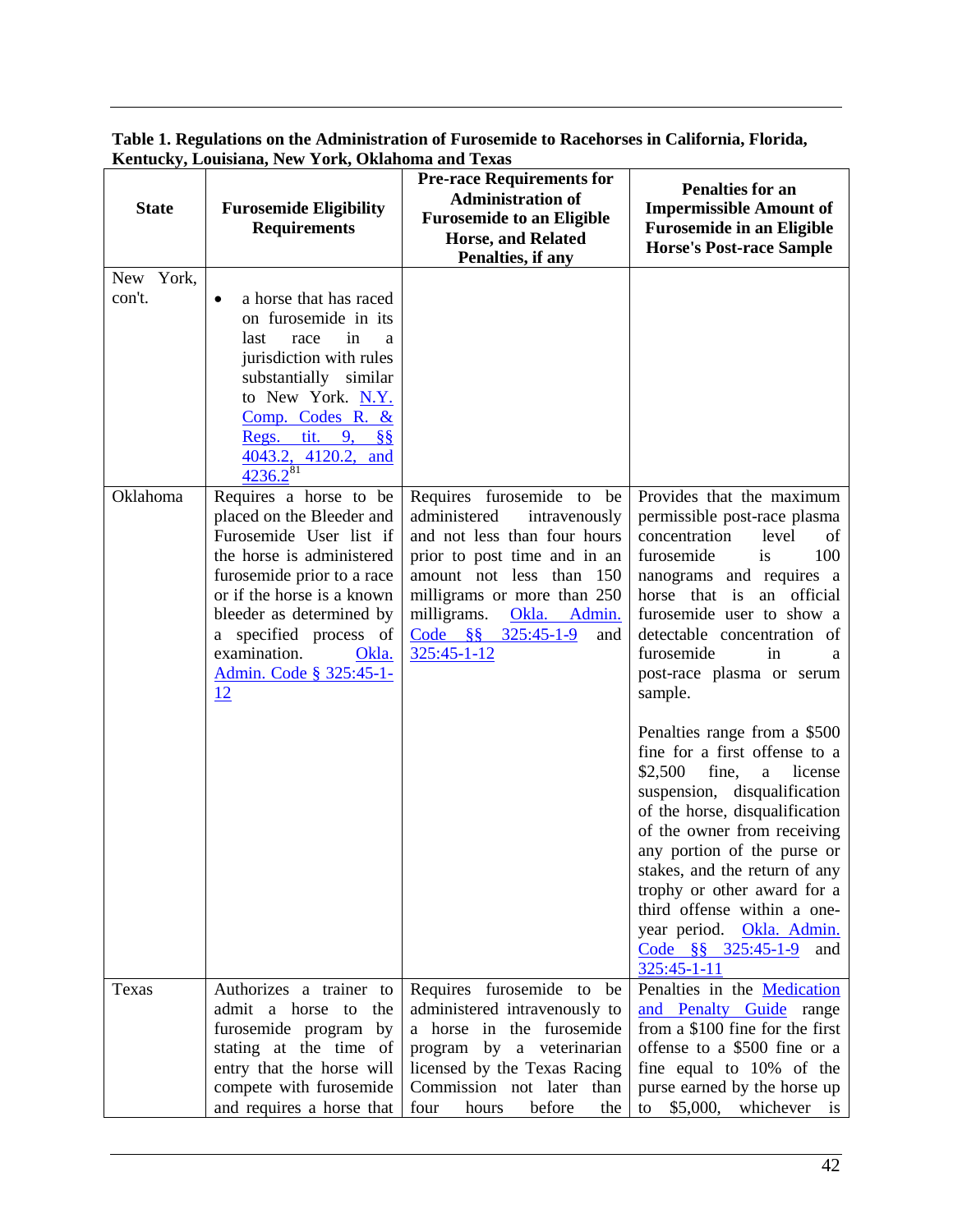**Table 1. Regulations on the Administration of Furosemide to Racehorses in California, Florida, Kentucky, Louisiana, New York, Oklahoma and Texas**

| <b>State</b> | <b>Furosemide Eligibility</b><br><b>Requirements</b> | <b>Pre-race Requirements for</b><br><b>Administration of</b><br><b>Furosemide to an Eligible</b><br><b>Horse, and Related</b><br>Penalties, if any | <b>Penalties for an</b><br><b>Impermissible Amount of</b><br><b>Furosemide in an Eligible</b><br><b>Horse's Post-race Sample</b> |
|--------------|------------------------------------------------------|----------------------------------------------------------------------------------------------------------------------------------------------------|----------------------------------------------------------------------------------------------------------------------------------|
| Texas,       | with<br>competed                                     | published post time for the                                                                                                                        | greater, for a third offense.                                                                                                    |
| con't.       | furosemide in its most                               | race the horse is entered to                                                                                                                       | (page 30)                                                                                                                        |
|              | recent start out-of-state to                         | run. 16 T.A.C. § 319.111                                                                                                                           |                                                                                                                                  |
|              | compete on furosemide in                             |                                                                                                                                                    |                                                                                                                                  |
|              | Texas unless withdrawn                               | The commission's Medication                                                                                                                        |                                                                                                                                  |
|              | the<br>furosemide<br>from                            | and Penalty Guide prescribes                                                                                                                       |                                                                                                                                  |
|              | program at the time of                               | a dosage of $100$ to $500$                                                                                                                         |                                                                                                                                  |
|              | 16<br>T.A.C.<br>entry.                               | milligrams of furosemide                                                                                                                           |                                                                                                                                  |
|              | § 319.111                                            | when used therapeutically.                                                                                                                         |                                                                                                                                  |
|              |                                                      | (page 17)                                                                                                                                          |                                                                                                                                  |

#### **Recommendations**

1. Encourage the Texas Racing Commission to continue cooperation and collaboration with the Association of Racing Commissioners International and the Racing Medication and Testing Consortium in their efforts to institute national minimum standards and best practices for drug testing laboratories and implement a laboratory ISO and RMTC accreditation program and an independent Equine Quality Assurance Program; identification of emerging threats; and the continuation of medication classification and a penalty guideline overhaul**.**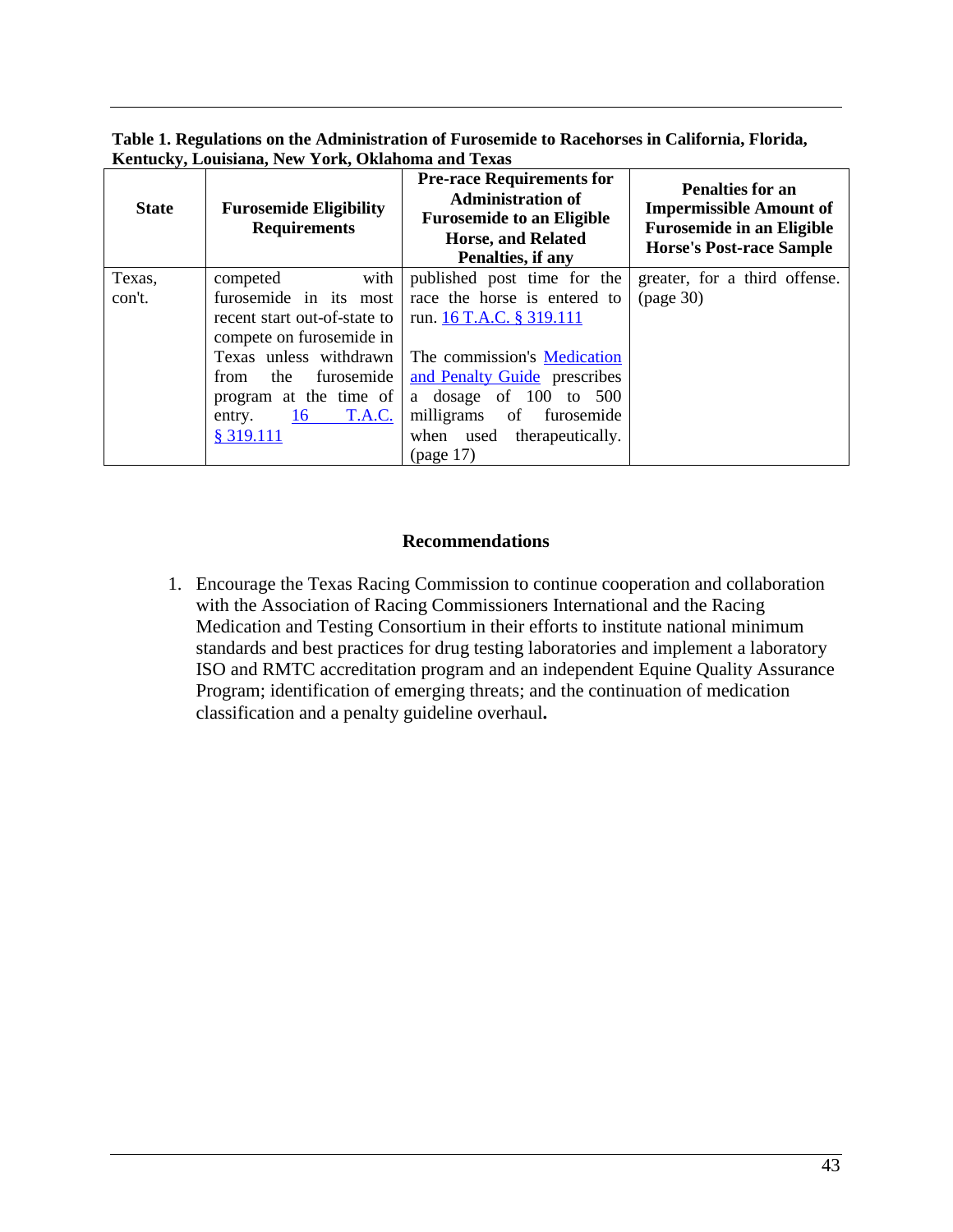# **INTERIM CHARGE #5**

#### **Study the viability of cedar eradication as a means to enhance resource conservation.**

#### **Background**

Water is likely the most limiting natural resource Texas faces. The ability to meet future water needs will significantly impact growth and economic well-being of this state. The United States Natural Resources Conservation Service (NRCS) estimates that brush in Texas uses over 3.5 trillion gallons of water annually.<sup>82</sup> Cedar eradication presents a viable option as a means to enhance resource conservation, allowing the state to meet its future water needs.

Cedar is a common name applied to arborvitae, cedar, cypress, false cypress, juniper and sequoia. In Texas, cedar is most commonly thought of as Ashe juniper. Ashe juniper has increased in abundance and range across Texas. While the exact cause of the increase is unknown, overgrazing by livestock, soil erosion due to overgrazing, fires, periodic droughts and increases in atmospheric carbon dioxide are all believed to be contributing factors.

Ashe junipers produce abundant berry and seed crops. Trees begin to produce berries at 1.5 meters in height (10-20 years old). Large trees can produce 100,000-250,000 fruits per year. Because of their fruitful nature, managing juniper plants before they produce seeds is an important management strategy. Fire, integrated with proper grazing management strategies, seems the most reasonable ecological and economical method.

Ashe juniper is commonly thought to be a larger consumer of water in comparison to native grasses. Ashe junipers have taproots and an extensive lateral root system in the surface foot of soil, allowing it to take advantage of both shallow and deeper soil moisture.

Ashe junipers are not the only dominant brush types thought to consume large quantities of water. Research has shown a Salt cedar uses anywhere from 0.1-15 gallons of water per tree per day. Removing 1 acre of Salt cedar saves 2-5 acre feet per year. Red berry junipers have been documented to use 46.8 gallons of water per tree per day. Removing 3-7 acres of Red berry junipers saves 1 acre foot of water each year. Mesquite trees use up to 44 gallons of water per tree per day. Removing 17 acres of Mesquite trees saves 1 acre foot of water each year.<sup>[83](#page-55-70)</sup>

#### Managing Ashe Juniper

The Texas A&M System, through AgriLife Research, examined how to manage Ashe juniper to restore ecosystem function and ranch livelihoods. A suitable management plan must be developed. Professional planning and implementing skills must include:

- 1,5, and 10-year plans that are flexible and re-evaluated each year;
- Reducing juniper on a portion of ranch land annually and returning again when needed;
- An annual adaptive grazing plan with different contingencies, in the event of a normal, drought or wet year to improve soil and vegetation health; and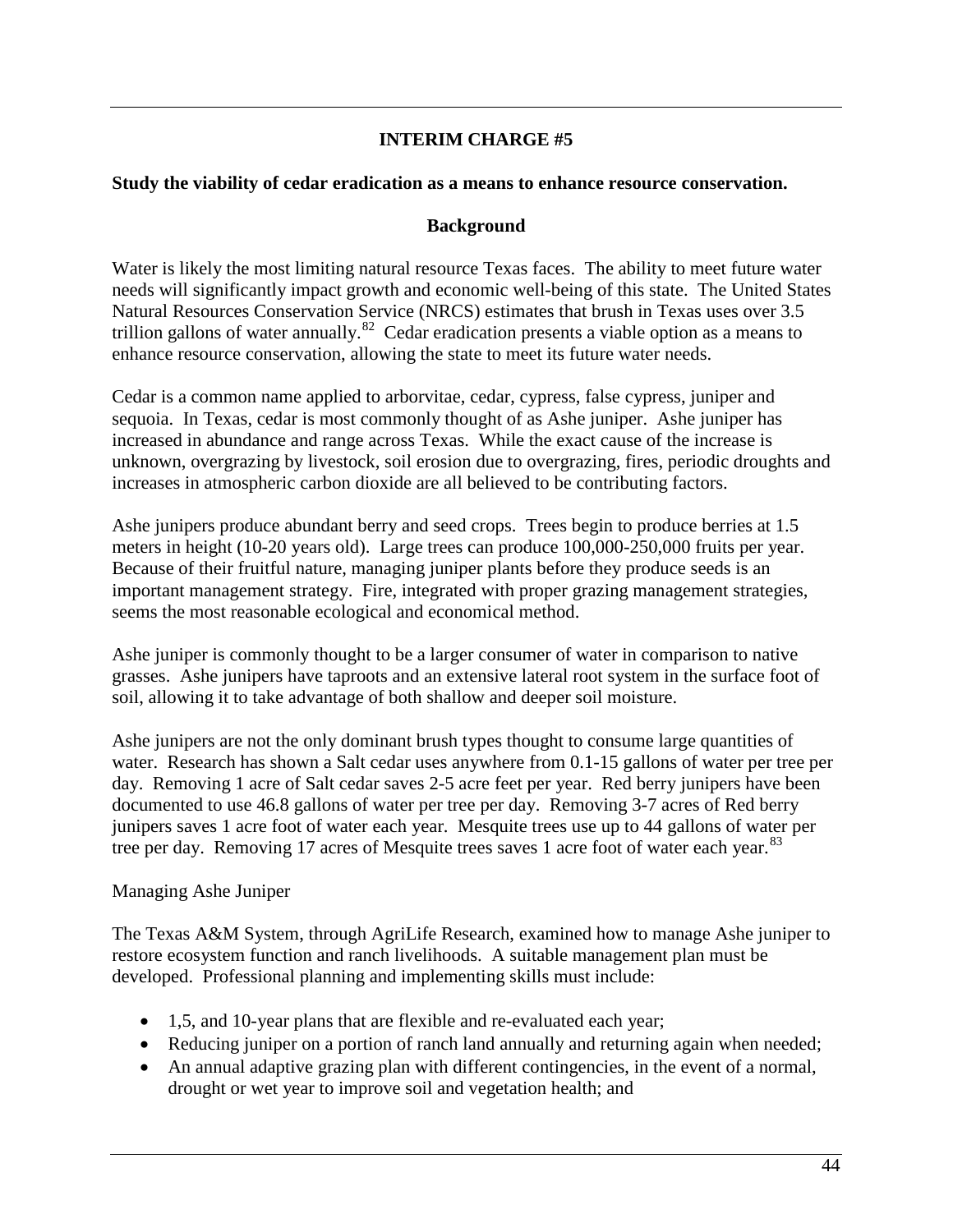• Developing high tech tools to improve monitoring and management efficacy and link to cost-benefit analyses.<sup>[84](#page-55-71)</sup>

Managing Ashe juniper landscapes for ecosystem goods and services will not be easy. Return to grassland dominance after a juniper reduction becomes difficult and expensive after 25-30 years, depending upon grazing and weather patterns. Very good grazing management is necessary to achieve good conservation of soil and vegetation and slow juniper increase. Additionally, as mentioned later in this report, managing juniper plants before they produce seeds is an important management strategy. [85](#page-55-72)

The type of terrain and control treatment used determines the amount of soil damage and recovery time. Shredding trees leaves excellent litter cover. Fires on slopes less than 8 percent take 2-4 years to recover. Herbicides are less damaging to the soil surface than mechanical means. Mechanical damage to soil increases with hand-clearing, chaining, then bulldozing. Mechanical treatment alone on steep slopes takes soil surface and vegetation cover more than 2 years to recover. Fire and mechanical treatment can take more than 10 years for soil surface and vegetation cover to recover. [86](#page-55-73)

#### **Effects of Water Supply Enhancement on the Hydrologic Budget and Water Quality**

The hydrologic cycle is the storage and movement of water between the earth's 4 spheres. It is, in simpler terms, the water cycle. Precipitation entering an area can leave that area through stream flow, evapotranspiration or groundwater. Evapotranspiration is the combined process of evaporation and transpiration, or water emitted from plants. Hydrologic changes resulting from water supply enhancement is the idea that evapotranspiration rates may change due to changes in vegetation cover. That is to say, hydrologic changes resulting from water supply enhancement is the idea that with brush management or cedar eradication, a decrease in evapotranspiration occurs. An area loses less surface water or groundwater.

#### Impacts to Water Yields

It is important to note that effects on the hydrologic budget occur as a result of changes in vegetation are still not fully understood. Having measured the effects of brush removal on different aspects of rangeland hydrology, scientists are beginning to agree that the amount of rainfall that is intercepted and held by the plant leaves, surface runoff, spring flow, water use by individual plants and plant communities, fluctuation of shallow water tables, and stream flows, all affect hydrology.

- The roots of some brush species extract water from greater depths than do grasses and forbs, and brush control can reduce the total amount of water used by vegetation.
- Brush and other deep-rooted vegetation growing over shallow aquifers near streams can be expected to use large amounts of groundwater, likely reducing the amount in both the interconnected stream and aquifer.
- Removal of brush-like juniper and live oak from upland areas some distance from streams may increase stream flow and/or recharge aquifers especially when: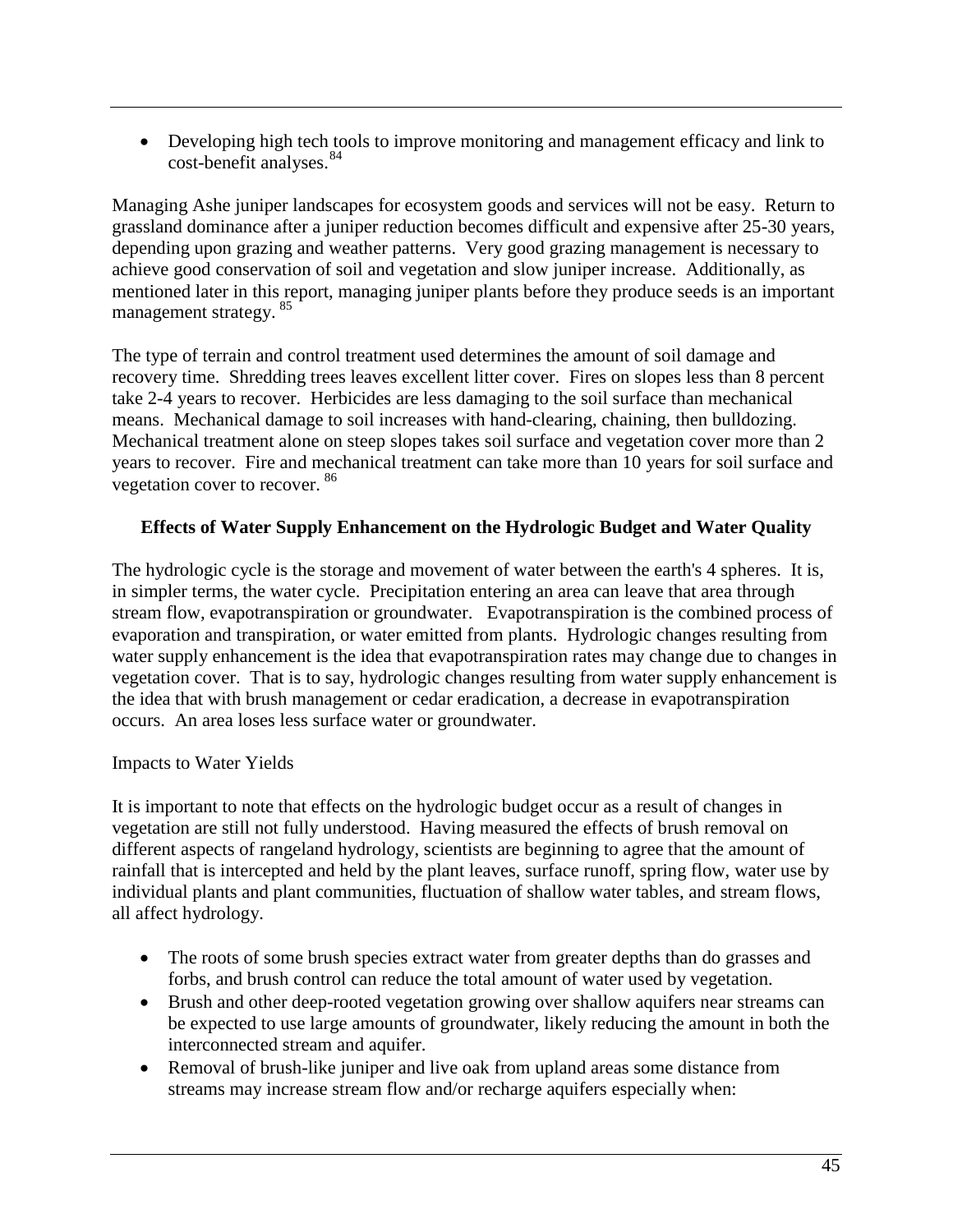- o The brush canopy is dense and intercepts substantial amounts of rainfall (for example: dense juniper or live oak stands), effectively reducing the amount of rainfall reaching the soil surface, and
- o Soils, subsoils and/or geologic strata are permeable, and streams in the area are fed by seeps and springs. Water can quickly percolate below the roots of grasses and forbs and move through subsurface pathways to local streams or aquifers.
- Brush control in upland areas is unlikely to increase significantly water yields if soils and geologic formations are not conducive to increased runoff and/or subsurface flows to streams or to aquifers.
- For brush control to have substantial long-term impacts on water yield, most or all of the woody vegetation in the treated area should be killed, and regrowth of brush and herbaceous vegetation should be controlled so that it is less dense and more shallow rooted than the pretreatment vegetation.
- New science-based tools can help pinpoint locations where brush control should substantially increase water flows in streams.
- A geographically targeted brush control program with careful scientific verification of impacts is needed to guide long-term brush control policies. $87$

# Brush Removal Criteria for Water Supply Enhancement

In demonstrating the maximum positive impacts of brush removal for water supply enhancement, the Texas State Soil & Water Conservation Board (TSSWCB) believes the best approach is to consider smaller subwatersheds. When considering selection of sites, the following criteria is proposed:

- Soils low permeability in the watershed catchment area and leading toward the streambed;
- Slope sufficiently steep to carry runoff to streambed;
- Area large enough to generate measurable flow contribution;
- Brush cover distribution fraction of the area with treatable brush cover and proximity to stream channel;
- Land use vegetarian and land management strategies by land owner;
- Stream flow observation proximity to a stream gauging station, whether installed for the brush control project or existing for other agency's purposes; and
- Groundwater conditions depth to groundwater table, groundwater flow direction, and aquifer permeability.<sup>[88](#page-55-75)</sup>

Effects of Brush Management on the Hydrologic Budget and Water Quality In and Adjacent to Honey Creek State Natural Area (Comal County)

In 2001, a 10-year study by NRSC and U.S. Geological survey, in cooperation with state and local entities, began that examined the effects of brush management on water supply and water quality. The area studied was 560 acres of Hill Country land in and adjacent to Honey Creek State Natural Area in Comal County. Honey Creek is located in the Edwards Aquifer catchment area.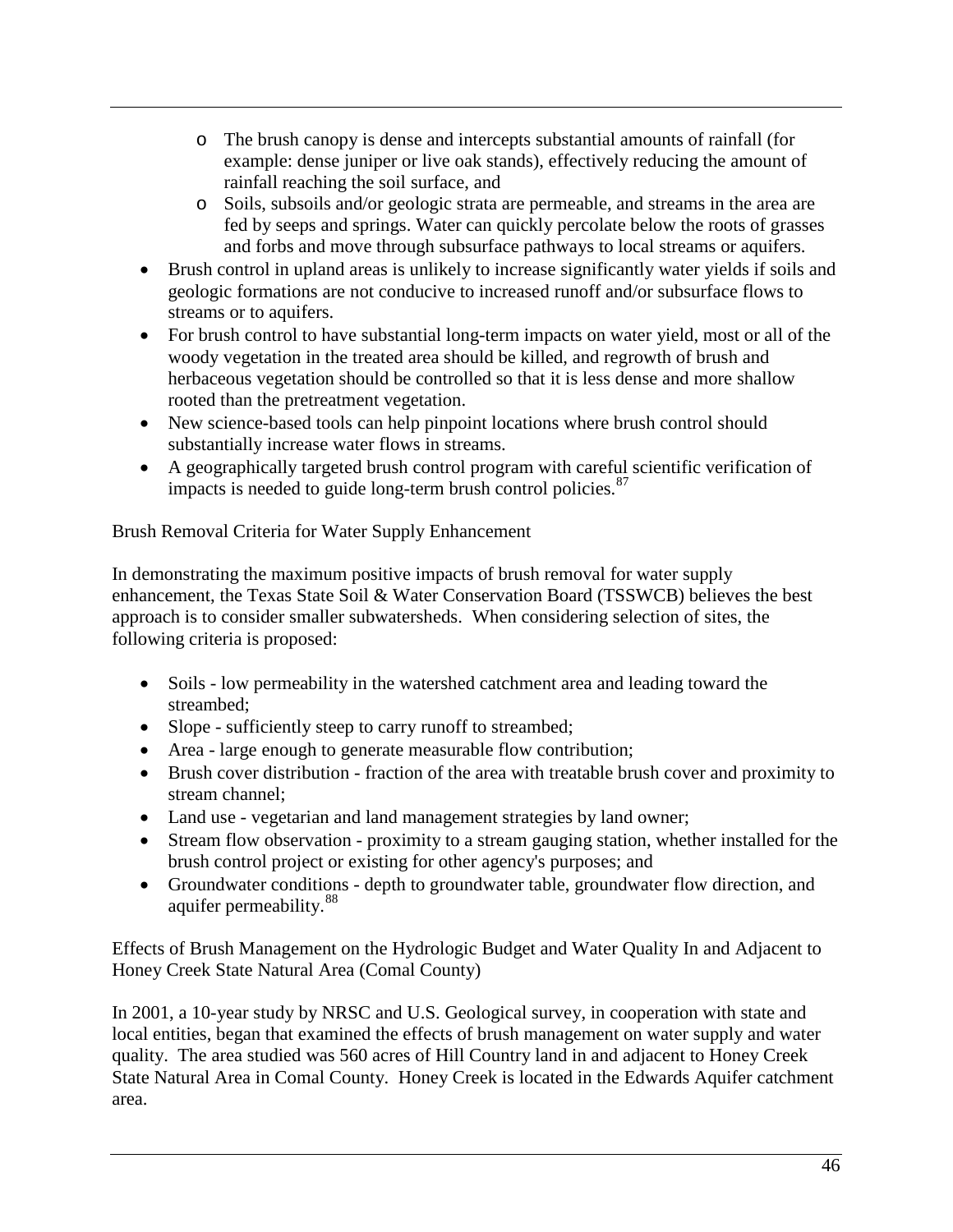After 10 years of collecting rainfall, stream flow, evapotranspiration and water quality data, it was observed that brush management and the subsequent reestablishment of native grasses decreased evapotranspiration. The reduction of evapotranspiration resulted in an increase in the potential amount of water that could go into groundwater. In addition, a reduction in suspendedsediment in the stream flow was observed in the treated watershed, as compared to the untreated watershed, following brush management and the reestablishment of grasses.<sup>[89](#page-55-19)</sup>

# **State of Texas' Water Supply Enhancement Program**

In 2004, the House Committee on Agriculture & Livestock was assigned, as one of its interim charges, to assess the state's brush control efforts to ensure that available programs and funding are utilized to fulfill their maximum potential and also examine the impact of invasive aquatic plants (hydrilla, water hyacinth, etc.) and animals (zebra mussels, etc.). Full text of that report can be found here at the Legislative Reference Library of Texas' website: [http://www.lrl.state.tx.us/scanned/interim/78/AG86.pdf.](http://www.lrl.state.tx.us/scanned/interim/78/AG86.pdf) What follows is an update on most of the projects discussed in the report. Facts and figures from this section and the following subsections can be found in the TSSWCB's Water Supply Enhancement Program Annual 2011 Report: [http://www.tsswcb.texas.gov/files/docs/Annual\\_Report\\_2011\\_FINAL.pdf.](http://www.tsswcb.texas.gov/files/docs/Annual_Report_2011_FINAL.pdf)

As a result of Sunset Commission legislation continuing the TSSWCB during the 81st Regular Session, the State Brush Control Program is now known as the Water Supply Enhancement Program. The goal of the Water Supply Enhancement Program is to increase available surface water and groundwater through:

- Selective control, removal, or reduction of noxious brush species that are detrimental to water conservation; and
- Re-vegetation of land on which noxious brush has been controlled, removed, or reduced.

For each fiscal years 2012 and 2013, the program received \$2,135,413 of General Revenue. By comparison, in each fiscal years 2010 and 2011, the program received \$4,503,641 of General Revenue.

From 2000-2011, the Water Supply Enhancement Program treated 773,341.39 acres.

#### Project Updates

In prioritizing projects, the TSSWCB must consider:

- The need for conservation of water resources within the territory of the project, based on the state water plan adopted under Section 16.051, Water Code;
- Projected water yield of areas of the project, based on soil, slope, land use, types and distribution of trees, brush, and other vegetative matter, and proximity of trees, brush, and other vegetative matter to rivers, streams, and channels;
- Any method the project may use to control brush;
- Cost-sharing contract rates within the territory of the project;
- The location and size of the project;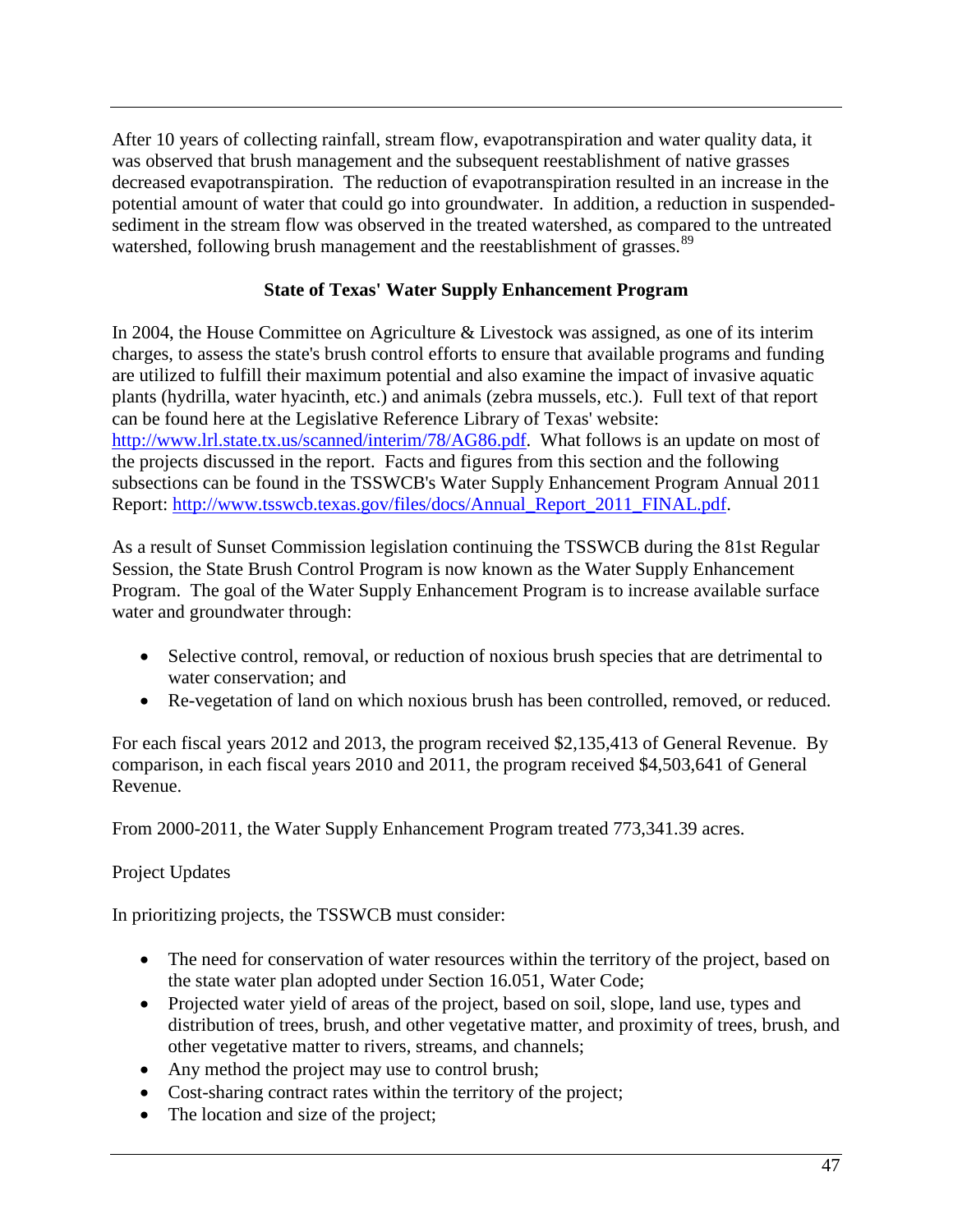- The budget of the project and any associated requests for grant funds submitted under this title;
- The implementation schedule of the project; and
- The administrative capacities of the board and the entity that will manage the project.

#### *Twin Buttes Reservoir/Lake Nasworthy Projects*

Twin Buttes Reservoir is used to maintain water levels in Lake Nasworthy which serves as a water supply for San Angelo. Three water supply enhancement projects were initiated in September 2002 to improve the amount of water flowing into the Twin Buttes Reservoir/Lake Nasworthy complex. Based on water needs and the result of feasibility studies, TSSWCB has allocated \$11.3 million for cost-share water supply enhancement. Last year, the water level in Twin Buttes Reservoir fell to critical levels. Additional funding is needed to complete the treatment of the more than 555,000 acres of eligible brush in the Twin Buttes Sub-basins. As of December 2011, over 229,739.2 acres of brush have been treated, with a projected water yield to be 176,458.34 acre feet over the life of the project.

#### *Canadian River Project*

In August 2005, a salt cedar project was initiated to improve water quantity and quality on the Canadian River above Lake Meredith. As of December 2011, over 16,850 acres have been treated.

#### *Pedernales River Project*

In September 2002, a water supply enhancement project was initiated to boost the amount of water flowing from the Pedernales River Watershed into Lake Travis, a water supply for Austin. The Pedernales River Watershed has been allocated over \$4.8 million for cost-share. As of December 2011, 72,242 acres have been treated, with a projected water yield to be 482,846.8 acre feet over the life of the project.

#### *Nueces River Project*

In September 2006, the McMullen County Soil and Water Conservation District (SWCD) began spraying mesquite along the Nueces River which flows into Lake Corpus Christi. As of December 2011, a total of \$685,717.01 has been allocated to the project. 17,482.52 acres have been sprayed, and projected water yield is estimated to be 39,195.90 acre feet over the life of the project.

#### *Frio River Project*

In 2009, TSSWCB allocated \$330,999.51 to the Frio, La Salle and McMullen County SWCDs to spray mesquite trees in sub-basins along the Frio River, which flows into the Nueces River system through Choke Canyon Reservoir. Choke Canyon Reservoir and Lake Corpus Christi, as a system, are operated by Corpus Christi. To date, 12,707.1 acres have been treated.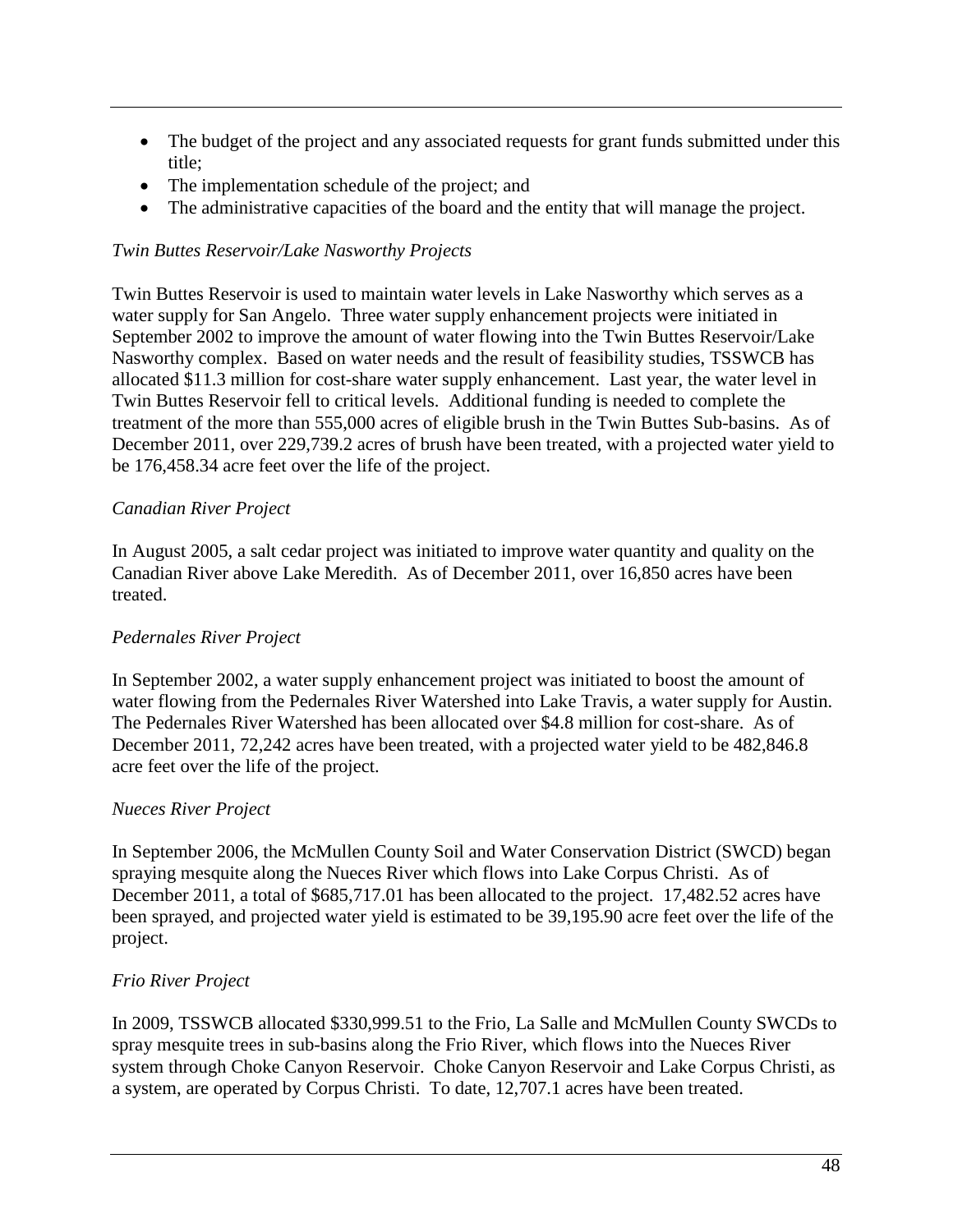#### *Wichita River Project*

Beginning in September 2006, Archer County SWCD began spraying mesquite trees along the Wichita River. The Wichita River flows through Archer, Wichita and Clay counties, and feeds into the Lake Arrowhead Reservoir, the water supply for Wichita Falls. \$909,476.30 has been allocated to the project and 34,024.3 acres have been treated in Archer and Clay counties. Projected water yield is estimated to be 169,191.67 acre feet over the life of the project.

# *Lake Brownwood Project*

In March 2008, the Pecan Bayou SWCD began treating Mesquite and Juniper in the Lake Brownwood Watershed. Lake Brownwood is a major water supplier for Brownwood and the surrounding area for industrial, agriculture and municipal uses. \$671,835.15 has been allocated to the project and concentrated efforts in the Pecan Bayou area located in 2 sub-basins north of the lake have resulted in the treatment of 1,322.8 acres. 3,884.81 acre feet of water will be yielded in these sub-basins over the life of the project.

## *Guadalupe River Project*

In November 2011, \$879,715.50 was allocated to the Guadalupe River Project to treat Juniper in the Guadalupe Watershed. Targeted areas in Kerr, Comal, and Kendall counties show to be the highest water-yielding areas in the watershed. There have been 5,329.75 acres treated in the counties and water yield is comparable to yield at the Pedernales River Watershed (482,846.8 acre feet).

#### *Edwards Aquifer Project*

The Bandera SWCD began treating Juniper in March 2009. Brush management is increasing the retention of water, thus improving spring and stream flows within Bandera County. Additionally, all of the watersheds within Bandera County (Medina River, Verde Creeks, Hondo Creek, Seco Creek, and the Sabinal River) provide direct recharge into the Edwards Aquifer which is the primary source of water for the San Antonio Metropolitan area. \$508,727.21 has been allocated to the project TSSWCB and 2,050 acres have been treated.

#### *O.C. Fisher Project*

O.C. Fisher Lake is located in west-central Texas on the North Concho River. The lake sits 6.3 miles above the river's confluence with the South Concho River and approximately 65 miles above its confluence with the Colorado River.

The O.C. Fisher Project will enhance water yield from brush work already completed in the watershed. The recommended plan would restore approximately 11,759 acres of transitional habitat, 3,778 acres of lake habitat, 52 acres of riverine habitat, 10 acres of intermittent riverine, and 250 acres of bottomland hardwoods. The quality of the terrestrial and aquatic habitats within the project area would benefit through the removal and control of exotic/non-native, water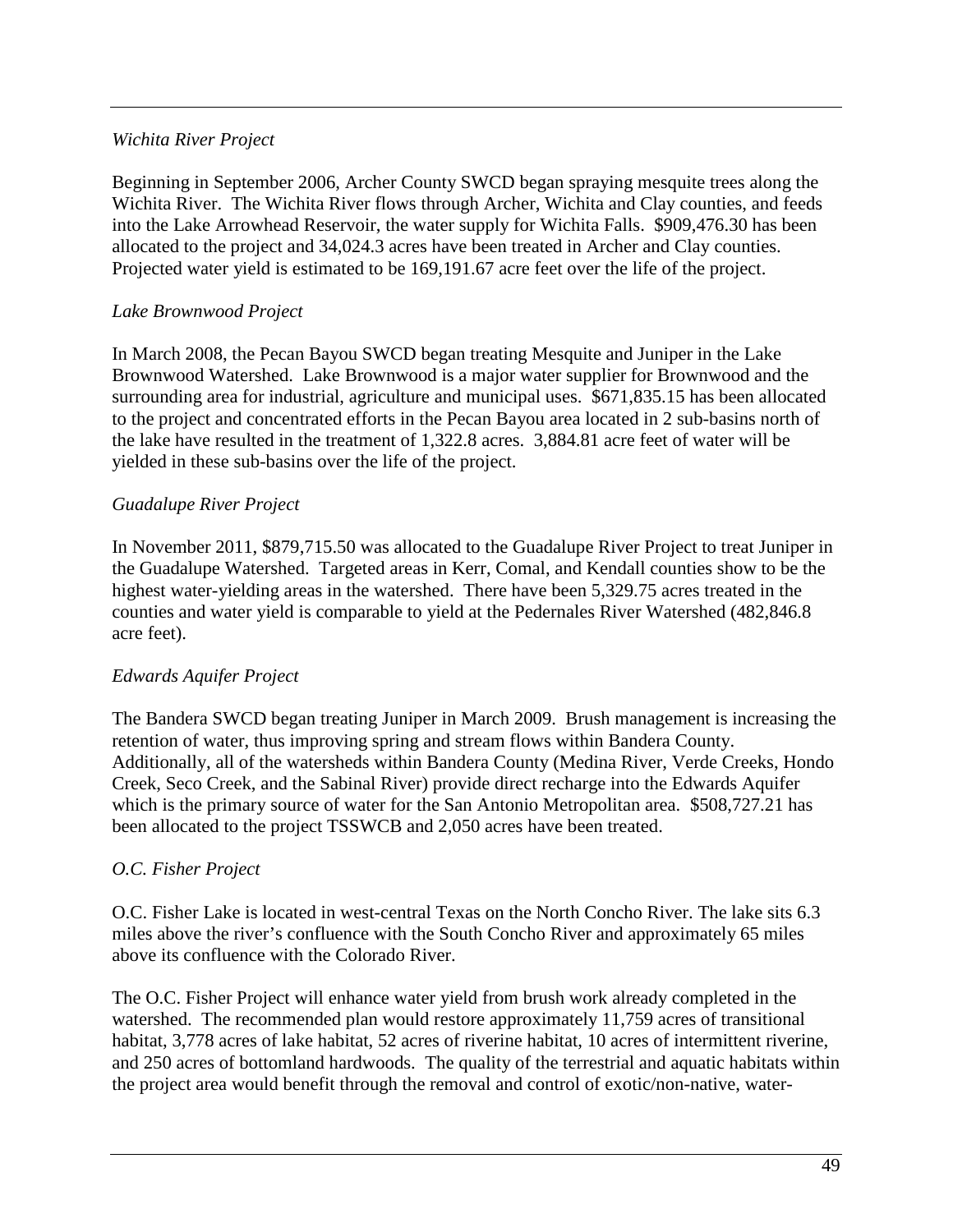loving plant species. The project was allocated \$140,000 to treat Salt cedar in the lake basin. 2,555 acres have been treated.

#### *Bosque County Project*

In September 2011, TSSWCB allocated \$299,850.00 for brush control in riparian areas around Steele Creek which flows directly into Lake Whitney in Northern Bosque County. As of December 2011, 1,288 acres have been treated.

## *Carrizo-Wilcox Aquifer*

The Carrizo-Wilcox Aquifer provides drinking water for the citizens of Gonzales, Cibolo, Schertz and Sequin. Recently, growth in population in these counties will cause an increase demand on the water supply. Since September 2009, TSSWCB has allocated \$199,261.5 to be utilized in the Carrizo-Wilcox outcrop areas. 177.1 acres have been treated. (Texas Tech University began conducting a feasibility study in Gonzales County to predict water yield.)

## *Lower Guadalupe River*

Over the past 50 years, much of the Guadalupe River Watershed has been invaded by woody brush species that consume large amounts of groundwater. In September 2011, TSSWCB allocated \$104,646.50 to the Lower Guadalupe Project. From September to December 2011, this allocation helped treat 1,000 acres.

#### *Water Yielded from Brush Control*

Table 1. Water Yielded from Brush Control illustrates water yield expectations from watershed projects from 2000-2011. Cost-share grants from 2000-2011 total \$38,271,140. Landowner contributions from 2000-2011 total \$19,000,000.

| <b>Watershed Project</b>             | <b>State</b><br><b>Cost Per</b><br><b>Treated</b><br>Acre | <b>Treated</b><br>Acres | Gallons/Acre/<br>Year | <b>Gallons/Year</b><br><b>Based on</b><br><b>Treated Acres</b> | <b>Total Water</b><br><b>Yield for Life of</b><br>the Project |
|--------------------------------------|-----------------------------------------------------------|-------------------------|-----------------------|----------------------------------------------------------------|---------------------------------------------------------------|
| Lake Ballinger<br>(completed)        | \$45.00                                                   | 7,799.70                | 55,354                | 431,744,593.80                                                 | 4,317,445,938                                                 |
| Oak Creek Lake<br>(completed)        | \$47.00                                                   | 16,224                  | 47,225                | 766,178,400.00                                                 | 7,661,784,000                                                 |
| Lake Champion<br>(completed)         | \$43.00                                                   | 14,993.50               | 31,535                | 472,820,022.50                                                 | 4,728,200,225                                                 |
| <b>Mountain Creek</b><br>(completed) | \$49.00                                                   | 1,440                   | 46,389                | 66,800,160.00                                                  | 668,001,600                                                   |
| Greenbelt Reservoir<br>(completed)   | \$87.50                                                   | 571                     | 977,553               | 558,182,763.00                                                 | 2,232,731,052                                                 |
| <b>Hubbard Creek</b><br>(completed)  | \$58.75                                                   | 506                     | 977,553               | 494,641,818.00                                                 | 1,978,567,272                                                 |

#### **Table 1. Water Yielded from Brush Control**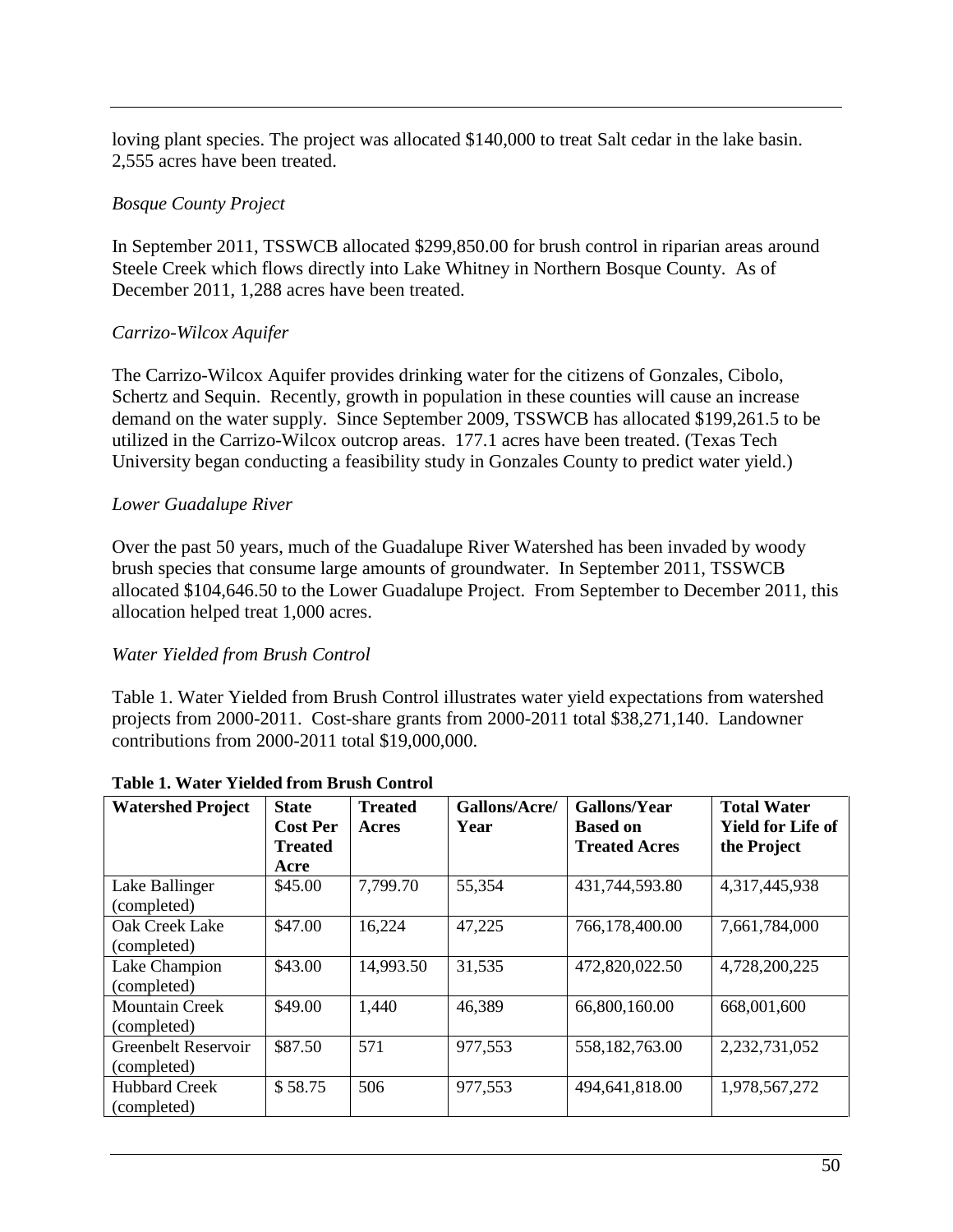| Pecos/Upper                    | \$70.78  | 10,580.12 | 1,450,037       | 15,341,564,935.43 | 61,366,259,742     |
|--------------------------------|----------|-----------|-----------------|-------------------|--------------------|
| Colorado                       |          |           |                 |                   |                    |
| (completed)                    |          |           |                 |                   |                    |
| North Concho River             | \$45.50  | 327,000   | 26,068.08       | 8,524,262,160.00  | 85,242,621,600     |
| (completed)                    |          |           |                 |                   |                    |
| Lake Brownwood                 | \$146.34 | 1,322.8   | 95,696.25       | 126,586,999.5     | 1,265,869,995      |
| <b>Bosque River</b>            | \$162.50 | 1,288     | 26,068.08       | 33,575,687.04     | 335,756,870.4      |
| Wichita River                  | \$20.92  | 34,024.3  | 162,035         | 5,513,127,450.5   | 55, 131, 274, 505  |
| <b>Nueces River</b>            | \$27.65  | 17,482.52 | 73,056          | 1,277,202,981.12  | 12,772,029,811.2   |
| Frio River                     | \$24.22  | 12,707.1  | 73,056          | 928,329,897.6     | 9,283,298,976      |
| <b>Canadian River</b>          | \$92.49  | 16,850    | 817,651         | 13,777,419,350.00 | 55,109,677,400     |
| Pedernales River               | \$72.00  | 72,242    | 217,790         | 15,733,585,180    | 157, 335, 851, 800 |
| <b>Upper Guadalupe</b>         | \$123.71 | 5,329.75  | 217,790         | 1,160,766,252.5   | 11,607,662,525     |
| <b>Edwards Aquifer</b>         | \$155.75 | 2,050     | 217,790         | 446,469,500       | 4,464,695,000      |
| <b>Twin Buttes</b>             | \$68.03  | 229,739.2 | 25,028          | 5,749,912,697.6   | 57,499,126,976     |
| Fort Phantom Hill              | \$164.50 | 860       | 103,460         | 88,975,600        | 889,756,000        |
| Reservoir                      |          |           |                 |                   |                    |
| Palo Pinto Reservoir           | \$139.48 | 206.2     | 195,454.5       | 40,302,717.9      | 403,027,179        |
| Carrizo-Wilcox                 | \$226.54 | 177.10    |                 |                   |                    |
| Aquifer                        |          |           |                 |                   |                    |
| O.C. Fisher                    | \$104.98 | 1300      | 26,068.08       | 33,888,504        | 338,885,040        |
| Reservoir                      |          |           |                 |                   |                    |
| Lower Guadalupe                | \$111.69 | 1,000     |                 |                   |                    |
|                                |          |           |                 | 71,566,337,670.49 | 534, 632, 523, 507 |
| <b>TOTAL</b><br>773,341.39 ac. |          |           | gals            | gals              |                    |
|                                |          |           | 219,629 ac./ft. |                   |                    |

Source: Texas State Soil and Water Conservation Board, Water Supply Enhancement Program 2011 Annual Report

#### **Recommendations**

- 1. Efforts to encourage water enhancement through cedar eradication should continue.
- 2. Funding should be maintained for current water supply enhancement programs across the state.
- 3. Where possible, the TSSWCB should maximize the use of federal funding sources.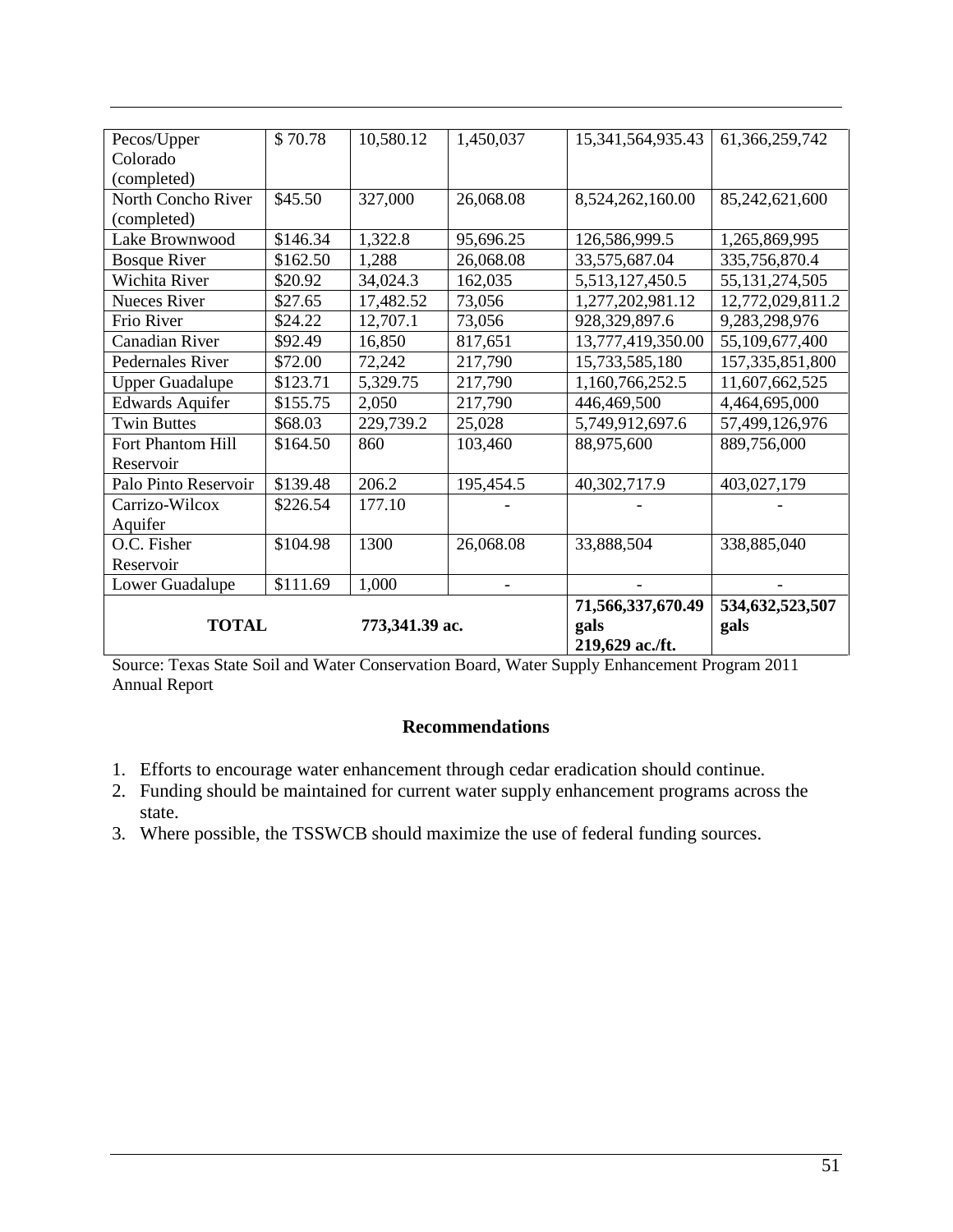#### **ENDNOTES**

#### <span id="page-52-0"></span>Interim Charge #1

<sup>1</sup> U.S. Census Bureau, 2010 Census and 2000 Census.<br><sup>2</sup> Feeding America, *Map the Meal Gap: Child Food Insecurity 2011*, (2011), 10, [http://feedingamerica.org/hunger](http://feedingamerica.org/hunger-in-america/hunger-studies/map-the-meal-gap/~/media/Files/research/map-meal-gap/ChildFoodInsecurity_)[in-america/hunger-studies/map-the-meal-gap/~/media/Files/research/map-meal-gap/ChildFoodInsecurity\\_](http://feedingamerica.org/hunger-in-america/hunger-studies/map-the-meal-gap/~/media/Files/research/map-meal-gap/ChildFoodInsecurity_)

[ExecutiveSummary.ashx.](http://feedingamerica.org/hunger-in-america/hunger-studies/map-the-meal-gap/~/media/Files/research/map-meal-gap/ChildFoodInsecurity_)<br><sup>3</sup> Feeding America, "Map the Meal Gap: Interactive Map. Food Insecurity & Food Cost in the US: Texas," 2009 data, http://feedingamerica.org/hunger-in-america/hunger-studies/map-the-meal-gap.aspx.

<sup>4</sup> Feeding America, Map the Meal Gap: Child Food Insecurity 2011, (2011), 10-11, [http://feedingamerica.org/](http://feedingamerica.org/hunger-in-america/hunger-studies/map-the-meal-gap/~/media/Files/research/map-meal-gap/ChildFoodInsecurity_) [hunger-in-america/hunger-studies/map-the-meal-gap/~/media/Files/research/map-meal-gap/ChildFoodInsecurity\\_](http://feedingamerica.org/hunger-in-america/hunger-studies/map-the-meal-gap/~/media/Files/research/map-meal-gap/ChildFoodInsecurity_)<br>ExecutiveSummary.ashx.

 $\overline{S}$  Feeding America, *Map the Meal Gap: Child Food Insecurity 2011*, (2011), 12, [http://feedingamerica.org/](http://feedingamerica.org/hunger-in-america/hunger-studies/map-the-meal-gap/~/media/Files/research/map-meal-gap/ChildFoodInsecurity_) [hunger-in-america/hunger-studies/map-the-meal-gap/~/media/Files/research/map-meal-gap/ChildFoodInsecurity\\_](http://feedingamerica.org/hunger-in-america/hunger-studies/map-the-meal-gap/~/media/Files/research/map-meal-gap/ChildFoodInsecurity_) [ExecutiveSummary.ashx.](http://feedingamerica.org/hunger-in-america/hunger-studies/map-the-meal-gap/~/media/Files/research/map-meal-gap/ChildFoodInsecurity_) <sup>6</sup> Feeding America, *Map the Meal Gap: Child Food Insecurity 2011*, (2011), 15, [http://feedingamerica.org/](http://feedingamerica.org/hunger-in-america/hunger-studies/map-the-meal-gap/~/media/Files/research/map-meal-gap/ChildFoodInsecurity_)

[hunger-in-america/hunger-studies/map-the-meal-gap/~/media/Files/research/map-meal-gap/ChildFoodInsecurity\\_](http://feedingamerica.org/hunger-in-america/hunger-studies/map-the-meal-gap/~/media/Files/research/map-meal-gap/ChildFoodInsecurity_)<br>ExecutiveSummary.ashx.

<sup>7</sup> USDA, *Access to Affordable and Nutritious Food: Measuring and Understanding Food Deserts and Their Consequences, (June 25, 2009), iii-vi,*  $\frac{http://www.ers.usda.gov/Publications/AP/AP036/AP036.pdf.}$ 

<sup>8</sup> Food for Every Child: The Need for More Supermarkets in Houston, quoting national supermarket data based on data from the Food Marketing Institute (www.fmi.org) and U.S. Census Bureau (www.census.gov). Texas figures from Trade Dimensions International, Inc. (2009).

<sup>9</sup> Gina Kolata, "Studies Question the Pairing of Food Deserts and Obesity," *New York Times*, April 17, 2012, [http://www.nytimes.com/2012/04/18/health/research/pairing-of-food-deserts-and-obesity-challenged-in-](http://www.nytimes.com/2012/04/18/health/research/pairing-of-food-deserts-and-obesity-challenged-in-studies.html)

 $\frac{\text{studies.html}}{^{10}}$  State of Michigan, "Executive Order No. 2007-44,"  $\frac{\text{http://www.michigan.gov/granholm/}}{0.4587,7-168-21975-180621-.00.html.}$  $\frac{\text{http://www.michigan.gov/granholm/}}{0.4587,7-168-21975-180621-.00.html.}$  $\frac{\text{http://www.michigan.gov/granholm/}}{0.4587,7-168-21975-180621-.00.html.}$ 

 $\frac{11}{11}$  Michigan Good Food, "Agenda Brief No. 24," [http://www.michiganfood.org/assets/goodfood/docs/](http://www.michiganfood.org/assets/goodfood/docs/Agenda_Briefs_Priority24_FoodLaws.pdf) [Agenda\\_Briefs\\_Priority24\\_FoodLaws.pdf.](http://www.michiganfood.org/assets/goodfood/docs/Agenda_Briefs_Priority24_FoodLaws.pdf) 12<br><sup>12</sup> Michigan Good Food, "Agenda Brief No. 5," [http://www.michiganfood.org/assets/goodfood/docs/](http://www.michiganfood.org/assets/goodfood/docs/Agenda_Briefs_Priority24_FoodLaws.pdfhttp:/www.michiganfood.org/assets/goodfood/docs/Agenda_Briefs_Priority5_FIDs.pdf)

[Agenda\\_Briefs\\_Priority5\\_FIDs.pdf.](http://www.michiganfood.org/assets/goodfood/docs/Agenda_Briefs_Priority24_FoodLaws.pdfhttp:/www.michiganfood.org/assets/goodfood/docs/Agenda_Briefs_Priority5_FIDs.pdf)<br><sup>13</sup> Michigan Food Policy Council, "Food Model Hub Gaining Popularity in Michigan," *Michigan Food Policy News*,<br>(Dec. 2011), http://www.michigan.gov/documents/mfpc/December\_2011\_375656\_7.

<sup>14</sup> New York State Council on Food Policy, *History, Vision and Actions: New York State Food Policy Recommendations*, (Dec. 2010), http://www.nyscfp.org/docs/NYSCFP Report 12 2010.pdf.

<sup>15</sup> Center for Disease Control and Prevention, "DNPAO State Program Highlights: Food Policy Councils," (May

2010), [http://www.cdc.gov/obesity/downloads/FoodPolicyCouncils.pdf.](http://www.cdc.gov/obesity/downloads/FoodPolicyCouncils.pdf)<br><sup>16</sup> A Food Policy for the State of Maine, [http://www.maine.gov/agriculture/mpd/information/foodpolicydraft.pdf.](http://www.maine.gov/agriculture/mpd/information/foodpolicydraft.pdf)<br><sup>17</sup> Laws of Maine, L.D. 1144, An Act to

effective 09/28/11).

<sup>18</sup> Cal. Sts. & High. Code § 104.7.

<sup>19</sup> State of Michigan, "The State of Michigan Land Bank Garden for Growth Program,"  $\frac{http://www.michigan.gov/}{http://www.michigan.gov/}}$ <br> $\frac{treasury/0.1607.7-121-34176-200357-.00.html}{20}$  New Jersey P.L.2011, c.35, c.171.

<sup>21</sup> N.Y. AGM §§ 31-(g-i).<br><sup>22</sup> "City Drops Liability Insurance Requirements For Community Gardeners," City of New York Parks &<br>Recreation, Press Release No. 17, March 23, 2006, http://www.nycgovparks.org/news/press-relea

<sup>23</sup> Tenn. Code Ann. § 43-24.<br><sup>24</sup> *Ibid.*<br><sup>25</sup> *Ibid.*<br><sup>26</sup> City of Frisco Zoning Ordinance No. 11-04-09.<br><sup>26</sup> City of Frisco Zoning Ordinance No. 11-04-09.<br><sup>27</sup> *See generally*, City of Chicago Zoning Ordinance and Land

[http://www.cityofchicago.org/dam/city/depts/zlup/Sustainable\\_Development/Publications/Urban\\_Ag\\_Ordinance\\_9-](http://www.cityofchicago.org/dam/city/depts/zlup/Sustainable_Development/Publications/Urban_Ag_Ordinance_9-1-11.pdf) [1-11.pdf.](http://www.cityofchicago.org/dam/city/depts/zlup/Sustainable_Development/Publications/Urban_Ag_Ordinance_9-1-11.pdf)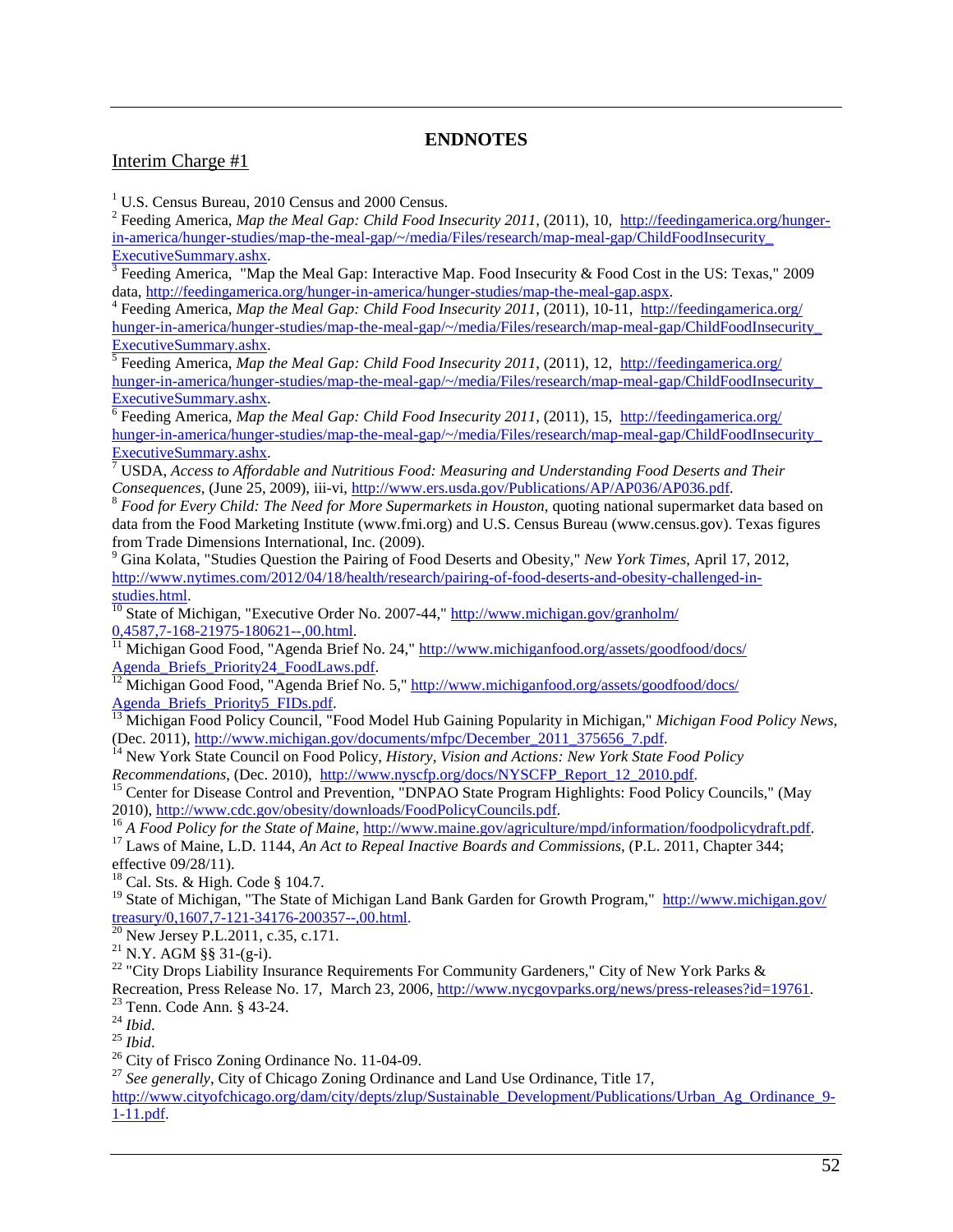<sup>28</sup> *Ibid.*<br><sup>29</sup> "Garden Resource Program," The Greening of Detroit, [http://detroitagriculture.net/urban-garden-programs/](http://detroitagriculture.net/urban-garden-programs/garden-resource-program/)

<span id="page-53-1"></span><span id="page-53-0"></span>[garden-resource-program/.](http://detroitagriculture.net/urban-garden-programs/garden-resource-program/)<br><sup>30</sup> *See generally*, City of Detroit Zoning Ordinance, (Aug. 2011), [http://www.detroitmi.gov/Portals/0/docs/](http://www.detroitmi.gov/Portals/0/docs/legislative/cpc/pdf/Ch.%2061%20Aug%2023,%202011.pdf)<br>legislative/cpc/pdf/Ch.%2061%20Aug%2023,%202011.pdf.

<sup>31</sup> Mich. Comp. Laws Ann. §§ 286.471-286.474.<br><sup>32</sup> H.B. 1660, Second Regular Session of the 96th General Assembly of the State of Missouri (2012).<br><sup>33</sup> Urban Agriculture and Community Gardening Feasibility Study, City of

<span id="page-53-2"></span>

<span id="page-53-3"></span>[http://sustainableintelligence.net/City\\_Of\\_Rochester\\_Urban\\_Agriculture\\_Feasibility\\_Study\\_Final\\_Report\\_2011-09-](http://sustainableintelligence.net/City_Of_Rochester_Urban_Agriculture_Feasibility_Study_Final_Report_2011-09-28.pdf)<br>
28.pdf.<br>
Ibid.

- 
- 

<sup>35</sup> Tex. Ag. Code Ann. § 44A.<br><sup>36</sup> Md. Tax-Property Code Ann. § 9-253.<br><sup>37</sup> Mich. Comp. Laws Ann. §§ 125.2681-125.2696.<br><sup>38</sup> *Ibid.*<br><sup>39</sup> Urban Farming Assessment Act, S.B. 122, 2012 General Session of the State of Utah [http://le.utah.gov/~2012/bills/sbillenr/sb0122.pdf.](http://le.utah.gov/~2012/bills/sbillenr/sb0122.pdf)

#### Interim Charge #2

<sup>40</sup> Texas A&M News & Information Services, Texas Drought Officially The Worst Ever, 2011/08/04<br><sup>41</sup> Source: Texas Forest Service - 2011 Texas Fire Season (Handout 02/15/2012)<br><sup>42</sup> Ibid<br><sup>43</sup> Ibid<br><sup>45</sup> Ibid<br><sup>45</sup> Ibid<br><sup>45</sup>

<sup>50</sup> Texas Forest Service - One Message, Many Voices - 2012 Handout<br><sup>51</sup> Source: Texas Forest Service - 2011 Texas Fire Season (Handout 02/15/2012)<br><sup>52</sup> Doyle Rice; USA Today; Mon, 14 May 2012

#### Interim Charge #3

<sup>53</sup> Texas Higher Education Coordinating Board, *Projecting the Need for Veterinary Medical Education in Texas*,

Tan. 2009), [http://www.thecb.state.tx.us/Reports/PDF/1701.PDF.](http://www.thecb.state.tx.us/Reports/PDF/1701.PDF)<br>
<sup>54</sup> United States Department of Agriculture National Agricultural Statistics Service, <u>http://quickstats.nass.usda.gov/</u>.<br>
<sup>55</sup> Texas Higher Education Coordi

 $\frac{36}{100}$  Hairgrove, Tom B. Unpublished findings of the "Current and Future Need for Rural Veterinarians Questionnaire," Texas A&M AgriLife Extension.

<sup>57</sup> Texas Higher Education Coordinating Board, *Projecting the Need for Veterinary Medical Education in Texas*, (Jan. 2009), 28-29, [http://www.thecb.state.tx.us/Reports/PDF/1701.PDF.](http://www.thecb.state.tx.us/Reports/PDF/1701.PDF) <sup>58</sup> *Ibid.*

<sup>59</sup> Texas A&M University Department of Veterinary Large Animal Clinical Sciences, "Strategic Management Report 2007, Equine Service Task Force Report Summary," [http://vetmed.tamu.edu/common/docs/public/](http://vetmed.tamu.edu/common/docs/public/strategicplan/old-material/Large_Animal_Strategic_Management-April_2007_Entire.pdf)

strategicplan/old-material/Large Animal Strategic Management-April 2007 Entire.pdf.<br>
<sup>60</sup> Texas A&M University Veterinary Medicine & Biomedical Sciences, 2011 Annual Report.<br>
<sup>61</sup> Testimony of Dr. Rex Gandy, Texas House Co

<sup>63</sup> Texas Animal Health Commission, USDA Veterinary Medicine Loan Repayment Program Currently Accepting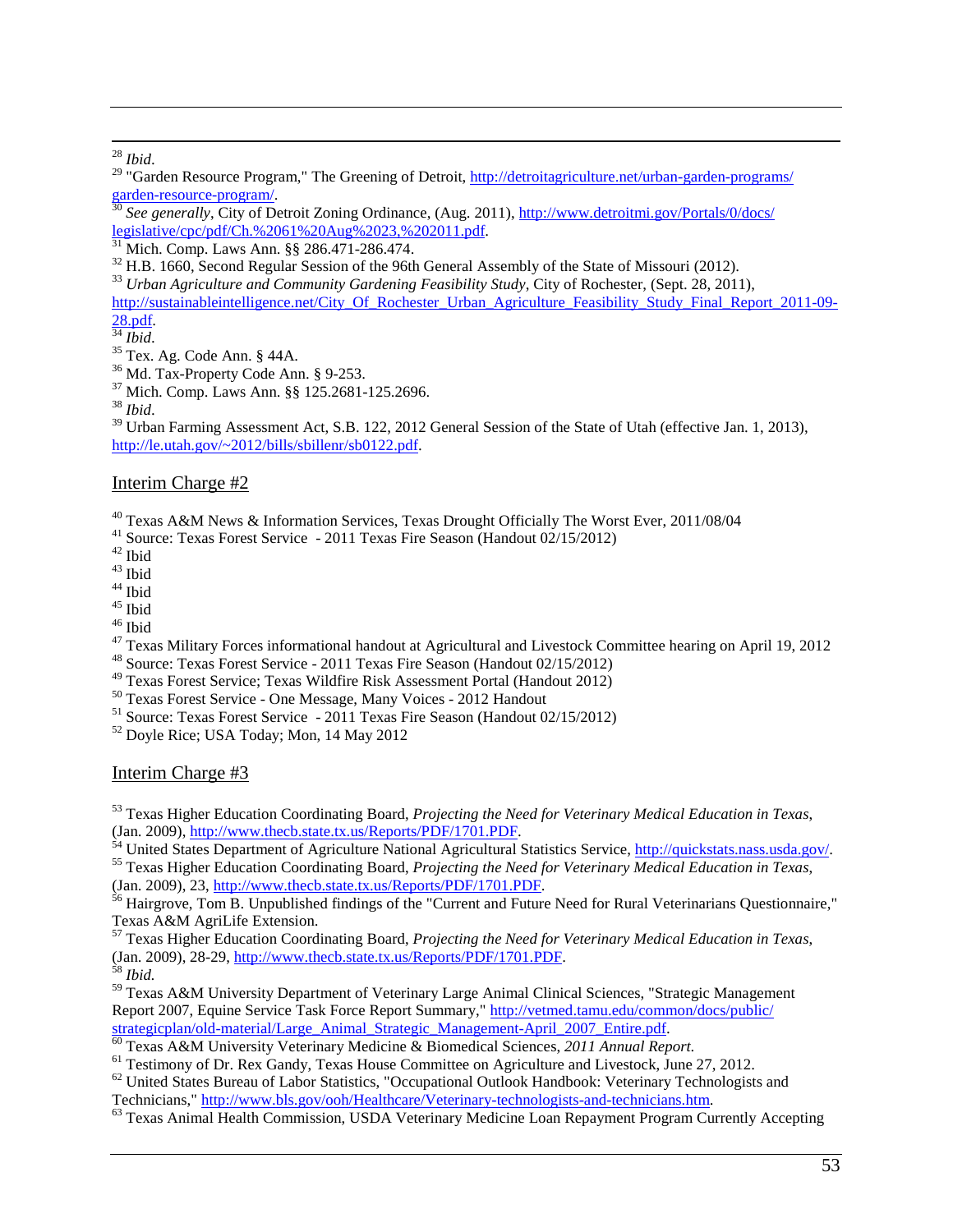Applications, Press Release, April 20, 2012, [http://www.tahc.state.tx.us/news/pr/2012/2012-04-20\\_](http://www.tahc.state.tx.us/news/pr/2012/2012-04-20_VMLRPApplications.pdf)

[VMLRPApplications.pdf.](http://www.tahc.state.tx.us/news/pr/2012/2012-04-20_VMLRPApplications.pdf) <sup>64</sup> National Institute of Food & Agriculture, *Veterinary Medicine Loan Repayment Program Annual Report: Fiscal Year 2010*, [http://www.nifa.usda.gov/nea/animals/pdfs/fy2010\\_annual\\_report.pdf.](http://www.nifa.usda.gov/nea/animals/pdfs/fy2010_annual_report.pdf) <sup>65</sup> *Ibid*.

#### Interim Charge #4

 $\overline{a}$ 

<sup>66</sup> Texas Racing Commission Equine Research Account Advisory Committee, Sunset Staff Report, March 2008<br>
<sup>67</sup> http://www.nytimes.com/2012/03/25/us/death-and-disarray-at-americas-racetracks.html?\_r=1<br>
<sup>68</sup> http://www.time

<span id="page-54-0"></span>and Show Horses in California, Florida, Kentucky, Louisiana, New York, Oklahoma, and Texas, Texas Legislative

<span id="page-54-1"></span><sup>70</sup> http://www.txrc.state.tx.us/publications/MedPenaltyGuide09.pdf<br><sup>71</sup> Texas Racing Commission Equine Drug Testing Program paper presented to Agriculture & Livestock public hearing July 11, 2012<br><sup>72</sup> Texas Racing Commission 2011 Annual Report Submitted January 31, 2012

<span id="page-54-3"></span><span id="page-54-2"></span><sup>73</sup> Overview of Current Regulations for Performance-Enhancing Drug Testing of Racehorses, Performance Horses, and Show Horses in California, Florida, Kentucky, Louisiana, New York, Oklahoma, and Texas, Texas Legislative Council Memorandum to Chairman Rick Hardcastle, submitted August 24, 2012

<sup>75</sup> The Breeders' Cup Forum: RMTC Chairman Dr. Robert (Bobby) Lewis, The Paulick Report, May 23, 2012 <sup>76</sup> "Daily Racing Form article dated June 21, 2012, by Matt Hegarty, "Thoroughbred Racing Associations endorses

uniform medication guidelines

<sup>77</sup> Letter to Mr. John D. Sabini, Chairman, New York State Racing and Wagering Board, May 14, 2012, by Ogden Mills Phipps, Chairman, The Jockey Club. Jockeyclub.com/pdfs/nys\_letter.pdf

<sup>78</sup> Ibid.  $\frac{78}{9}$  Kentucky does not currently regulate the administration of furosemide to a Quarter, Appaloosa, or Arabian horse. However, the Kentucky Horse Racing Commission has proposed a revised rule that does regulate furosemide use on race day in such horses.

<sup>80</sup> There do not appear to be direct links to current Louisiana regulations. To view a Word document of the regulations, go to the [Online Publications of the Louisiana Administrative Code](http://doa.louisiana.gov/osr/lac/books.htm) and click "Title 35. Horse Racing; and Title 46:XLI. Professional and Occupational Standards: Horseracing Occupations." In that document's table of contents, click on the applicable rule.<br><sup>81</sup> There do not appear to be direct links to current [New](http://government.westlaw.com/linkedslice/default.asp?SP=nycrr-1000) York regulations. To view the regulations, go to the New

[York Department of State-Division of Administrative Rules](http://government.westlaw.com/linkedslice/default.asp?SP=nycrr-1000) and click "TITLE 9. EXECUTIVE DEPARTMENT." On the next page, click the icon next to "Subtitle T New York State Racing and Wagering Board," and then click the icon next to "Chapter I Racing." Subchapters A, B, and C contain the applicable rules.

#### Interim Charge #5

 $82$  Texas State Soil & Water Conservation Board, Water Supply Enhancement Program,

[http://www.tsswcb.texas.gov/brushcontrol.](http://www.tsswcb.texas.gov/brushcontrol)<br><sup>83</sup> Texas State Soil & Water Conservation Board, *Water Supply Enhancement Program 2011 Annual Report*,<br>http://www.tsswcb.texas.gov/files/docs/Annual Report 2011 FINAL.pdf.

<sup>84</sup> Teague, Richard. "Managing Ashe Juniper to Restore Ecosystem Function and Ranch Livelihoods," Report to Agriculture & Livestock Committee September 2012.<br><sup>85</sup> Ibid.<br><sup>86</sup> Ibid.

<sup>87</sup> Gregory, Lucas and Allan Jones, "Effects of Brush Management on Water Resources," Texas Water Resources Institute, Texas A&M AgriLife, (Nov. 2008).

88 Rainwater, Ken. "Demonstration of Brush Removal Criteria for Water Supply Enhancement," Report to Agriculture & Livestock Committee September 2012.